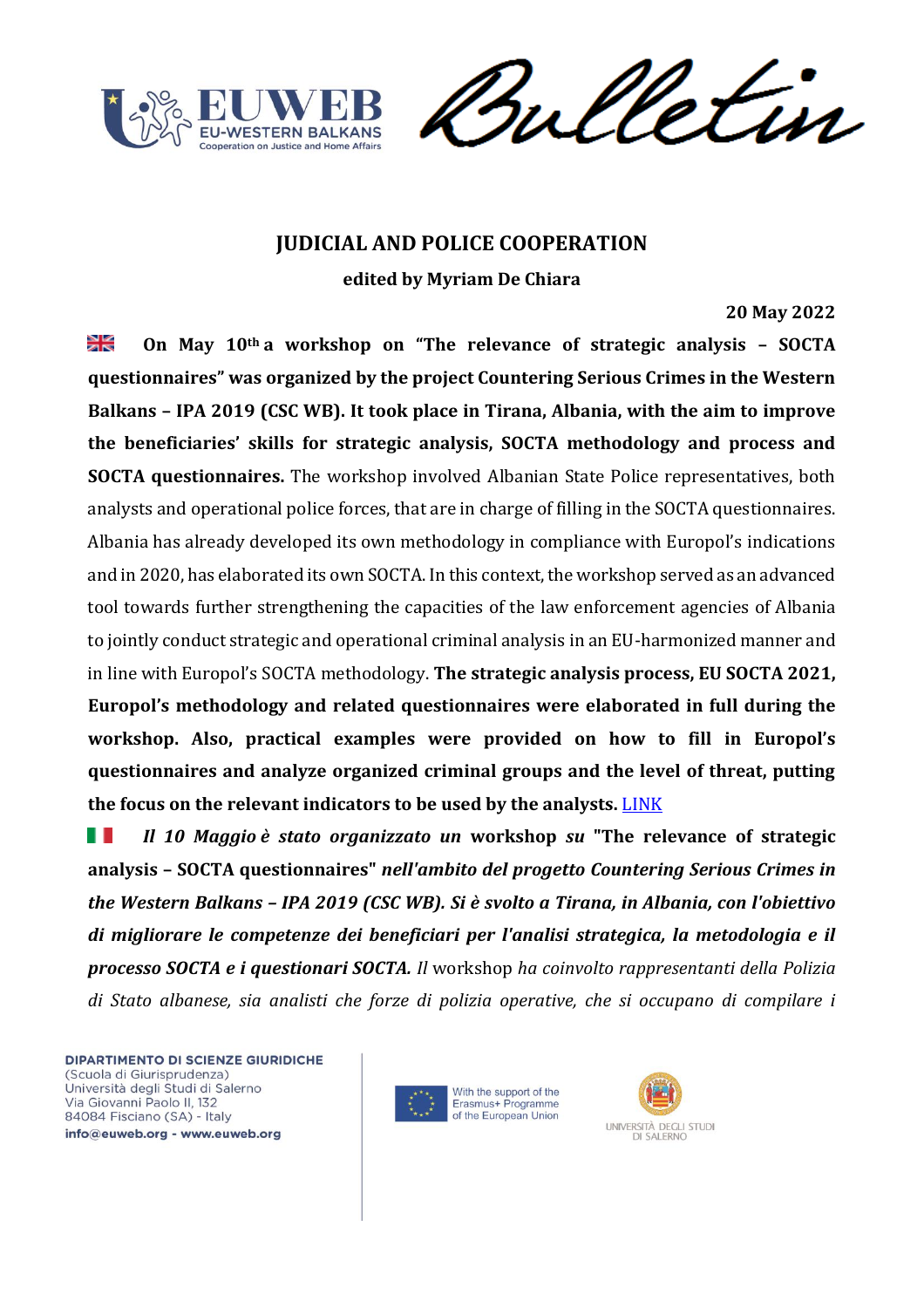



*questionari SOCTA. L'Albania ha già sviluppato una propria metodologia in conformità con le indicazioni di Europol e nel 2020 ha elaborato il proprio SOCTA. In questo contesto, il workshop è servito come strumento avanzato per rafforzare ulteriormente le capacità delle forze dell'ordine albanesi di condurre congiuntamente analisi criminali strategiche e operative in modo armonizzato con l'UE e in linea con la metodologia SOCTA di Europol. Durante il* **workshop** *sono stati elaborati nel dettaglio***:** *il processo di analisi strategica, EU SOCTA 2021, la metodologia di Europol e i relativi questionari. Inoltre, sono stati forniti esempi pratici su come compilare i questionari di Europol e analizzare i gruppi criminali organizzati e il livello di minaccia, ponendo l'accento sugli indicatori pertinenti che devono essere utilizzati dagli analisti.* [LINK](https://cscwb.info/2022/05/20/workshop-on-socta-questionnaires-and-methodology-held-in-tirana/)

#### **16 May 2022**

≱≼ **On May 5 and 6, a delegation of the Macedonian Ministry of Justice, Department for International Legal cooperation went to Bonn to visit their counterparts from the German Federal Office of Justice for the first time. During the visit, the Macedonian colleagues had the opportunity to get a closer look into the work of their German colleagues of Division III 1 of the Federal Office of Justice, which, among other things, is in charge of the international legal cooperation in criminal matters of Germany with the Western Balkan countries.** During the meeting, the issues of extradition and transfer of prisoners were among the crucial points of discussion. Moreover, the German colleagues transferred their EU experience in enforcement of financial penalties and their approach to participation in relevant EU agencies and networks, such as EUROJUST and EJN (European Judiciary Network). The two sides also discussed the matter of channels of transmission of requests, where the Macedonian colleagues shared their positive experience in direct legal cooperation in line with Protocol 2 of the the European Convention on Mutual Assistance in



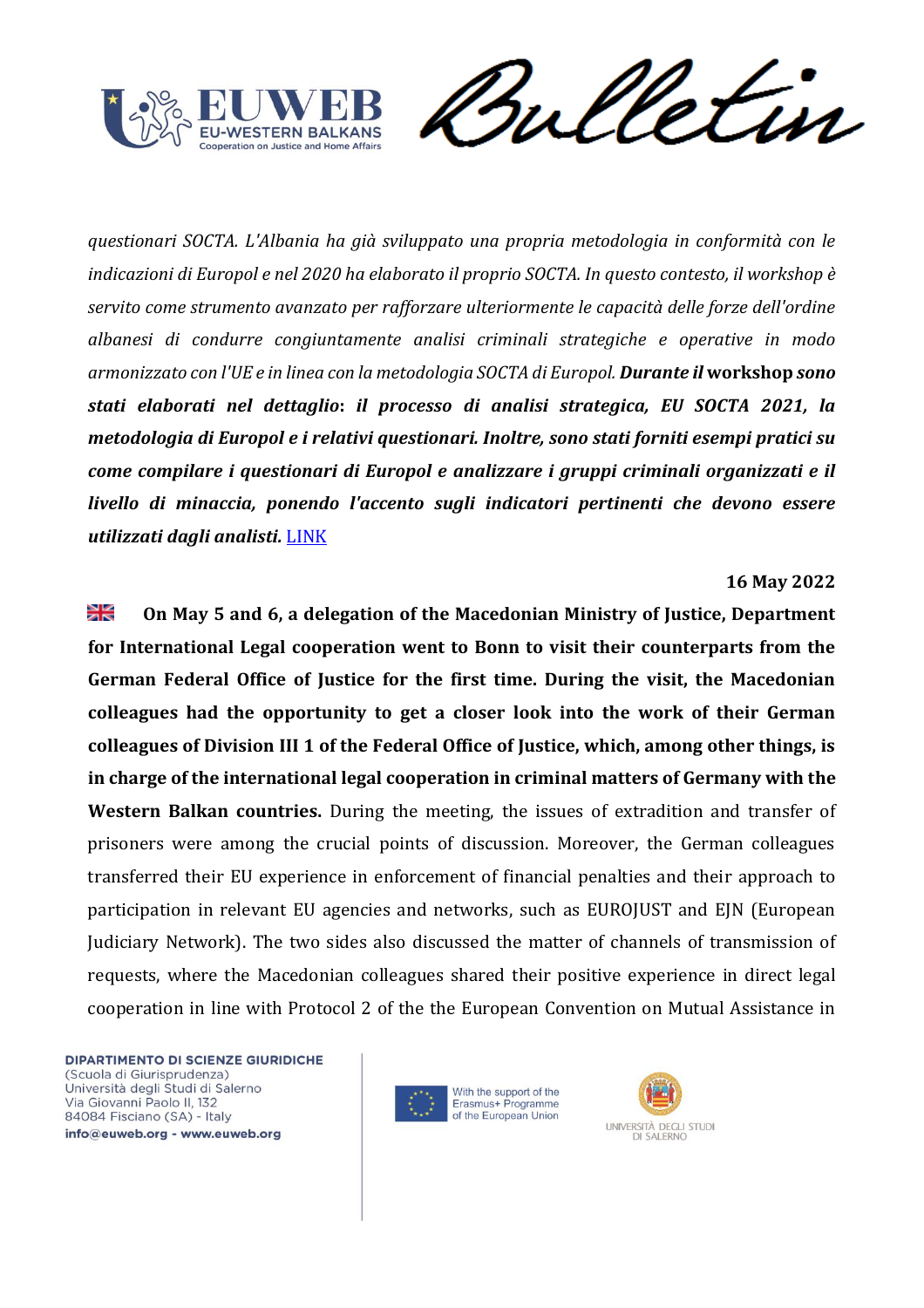

Sulletin

Criminal Matters. **Lastly, both sides stated that they are most delighted to carry on the established links of cooperation in the future, while planning an upcoming German visit to North Macedonia related to the conditions of Macedonian prisons in autumn 2022.**[LINK](https://cscwb.info/2022/05/16/advanced-legal-cooperation-in-criminal-matters-between-north-macedonia-and-germany/)

Ш *Il 5 e 6 maggio, una delegazione del Ministero della Giustizia macedone, Dipartimento per la cooperazione giuridica internazionale, si è recata a Bonn per visitare per la prima volta le loro controparti dell'Ufficio federale di giustizia tedesco. Durante la visita, i colleghi macedoni hanno avuto l'opportunità di esaminare più da vicino il lavoro dei loro colleghi tedeschi della Divisione III 1 dell'Ufficio federale di giustizia, che, tra le altre cose, è responsabile della cooperazione giudiziaria internazionale in materia penale della Germania con i paesi dei Balcani occidentali. Durante l'incontro, le questioni dell'estradizione e del trasferimento dei prigionieri sono state tra i punti cruciali di discussione. Inoltre, i colleghi tedeschi hanno trasferito la loro esperienza nell'UE nell'applicazione delle sanzioni pecuniarie e il loro approccio alla partecipazione alle agenzie e alle reti pertinenti dell'UE, come EUROJUST e la RGE (rete giudiziaria europea). Le due parti hanno inoltre discusso la questione dei canali di trasmissione delle richieste, in cui i colleghi macedoni hanno condiviso la loro esperienza positiva nella cooperazione giudiziaria diretta in linea con il protocollo n. 2 della Convenzione europea di assistenza giudiziaria in materia penale. Infine, entrambe le parti hanno dichiarato di essere molto lieti di portare avanti i legami di cooperazione stabiliti in futuro, mentre pianificano una prossima visita tedesca in Macedonia del Nord relativa alle condizioni delle carceri macedoni nell'autunno 2022.*[LINK](https://cscwb.info/2022/05/16/advanced-legal-cooperation-in-criminal-matters-between-north-macedonia-and-germany/)

**10 May 2022**





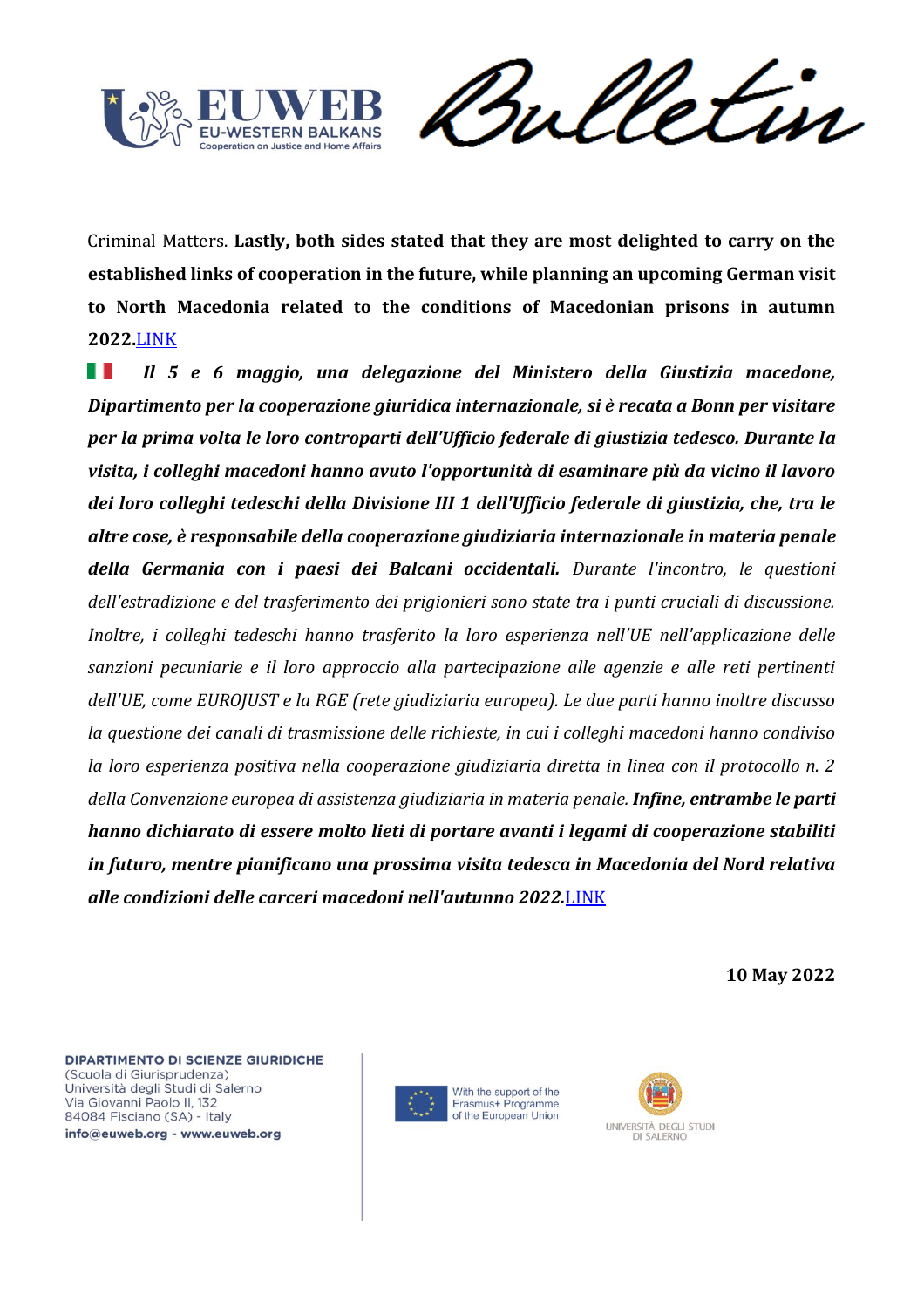



꼭 **The Regional Conference of Directors of Police Services titled "Fighting Organised Crime: Challenges and Support" took place in Skopje, Republic of North Macedonia in the period from 5th to 6th May.** It was organised by the Director of the Bureau for Public Security within the Ministry of Interior of the Republic of North Macedonia, the Department for Public Security of the Italian Ministry of Interior and the EU-funded regional project Countering Serious Crime in the Western Balkans. The Conference was attended by high-level police officials: the directors of police services of the Western Balkan countries, as well as the Director of the Bulgarian Police, Mr. Ventsislav Kirchev, the Director of the Hellenic Police Mr. Konstatinos Skoumas and the Deputy Director General of Public Security Department of the Italian Republic – Central Director of Criminal Police Prefetto Vittorio Rizzi. The Executive Director of Europol Ms. Catherine De Bolle and the Executive Director of Police Services of Interpol Mr. Stephen Kavanagh were also attending the event, as were representatives of the international organizations active in the area of security such as OSCE, UNODC, UNDP, MARRI, IOM, IISG and ICMPD. The attendees have put the spotlight on the growing phenomenon of the globalization of all types of transborder crime and discussed the instruments and channels which should enable them to further strengthen and elevate the police cooperation on a higher level – regional and EU wide. **The Project Leader on the side of the Italian Ministry of the Interior Mr. Carlo Verdiglione presented the project CSC WB citing its specific nature as a regional tool for supporting the beneficiaries in the fight against organized and transnational crime.** Mr. Verdiglione highlighted the successful cooperation with all competent law enforcement agencies throughout all WB beneficiaries in the field of countering serious and organized crime which has led to implementing specific activities and achieving important results, above all in the field of investigations, by providing support to dismantling



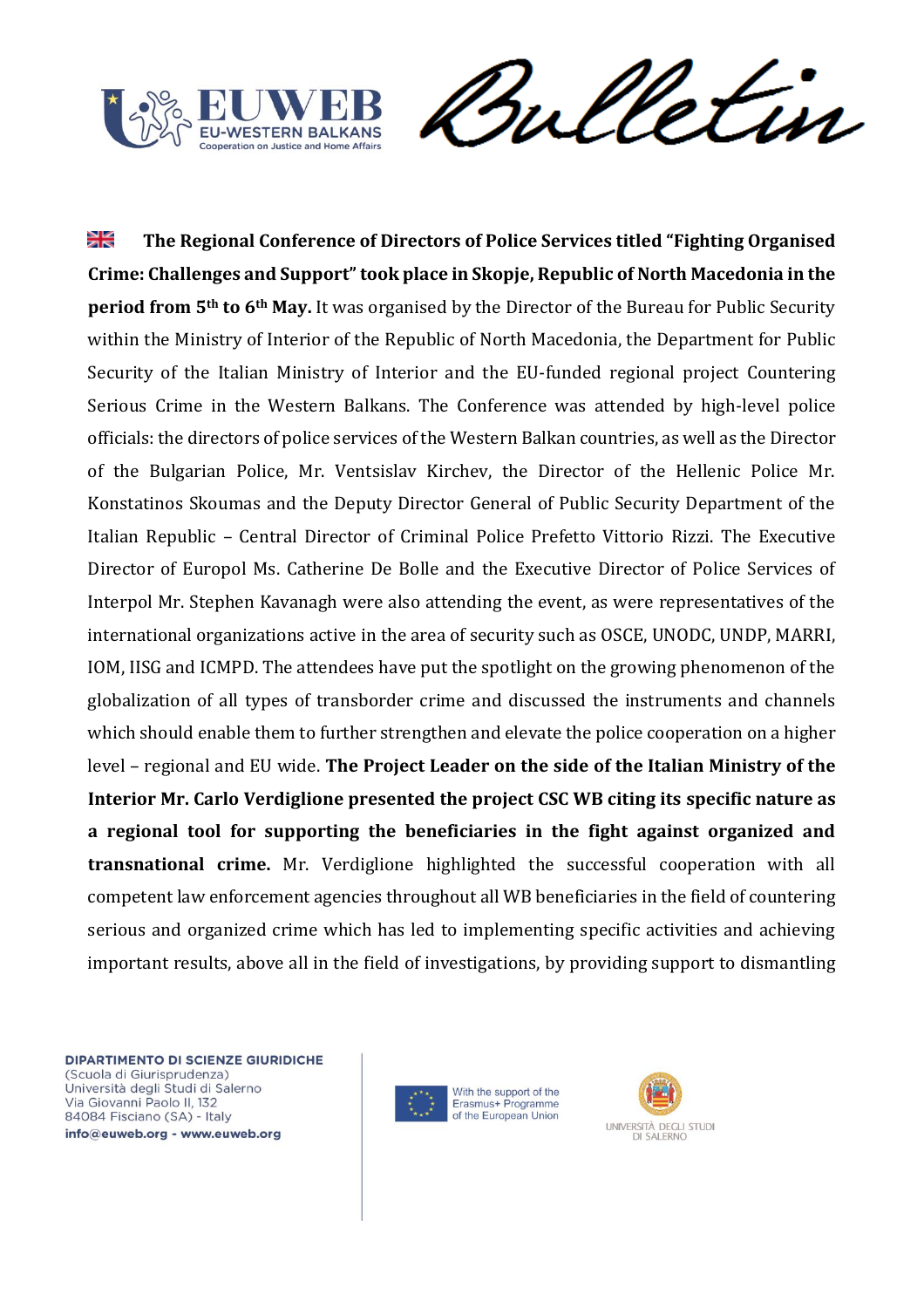

Sulletin

organized criminal groups, arresting fugitives on the run and contributing towards criminal proceedings and judgements against them. [LINK](https://cscwb.info/2022/05/10/regional-conference-of-police-directors-held-in-skopje/)

*La Conferenza regionale dei direttori dei servizi di polizia dal titolo "Lotta alla*  H *criminalità organizzata: sfide e sostegno" si è svolta a Skopje, Repubblica di Macedonia del Nord, nel periodo dal 5 al 6 maggio. È stato organizzato dal Direttore dell'Ufficio per la Pubblica Sicurezza del Ministero dell'Interno della Repubblica di Macedonia del Nord, dal Dipartimento per la Pubblica Sicurezza del Ministero dell'Interno italiano e dal progetto*  regionale Countering Serious Crime in the Western Balkans *finanziato dall'UE. Alla Conferenza hanno partecipato funzionari di polizia di alto livello: i direttori dei servizi di polizia dei paesi dei Balcani occidentali, nonché il direttore della polizia bulgara, Ventsislav Kirchev, il direttore della polizia ellenica Konstatinos Skoumas e il vicedirettore generale del Dipartimento di Pubblica Sicurezza della Repubblica Italiana – Direttore centrale della polizia criminale Prefetto Vittorio Rizzi. All'evento hanno partecipato anche il direttore esecutivo di Europol, Catherine De Bolle, e il direttore esecutivo dei servizi di polizia dell'Interpol, Stephen Kavanagh, nonché rappresentanti delle organizzazioni internazionali attive nel settore della sicurezza come OSCE, UNODC, UNDP, MARRI, OIM, IISG e ICMPD. I partecipanti hanno puntato i riflettori sul crescente fenomeno della globalizzazione di tutti i tipi di criminalità transfrontaliera e hanno discusso gli strumenti e i canali che dovrebbero consentire loro di rafforzare ed elevare ulteriormente la cooperazione di polizia a un livello più alto, regionale e dell'UE. Il Project Leader da parte del Ministero dell'Interno Italiano Carlo Verdiglione ha presentato il progetto CSC WB citandone la specificità come strumento regionale per sostenere i beneficiari nella lotta alla criminalità organizzata e transnazionale. Verdiglione ha evidenziato la proficua collaborazione con tutte le forze dell'ordine competenti in tutti i beneficiari della Banca Mondiale nel campo del contrasto alla criminalità grave e organizzata che ha portato all'attuazione di specifiche attività e al* 



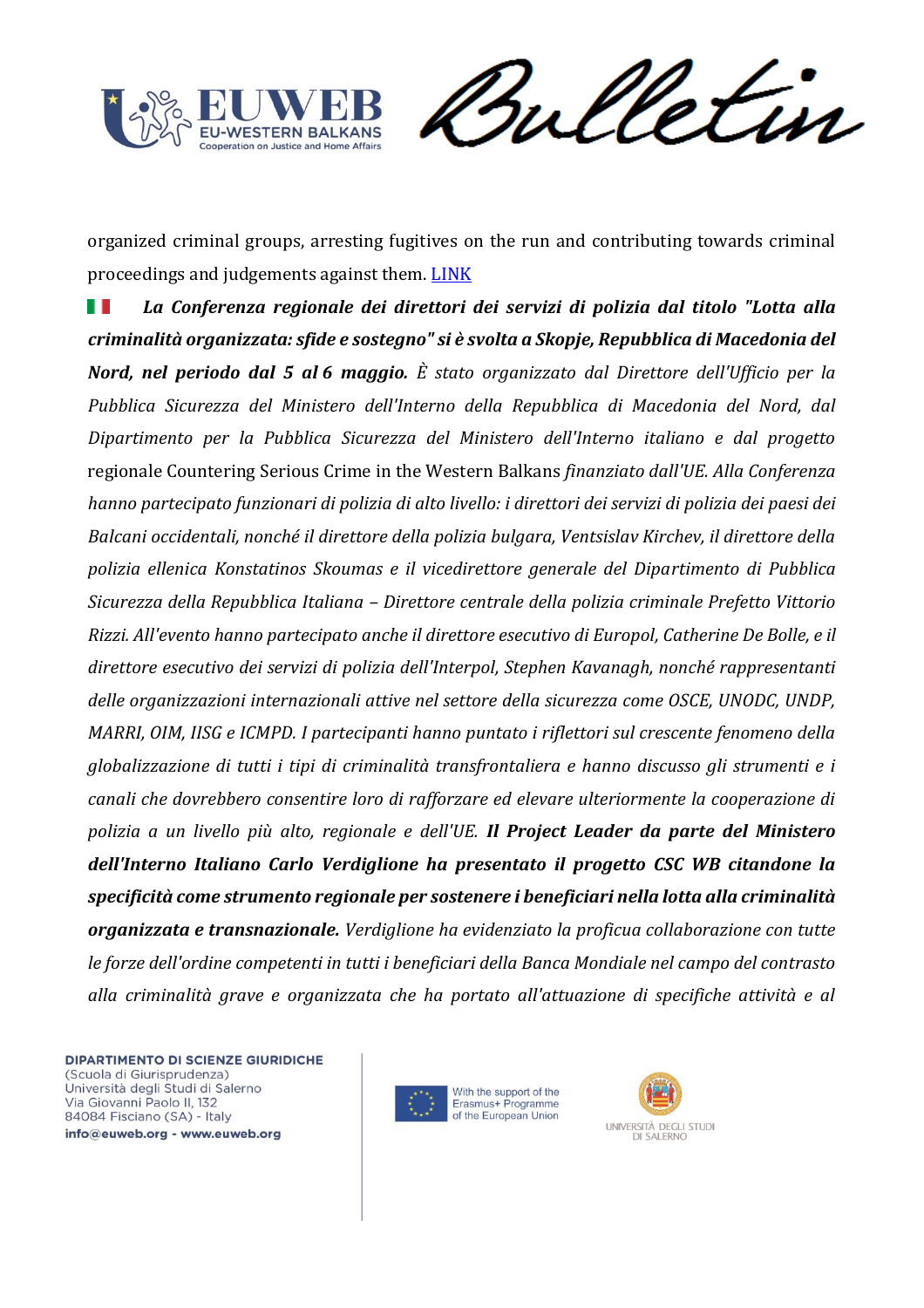

Sulletin

*raggiungimento di importanti risultati, soprattutto nel campo delle indagini, fornendo supporto allo smantellamento di gruppi criminali organizzati, arrestando i fuggitivi e contribuendo ai procedimenti penali e alle sentenze a loro carico.* [LINK](https://cscwb.info/2022/05/10/regional-conference-of-police-directors-held-in-skopje/)

# **12 April 2022**

≱≼ **On 7-8 April, an exchange of information on the oversight by data protection agencies on the subject of Eurojust data protection rules was held in Budva, Montenegro at the prosecutors' offices** of Albania, North Macedonia, Serbia and Montenegro. During the Data Protection workshop, **the participants developed templates which should be used by Data Protection Officers through the supervision process and annual reporting to Eurojust.** This was followed by presentations from the Head of the Data Protection Service at Eurojust Diana Alonso Blas. Ms. Blas provided guidelines to data protection standards and best practices in the European Union. The Exchange was organized by the regional Project Countering Serious Crime in the Western Balkans, in cooperation with Eurojust. [LINK](https://cscwb.info/2022/04/12/workshop-on-eurojust-data-protection-standards-podgorica/)

*Il 7-8 Aprile, si è tenuto a Budva, in Montenegro, uno scambio di informazioni sulla*  ш *supervisione da parte delle agenzie per la protezione dei dati sul tema delle norme Eurojust in materia di protezione dei dati presso le procure di Albania, Macedonia del Nord, Serbia e Montenegro. Durante il workshop sulla protezione dei dati, i partecipanti hanno sviluppato modelli che dovrebbero essere utilizzati dai responsabili della protezione dei dati attraverso il processo di supervisione e la rendicontazione annuale nei confronti di Eurojust. A ciò hanno fatto seguito le presentazioni del capo del servizio protezione dei dati di Eurojust Diana Alonso Blas. La signora Blas ha fornito linee guida per gli standard di protezione dei dati e le migliori pratiche nell'Unione europea. Lo scambio è stato organizzato dal progetto regionale Contro la criminalità grave nei Balcani occidentali, in collaborazione con Eurojust.* [LINK](https://cscwb.info/2022/04/12/workshop-on-eurojust-data-protection-standards-podgorica/)



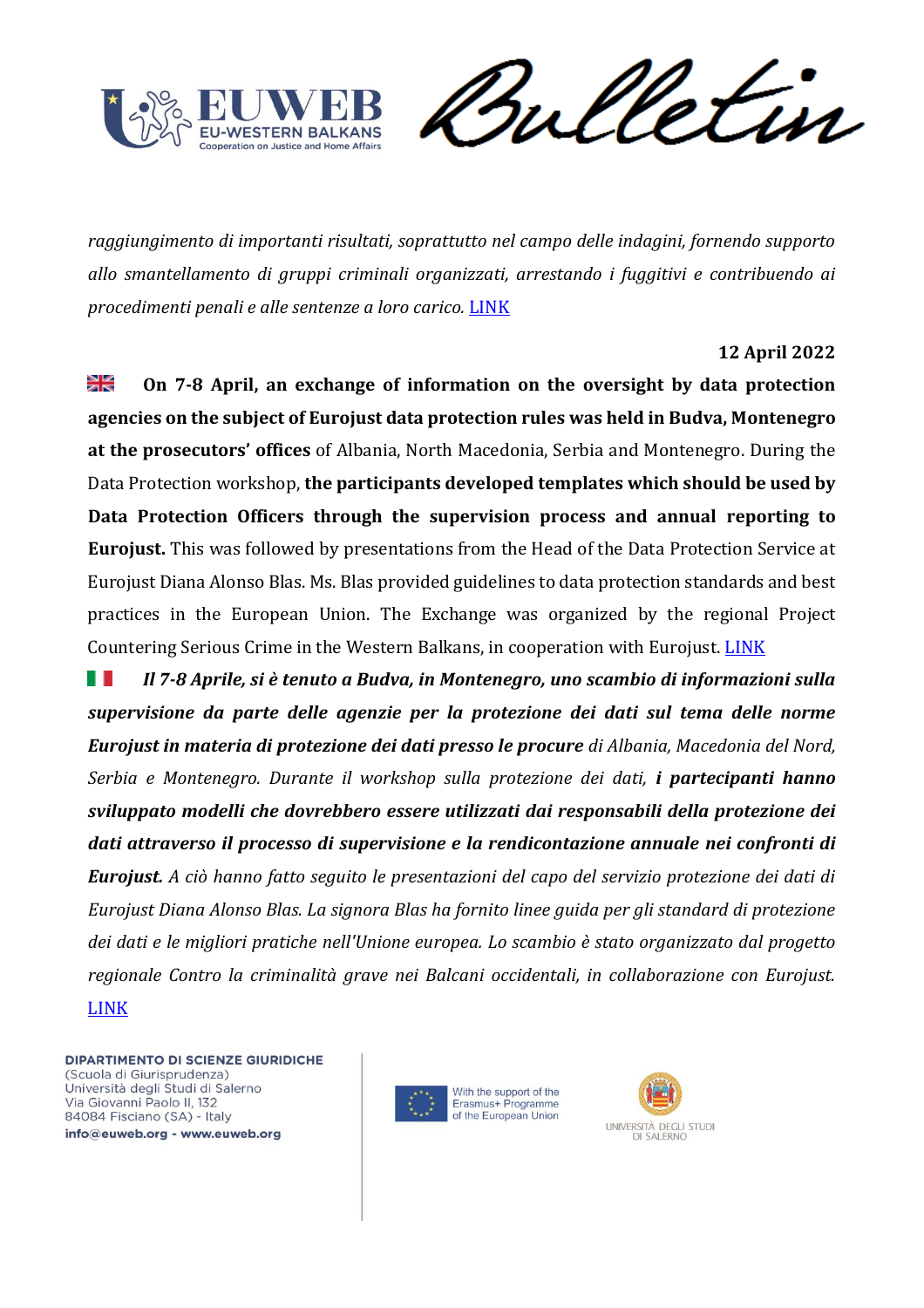



#### **30 March 2022**

≱≼ The Deputy Director of the Public Security Department and Chief of the Department of Criminal Police of the Republic of Italy, Vittorio Rizzi, Italian Ambassador to Montenegro Luca Zelioli and Project Leader of the Project CSC WB IPA 2019 Carlo Verdiglione met the Director of the Montenegrin Police Directorate Zoran Brđanin and his Assistant Deputy Directors. The meeting was an opportunity to discuss the successful cooperation between the Montenegrin and Italian police, which is the result of a strong partnership and mutual trust, also serving for the discussion on further modalities of cooperation. **With regard to the Project CSC WB IPA 2019 it was highlighted that the Cooperation with the Montenegrin Law Enforcement Authorities in the field of countering serious and organized crime has achieved important goals, throughout the specific components of the Project, in particular in the field of investigation, in relation to the proactive participation of beneficiaries in EMPACT and on the interoperability sector.** [LINK](https://cscwb.info/2022/03/30/8439/)

ш *Il Vice Direttore del Dipartimento di Pubblica Sicurezza e Capo del Dipartimento di Polizia Criminale della Repubblica Italiana, Vittorio Rizzi, l'Ambasciatore d'Italia in Montenegro Luca Zelioli e Project Leader del Progetto CSC WB IPA 2019 Carlo Verdiglione hanno incontrato il Direttore della Direzione della Polizia montenegrina Zoran Brđanin e i suoi Vice-Direttori Aggiunti. L'incontro è stato l'occasione per discutere del successo della collaborazione tra la polizia montenegrina e quella italiana, frutto di una forte partnership e fiducia reciproca, servendo anche per la discussione su ulteriori modalità di cooperazione. Per quanto riguarda il Progetto CSC WB IPA 2019 è stato evidenziato che la Cooperazione con le Forze dell'Ordine montenegrine nel campo del contrasto alla criminalità grave e organizzata ha raggiunto importanti traguardi, attraverso le componenti specifiche del Progetto, in particolare nel* 

DIPARTIMENTO DI SCIENZE GIURIDICHE (Scuola di Giurisprudenza) Università degli Studi di Salerno Via Giovanni Paolo II, 132 84084 Fisciano (SA) - Italy

info@euweb.org - www.euweb.org



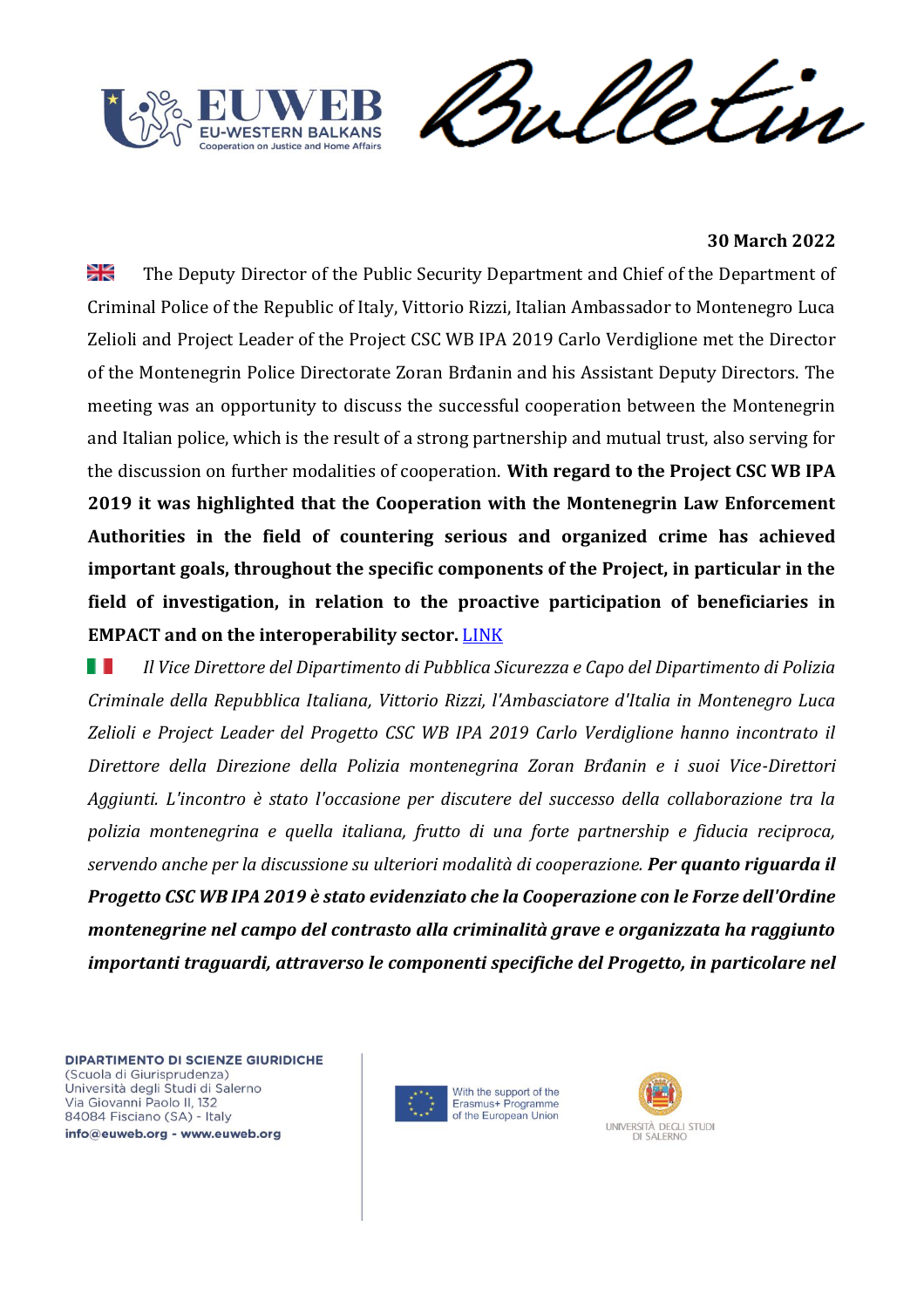

Sulletin

*campo dell'indagine, in relazione alla partecipazione proattiva dei beneficiari all'EMPACT e al settore dell'interoperabilità.* [LINK](https://cscwb.info/2022/03/30/8439/)

#### **17 March 2022**

≱≼ **The project CSC WB organized a bilateral meeting on 15th of March 2022, in Tirana, Albania on International Legal Cooperation (ILC) matters between representatives of Ministries of Justice from Albania and Kosovo, including the respective Deputy Ministers of Justice.** During this meeting, discussions were held on the proposed amendments by an international expert, to the finalization of the amendments to the ILC agreement**. Further, both parties also discussed other bilateral matters that aim at improving the cooperation on criminal matters between the two countries.** The necessity of the amendment of the bilateral agreement is a follow up of recommendations, deriving from the bilateral meeting between Kosovo and Albania on ILC, organized 30 – 31 January 2020. Both parties agreed that amendment of the agreement shall result in better, direct communication of the Law Enforcement Institutions (LEAs) and strengthening of cooperation and joint efforts on countering the organized crime. [LINK](https://cscwb.info/2022/03/17/albanian-and-kosovar-ministries-of-justice/)

ш *Il progetto CSC WB ha organizzato un incontro bilaterale il 15 Marzo 2022 a Tirana, in Albania, su questioni di cooperazione giuridica internazionale (ILC) tra rappresentanti dei Ministeri della Giustizia di Albania e Kosovo, compresi i rispettivi Vice Ministri della Giustizia. Durante questa riunione, si sono svolte discussioni sugli emendamenti proposti da un esperto internazionale, per la messa a punto delle modifiche all'accordo ILC. Inoltre, entrambe le parti hanno anche discusso altre questioni bilaterali che mirano a migliorare la cooperazione in materia penale tra i due paesi. La necessità della modifica dell'accordo bilaterale è un seguito di raccomandazioni, derivanti dall'incontro bilaterale tra Kosovo e Albania sull'ILC, organizzato dal 30 al 31 gennaio 2020. Entrambe le parti hanno convenuto che la* 



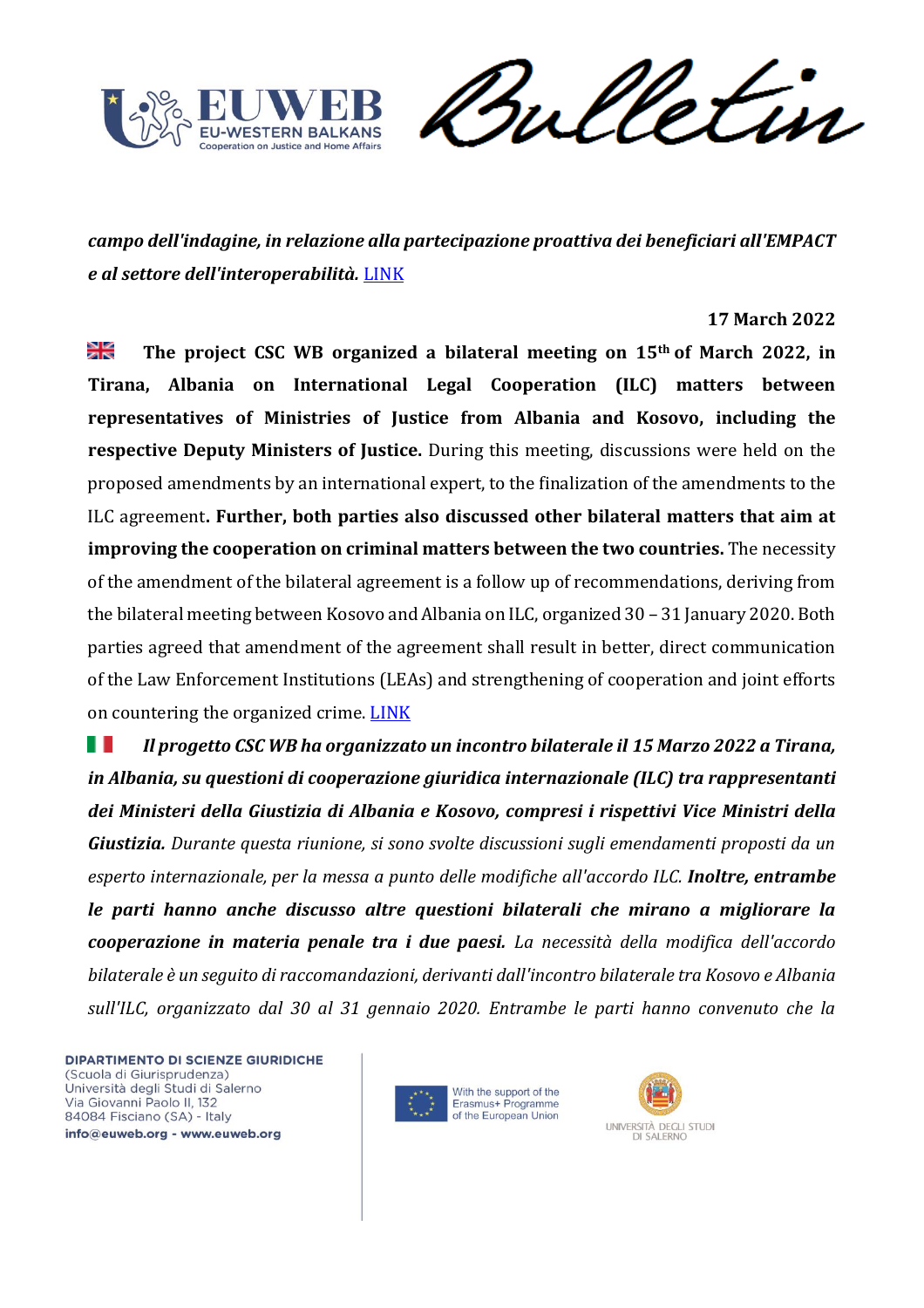

Sulletin

*modifica dell'accordo comporterà una migliore comunicazione diretta delle istituzioni preposte all'applicazione della legge (LEA) e il rafforzamento della cooperazione e degli sforzi congiunti per contrastare la criminalità organizzata.* [LINK](https://cscwb.info/2022/03/17/albanian-and-kosovar-ministries-of-justice/)

## **24 February 2022**

≱≼ **On 23 February, a coordinated strike between the German Police Inspectorate Emsland/Bentheim, the German Dortmund Police, the Federal Criminal Police Office of Austria and the Bosnian Ministry of Interior Affairs of Canton Sarajevo, under the coordination of Europol, has led to the dismantlement of a gang of car thieves operating across Germany.** A total of 4 properties were searched in Dortmund. As a result, 3 suspects were arrested in and around Dortmund (Germany). This criminal network comprised Bosnian nationals who were residing illegally in Germany and committing crimes in the federal states of Lower Saxony, North-Rhine Westphalia and Hesse. [LINK](https://cscwb.info/2022/02/24/arrest-in-germany-of-3-suspects-involved-in-theft-of-eur-1-5-million-worth-of-vehicles/)

ш *Il 23 febbraio, uno sciopero coordinato tra l'ispettorato di polizia tedesco Emsland/Bentheim, la polizia tedesca di Dortmund, l'Ufficio federale di polizia criminale dell'Austria e il ministero degli interni bosniaco del Cantone di Sarajevo, sotto il coordinamento di Europol, ha portato allo smantellamento di una banda di ladri d'auto che operano in tutta la Germania. Un totale di 4 strutture sono state ricercate a Dortmund. Di conseguenza, 3 sospetti sono stati arrestati a Dortmund e dintorni (Germania). Questa rete criminale comprendeva cittadini bosniaci che risiedevano illegalmente in Germania e commettevano crimini negli stati federali della Bassa Sassonia, della Renania Settentrionale-Vestfalia e dell'Assia.* [LINK](https://cscwb.info/2022/02/24/arrest-in-germany-of-3-suspects-involved-in-theft-of-eur-1-5-million-worth-of-vehicles/)

**21 February 2022**



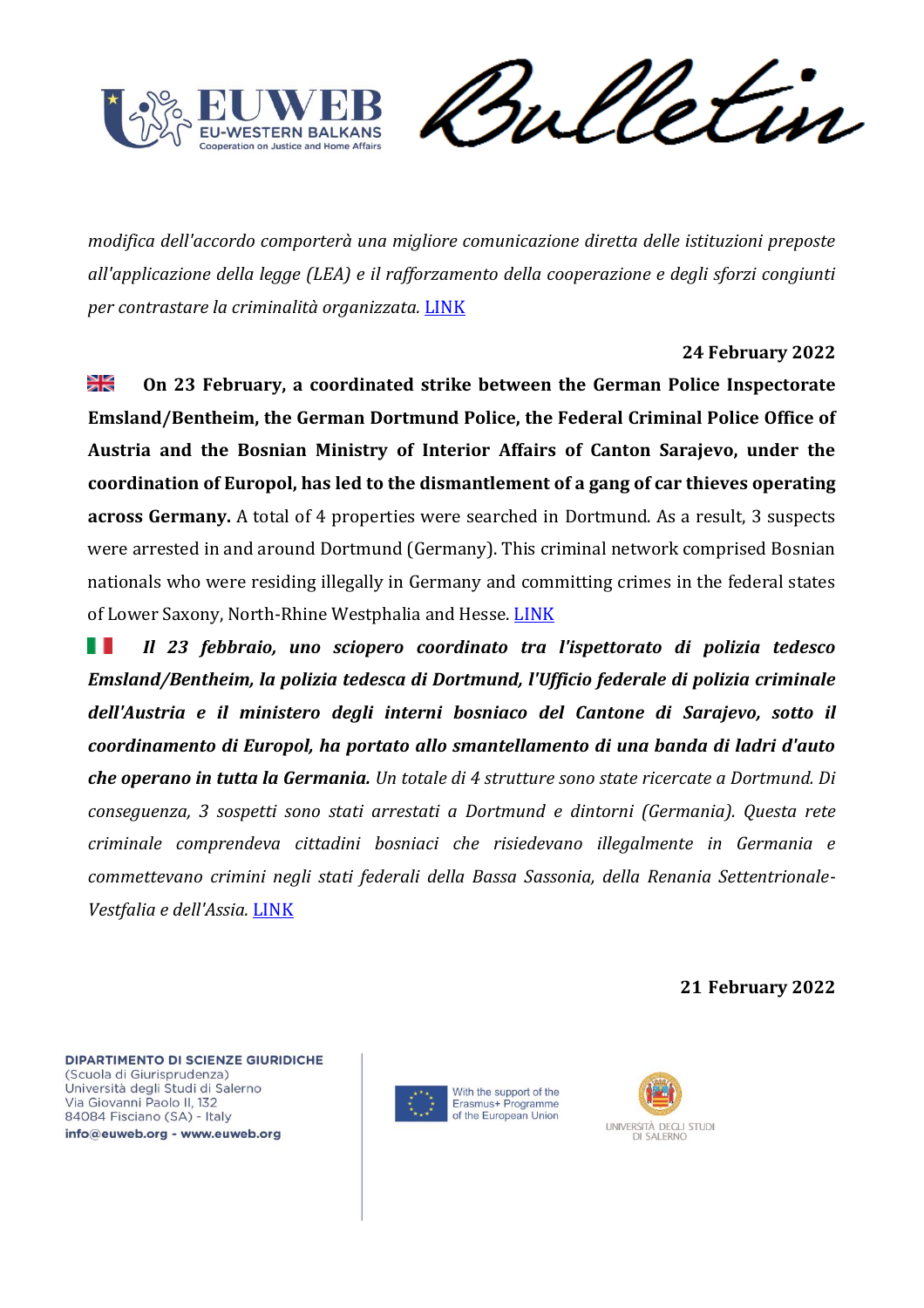

Sulletin

≥k **Structural and operational cooperation** between EU Member States, candidate countries and potential candidate countries is the **best solution to fight against Europhobic discourse, to guarantee the rule of law and to combat the various types of trafficking in the Western Balkans was the conclusive remarks of the Policy Brief 'Considering EU enlargement through the prism of security cooperation'**, published by WB2EU network. The authors recalled that security, trafficking, and the rule of law are major for all European actors, whether private or public, EU member states, candidate countries, or potential candidate countries. They underlined that it would be a mistake to consider the Western Balkans as a periphery of the EU and on the margins of the decision-making process in this area. They recommended a **joint operation security strategy which should be established to counter Eurosceptic and Europhobic arguments in the Western Balkans and foster the rule of law in the region.** [LINK](https://europeanwesternbalkans.com/2022/02/21/policy-brief-the-lack-of-security-on-the-continent-driving-force-for-eurosceptic/)

*La cooperazione strutturale e operativa tra gli Stati membri dell'UE, i paesi*  H. *candidati e i potenziali paesi candidati è la soluzione migliore per combattere il discorso eurofobico, per garantire lo Stato di diritto e per combattere i vari tipi di tratta nei Balcani occidentali è stata la riflessione finale del Policy Brief "Considerare l'allargamento dell'UE attraverso il prisma della cooperazione in materia di sicurezza", pubblicato dalla rete WB2EU. Gli autori hanno ricordato che la sicurezza, la tratta e lo stato di diritto sono importanti per tutti gli attori europei, siano essi privati o pubblici, Stati membri dell'UE, paesi candidati o potenziali paesi candidati. Non hanno dichiarato che sarebbe un errore considerare i Balcani occidentali come una periferia dell'UE e ai margini del processo decisionale in questo settore. Hanno raccomandato una strategia di cooperazione congiunta che dovrebbe essere stabilita per contrastare le argomentazioni euroscettiche ed eurofobiche nei Balcani occidentali e promuovere lo stato di diritto nella regione.* [LINK](https://europeanwesternbalkans.com/2022/02/21/policy-brief-the-lack-of-security-on-the-continent-driving-force-for-eurosceptic/)



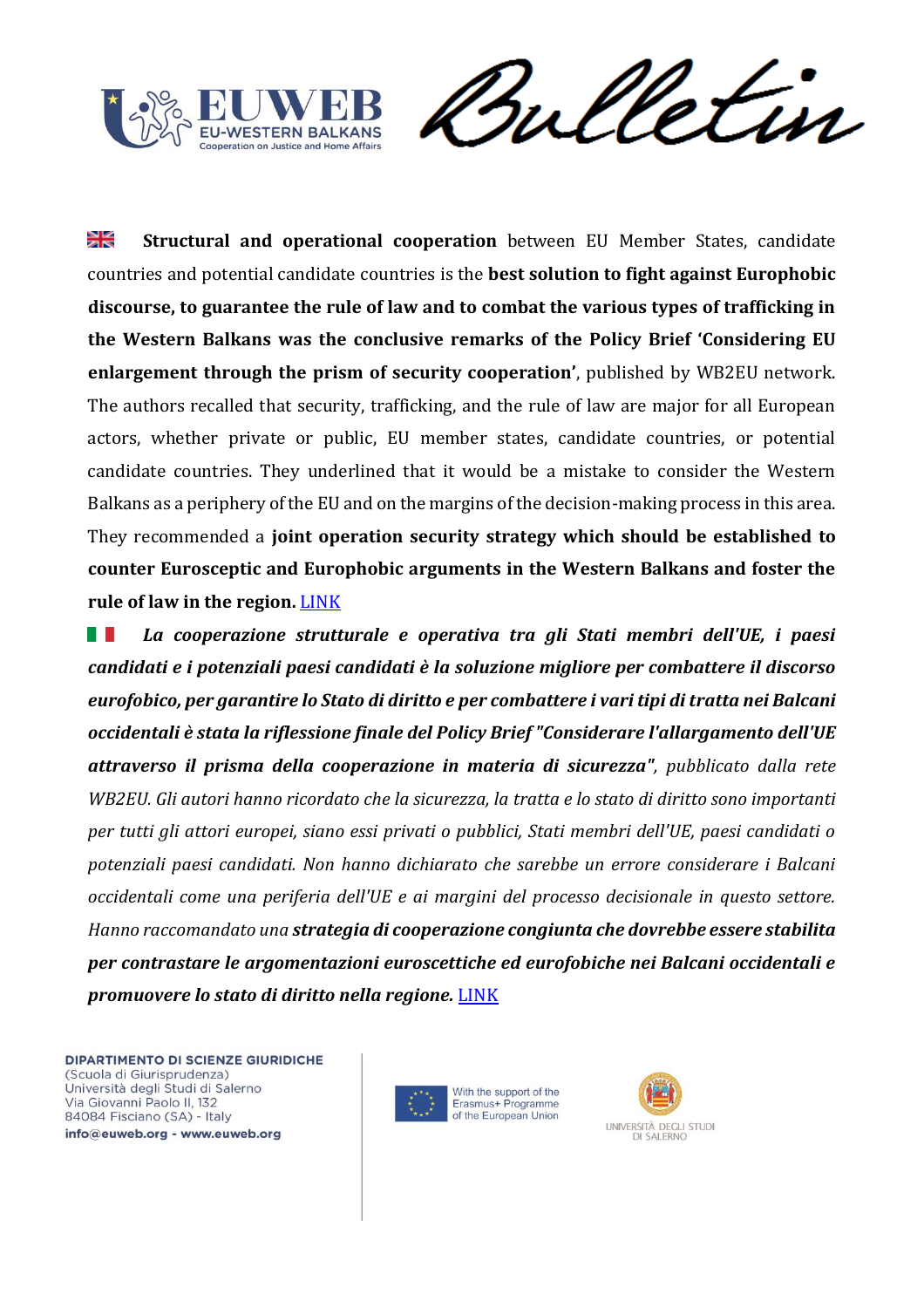



## **14 February 2022**

≱≼ **A.A., Macedonian fugitive on the run**, searched for with two international arrest warrants totalling 8 years and 6 months for severe thefts, unlawful keeping weapons and explosives and theft of a motor vehicle, **was arrested on 21 January 2022 in Brussels.** The arrest further highlights the excellent cooperation and the strong partnership established between the Embedded Country Team of our project in Skopje and the local FAST Unit of the Ministry of Interior boosting concrete operative results in several EU countries. **The successful completion of this international investigation once again confirmed that coordinated international police cooperation among the police services of all affected countries represents conditio sine qua non for countering all types of cross-border crimes.** To this extent, FAST North Macedonia once again presented themselves as reliable partners on the international police scene. [LINK](https://cscwb.info/2022/02/14/high-profile-macedonian-fugitive-arrested-in-belgium/)

*A.A., latitante macedone in fuga, perquisito con due mandati di arresto internazionali*  H. *per un totale di 8 anni e 6 mesi per furti gravi, detenzione illecita di armi ed esplosivi e furto di un veicolo a motore, è stato arrestato il 21 gennaio 2022 a Bruxelles. L'arresto evidenzia inoltre l'eccellente cooperazione e la forte partnership stabilita tra l'Embedded Country Team del nostro progetto a Skopje e l'Unità FAST locale del Ministero dell'Interno che promuove risultati operativi concreti in diversi paesi dell'UE. Il positivo completamento di questa indagine internazionale ha confermato ancora una volta che la cooperazione internazionale coordinata di polizia tra i servizi di polizia di tutti i paesi colpiti rappresenta una conditio sine qua non per contrastare tutti i tipi di crimini transfrontalieri. In questo senso, FAST North Macedonia si è presentata ancora una volta come partner affidabile sulla scena della polizia internazionale. [LINK](https://cscwb.info/2022/02/14/high-profile-macedonian-fugitive-arrested-in-belgium/)*

**11 February 2022**



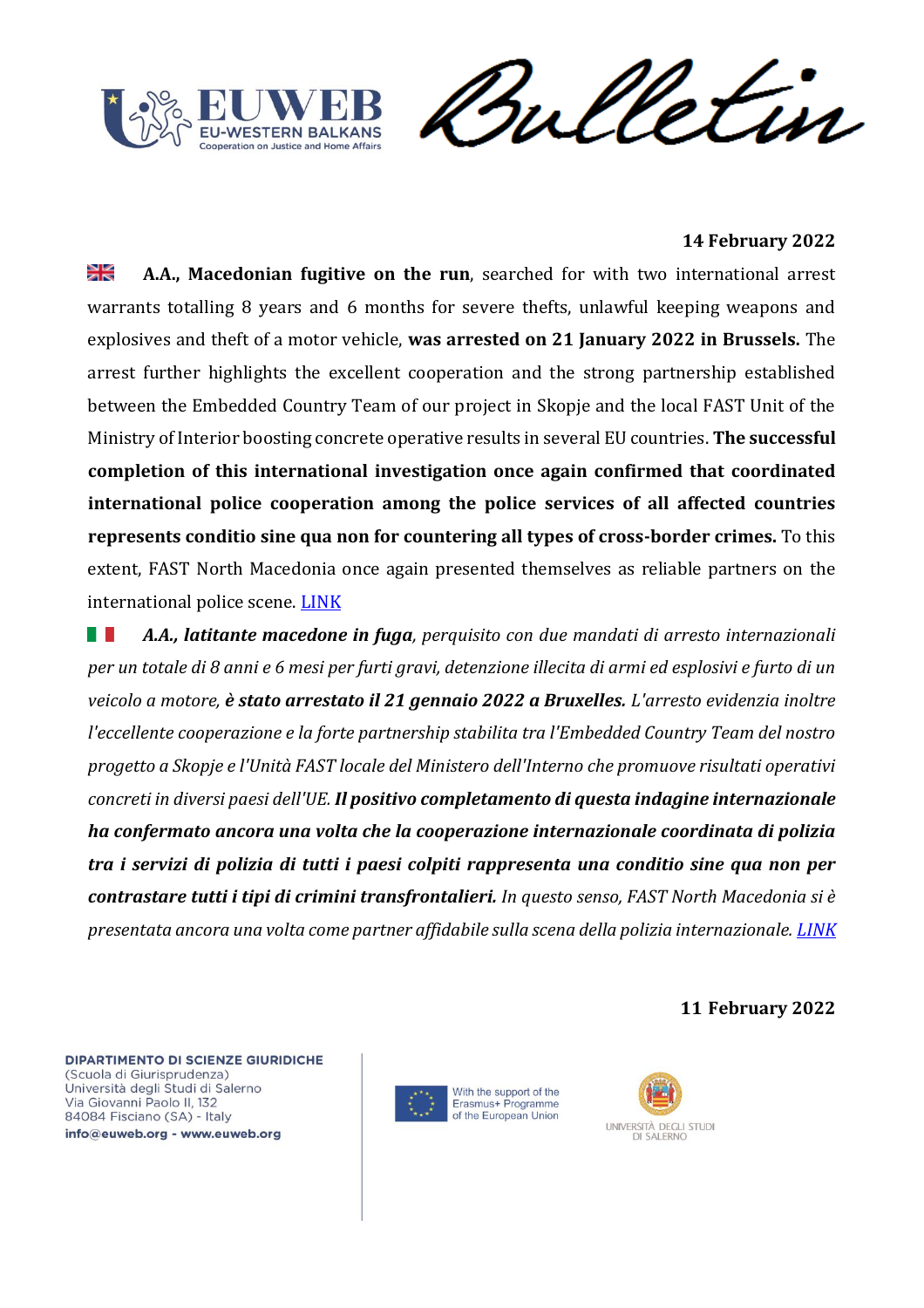



꼭 Strategic support is considered as one of the backbones of **the project Countering Serious Crime in the Western Balkans – IPA 2019.** The project has been working closely with the beneficiaries to achieve significant results, not only limited to project activities, but also aimed at fostering the awareness about the role of strategic documents. As a result, the effectiveness of law enforcement agencies in all the areas of public security and rule of law was increased. In line with this, the project manager on behalf of the Italian Ministry of Interior Affairs, Mr. Carlo Verdiglione, accompanied by the component leader. Ms. Anna Marinelli. and personnel from the Italian coordination presidium, organized a visit to Kosovo in order to conduct a high-level meeting with the local police authorities. **The meeting revolved around discussing the next steps and interventions that the project has planned to support Kosovo Police in drafting first a national SOCTA (Serious and Organized Crime Threat Assessment)** that will be successively integrated in a regional SOCTA supported by the project and including all the Western Balkan Countries. [LINK](https://cscwb.info/2022/02/11/using-strategic-pillar-as-a-mean-of-fighting-serious-and-organized-crime/)

n e s *Il sostegno strategico è considerato una delle spine dorsali del progetto Countering Serious Crime in the Western Balkans – IPA 2019. Il progetto ha lavorato a stretto contatto con i beneficiari per ottenere risultati significativi, non solo limitati alle attività del progetto, ma anche volti a promuovere la consapevolezza sul ruolo dei documenti strategici. Di conseguenza, è stata aumentata l'efficacia delle forze dell'ordine in tutti i settori della sicurezza pubblica e dello stato di diritto. In linea con questo, il project manager per conto del Ministero dell'Interno italiano, Carlo Verdiglione, accompagnato dalla capo componente, Anna Marinelli, e dal personale del presidio di coordinamento italiano, ha organizzato una visita in Kosovo al fine di condurre un incontro di alto livello con le autorità di polizia locali. L'incontro ha riguardato la discussione dei prossimi passi e interventi che il progetto ha pianificato per supportare la Polizia del Kosovo nella stesura di un SOCTA (Serious and Organized Crime Threat Assessment)* 



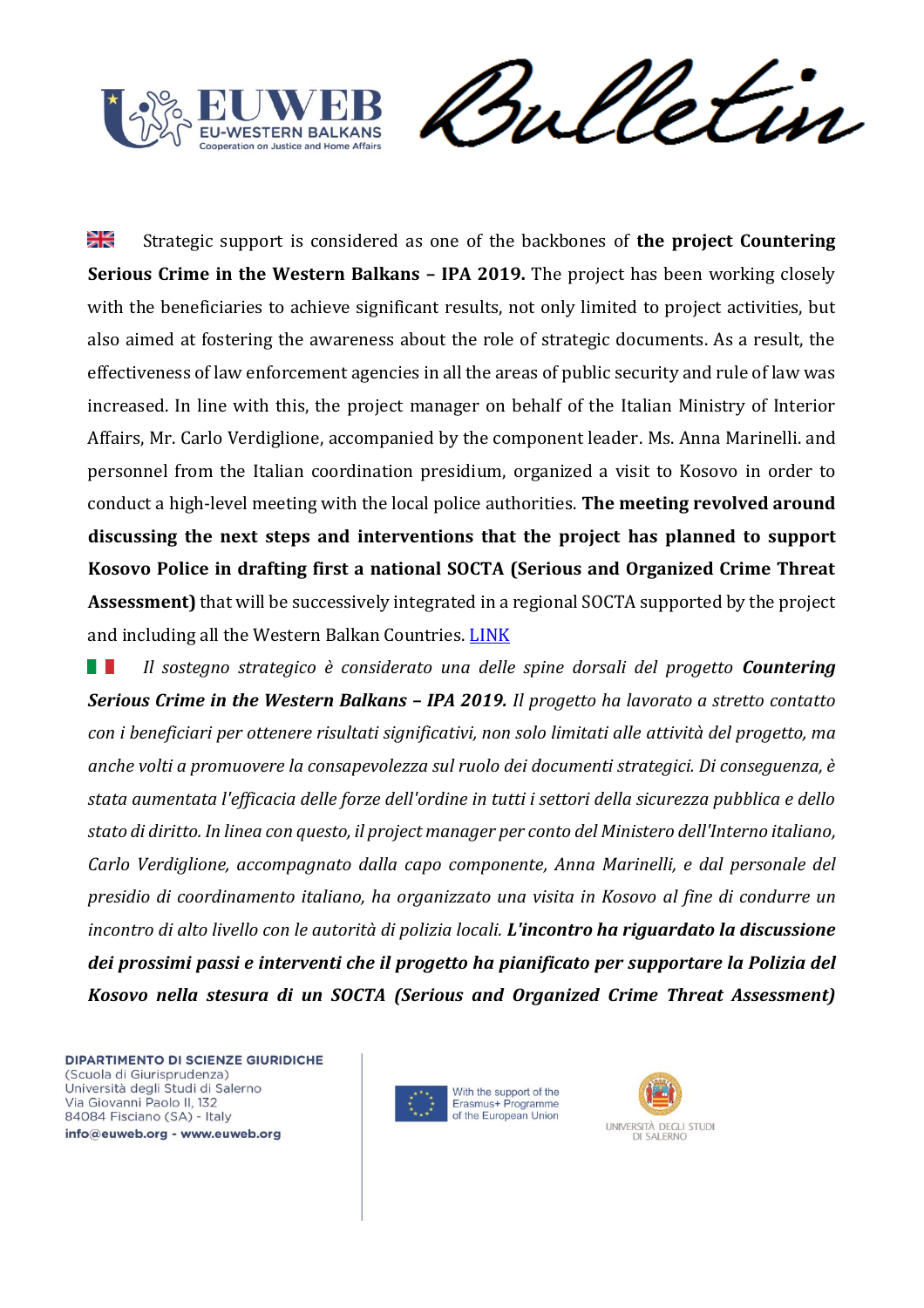

Sulletin

*nazionale che sarà successivamente integrato in un SOCTA regionale supportato dal progetto e comprendente tutti i Paesi dei Balcani Occidentali.* [LINK](https://cscwb.info/2022/02/11/using-strategic-pillar-as-a-mean-of-fighting-serious-and-organized-crime/)

## **31 January 2022**

꾉 **The Embedded Country Team of the Countering Serious Crime in the Western Balkans –** IPA 2019 (CSC WB) in Skopje, on 26 January 2022, met the **team of the EU Support for Rule of Law project (RoL) in North Macedonia in order to discuss both projects' areas of work, as well as their past, present and future activities.** The Embedded Country Team provided overview of the project's outputs, goals and activities under their umbrella, highlighting the operative nature of CSC WB as a continuous backbone of the project. The meeting was seen as a joint effort aimed at laying grounds for establishing **mutual cooperation and coordination**, as well as for seeking synergies between the regional CSC WB and the national RoL. [LINK](https://cscwb.info/2022/01/31/csc-wb-meets-eu-support-for-rule-of-law-project-and-the-public-prosecutor-of-north-macedonia/)

*Il team nazionale incorporato del* **Countering Serious Crime in the Western TELEVISION Balkans** *– IPA 2019 (CSC WB) a Skopje, il 26 gennaio 2022, ha incontrato il team del progetto EU Support for Rule of Law (RoL) in Macedonia del Nord per discutere le aree di lavoro di entrambi i progetti, nonché le loro attività passate, presenti e future. L'Embedded Country Team ha fornito una panoramica dei risultati, degli obiettivi e delle attività del progetto sotto il loro ombrello, evidenziando la natura operativa di CSC WB come spina dorsale continua del progetto. L'incontro è stato visto come uno sforzo congiunto volto a gettare le basi per stabilire una cooperazione e un coordinamento reciproci, nonché per cercare sinergie tra la BANCA CSC regionale e la RoL nazionale.* [LINK](https://cscwb.info/2022/01/31/csc-wb-meets-eu-support-for-rule-of-law-project-and-the-public-prosecutor-of-north-macedonia/)

**21 January 2022**

≱≼ **The recently appointed National EMPACT coordinator (NEC) of North Macedonia, Mr. Zafircho Panchev, met the Embedded Country Team of the project in Skopje, North** 



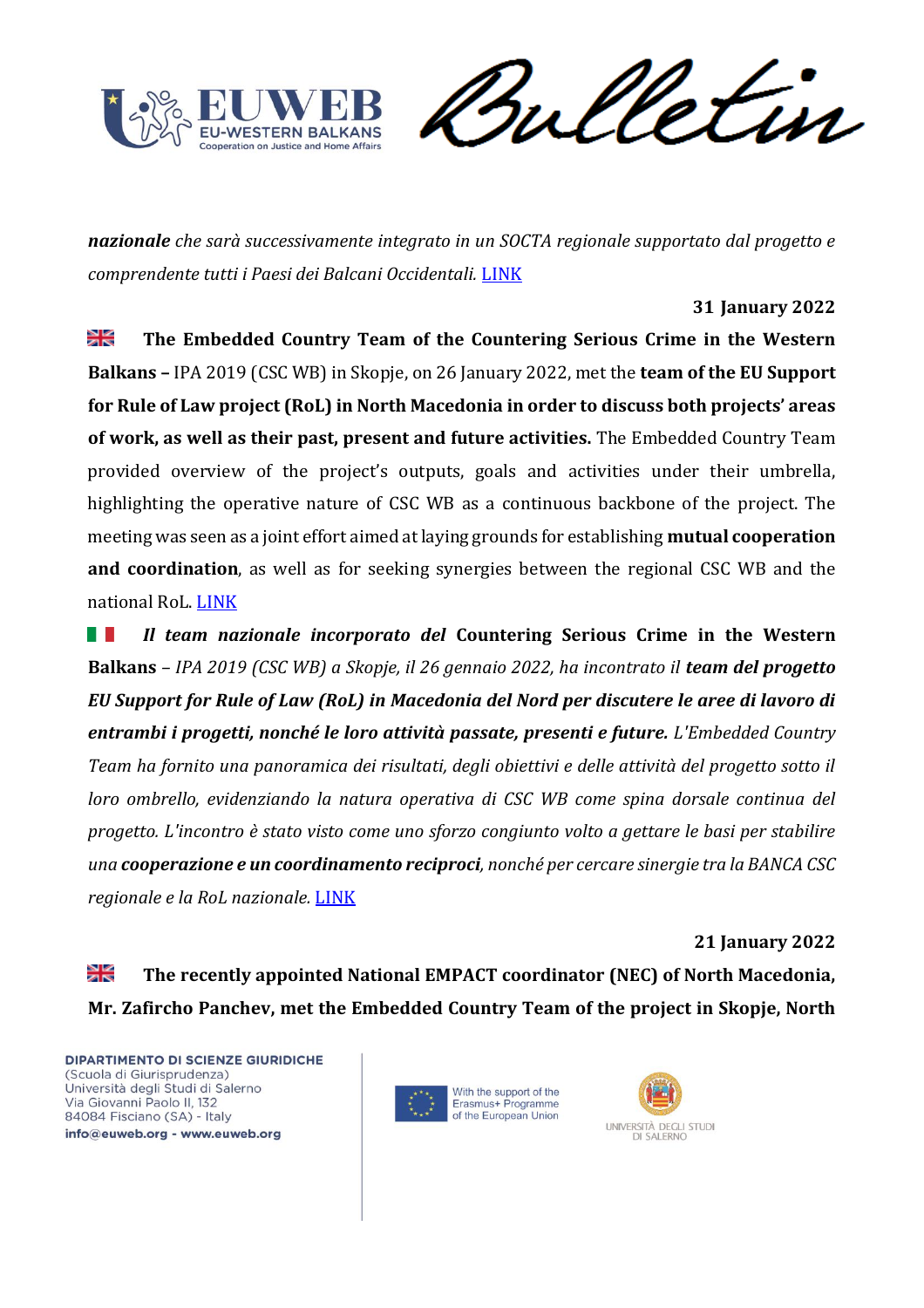



**Macedonia on January 11, 2022.** Mr. Panchev, who is leading the Sector for Crime Investigation within the Department for Suppression of Organized Crime of the Police, assumed the function of NEC partly as a follow-up of the National EMPACT workshop organized by the project in October 2021. It was at this workshop that the national Law Enforcement Agencies jointly recognized the need and urgency for the appointment of a national coordinator who would ensure a strategically coherent and operationally coordinated approach to the national participation in EMPACT activities. **EMPACT is a security initiative driven by EU Member States to identify, prioritize and address threats posed by organized and serious international crime.** CSC WB supports the efforts of Western Balkan Law Enforcement to actively participate in European Union Policy Cycle while observing relevant national priorities in countering organized crime. [LINK](https://cscwb.info/2022/01/21/macedonian-empact-coordinator-and-csc-wb-project-pave-the-way-for-future-cooperation/)

N. *Il coordinatore nazionale EMPACT (NEC) della Macedonia del Nord, recentemente nominato, Zafircho Panchev, ha incontrato l'Embedded Country Team del progetto a Skopje, Macedonia del Nord, l'11 gennaio 2022. Panchev, che sta guidando il settore per l'indagine sul crimine all'interno del Dipartimento per la repressione della criminalità organizzata della polizia, ha assunto la funzione di NEC in parte come follow-up del workshop nazionale EMPACT organizzato dal progetto nell'ottobre 2021. È stato in questo seminario che le forze dell'ordine nazionali hanno riconosciuto congiuntamente la necessità e l'urgenza della nomina di un coordinatore nazionale che garantisse un approccio strategicamente coerente e coordinato operativamente alla partecipazione nazionale alle attività dell'EMPACT. EMPACT è un'iniziativa di sicurezza guidata dagli Stati membri dell'UE per identificare, dare priorità e affrontare le minacce poste dalla criminalità organizzata e internazionale grave. CSC WB sostiene gli sforzi delle forze dell'ordine dei Balcani occidentali per partecipare attivamente al* 

DIPARTIMENTO DI SCIENZE GIURIDICHE (Scuola di Giurisprudenza) Università degli Studi di Salerno Via Giovanni Paolo II, 132 84084 Fisciano (SA) - Italy info@euweb.org - www.euweb.org

With the support of the Erasmus+ Programme of the European Union

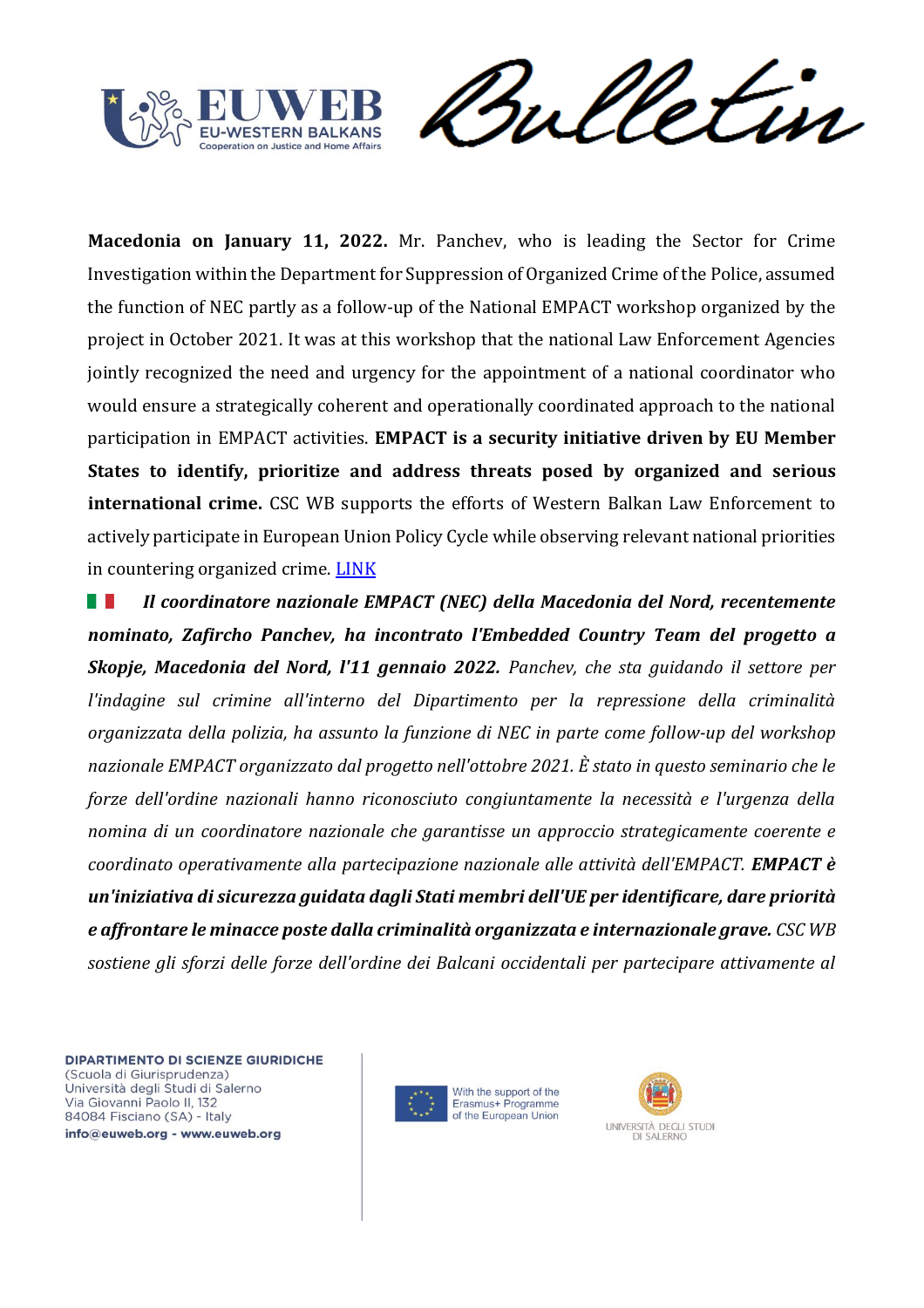

Julletin

*ciclo politico dell'Unione europea, osservando al contempo le priorità nazionali pertinenti nella lotta alla criminalità organizzata. [LINK](https://cscwb.info/2022/01/21/macedonian-empact-coordinator-and-csc-wb-project-pave-the-way-for-future-cooperation/)*

# **20 January 2022**

≱≼ **The project CSC WB provided support to the participation of Macedonian Police in an international operation led by Romanian police and coordinated by Europol.** This international operation also known as **Conversus** targeted the illegal cross-border trade of alarm and gas weapons converted to discharge live ammunition. As a result, over 260 related house searches have been conducted and 1534 gas/alarm pistols were seized. More details about the modus operandi and results of this operation can be found on the web-site of Europol. [LINK](https://cscwb.info/2022/01/20/csc-wb-contributes-to-seizure-of-1530-firearms/)

**TELEVISION** *Il progetto CSC WB ha fornito sostegno alla partecipazione della polizia macedone a un'operazione internazionale guidata dalla polizia rumena e coordinata da Europol. Questa operazione internazionale nota anche come Conversus ha preso di mira il commercio transfrontaliero illegale di armi da allarme e a gas convertite per scaricare munizioni vere. Di conseguenza, sono state condotte oltre 260 perquisizioni domiciliari correlate e sono state sequestrate 1534 pistole a gas / allarme. Maggiori dettagli sul modus operandi e sui risultati di questa operazione sono disponibili sul sito web di Europol. [LINK](https://cscwb.info/2022/01/20/csc-wb-contributes-to-seizure-of-1530-firearms/)*

**20 January 2022**

≱≼ **A simultaneous police operation was carried out on January 19th 2022 in Albania, Italy and Greece, for the execution of 47 personal precautionary measures against an organised criminal group dealing with smuggling of persons.** This operational activity was



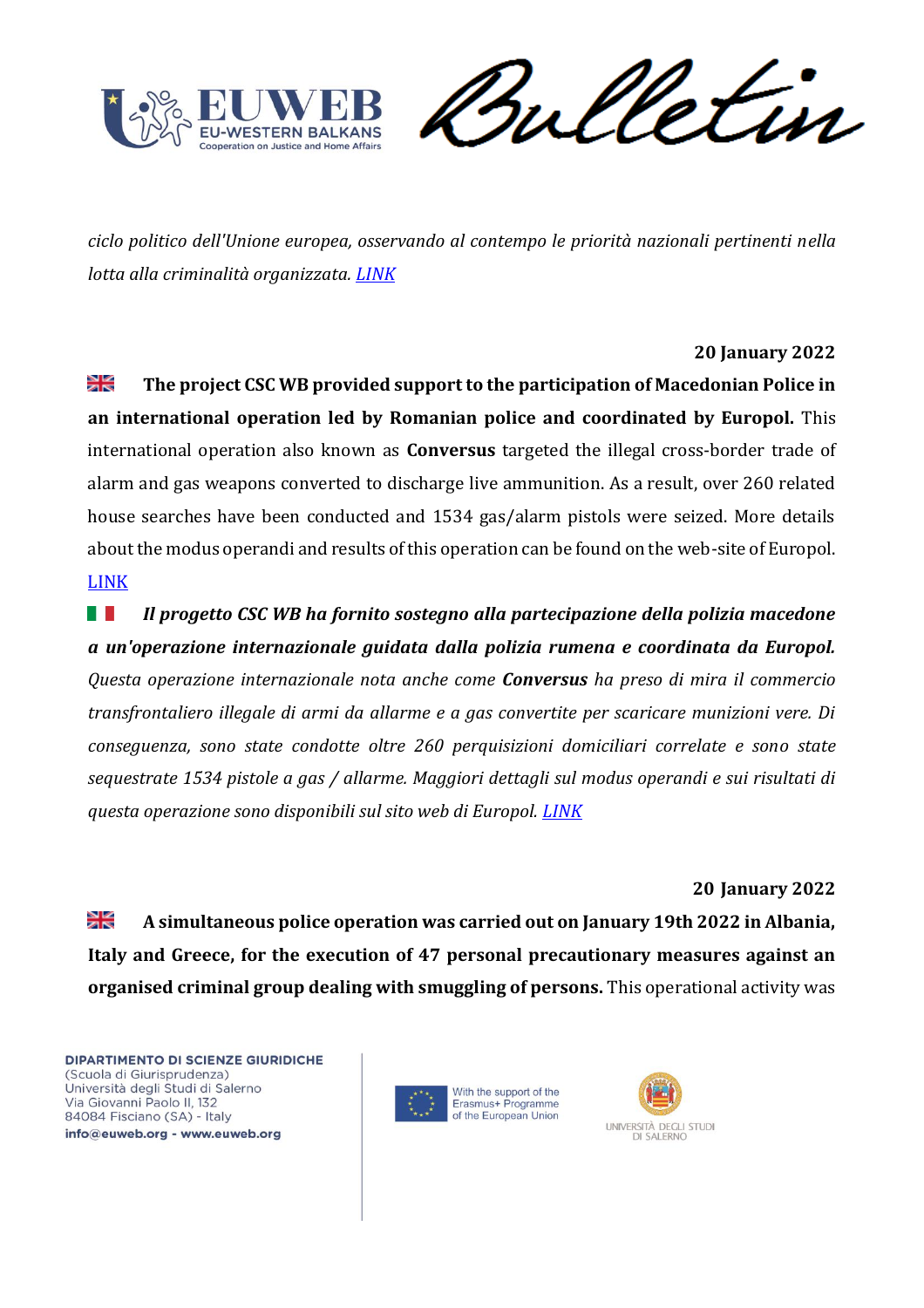

meletin

undertaken in the framework of the Joint Investigation Team (JIT) established between the Special Prosecutor Office in Albania, Anti-mafia Prosecutor Office of Lecce, Italy and the General Prosecutor Office of Appeals in Athens, Greece. The purpose of this JIT was to dismantle the 4 criminal groups who operated in complicity for carrying out their criminal activity of smuggling persons from the Middle East to southern Italy and subsequently, to reach other EU countries. The successful investigations and operation conducted by this JIT have once again confirmed the fact that **only close cooperation between the judicial and law enforcement authorities of different countries can guarantee success and effectiveness in the fight against crossborder organized crime.** [LINK](https://cscwb.info/2022/01/20/a-successful-joint-operation-leads-to-the-arrest-of-25-people-in-albania/)

*Il 19 gennaio 2022 è stata effettuata un'operazione di polizia simultanea in Albania,*  N T *Italia e Grecia, per l'esecuzione di 47 misure cautelari personali nei confronti di un gruppo criminale organizzato che si occupa di traffico di persone. Questa attività operativa è stata intrapresa nell'ambito della Squadra Investigativa Comune (JIT) istituita tra la Procura Speciale in Albania, la Procura Antimafia di Lecce, Italia e la Procura Generale d'Appello di Atene, Grecia. Lo scopo di questa JIT era quello di smantellare i 4 gruppi criminali che operavano in complicità per aver svolto la loro attività criminale di contrabbando di persone dal Medio Oriente verso il sud Italia e, successivamente, per raggiungere altri paesi dell'UE. Le indagini e le operazioni condotte con successo da questa JIT hanno confermato ancora una volta il fatto che solo una stretta cooperazione tra le autorità giudiziarie e di contrasto di diversi paesi può garantire il successo e l'efficacia nella lotta contro la criminalità organizzata transfrontaliera. [LINK](https://cscwb.info/2022/01/20/a-successful-joint-operation-leads-to-the-arrest-of-25-people-in-albania/)*

**19 January 2022**

≱≼ Delegation of the BiH Prosecutor's Office, led by **Mrs. Diana Kajmaković, State Prosecutor and Head of the Special Department for Organized Crime, Economic Crime** 



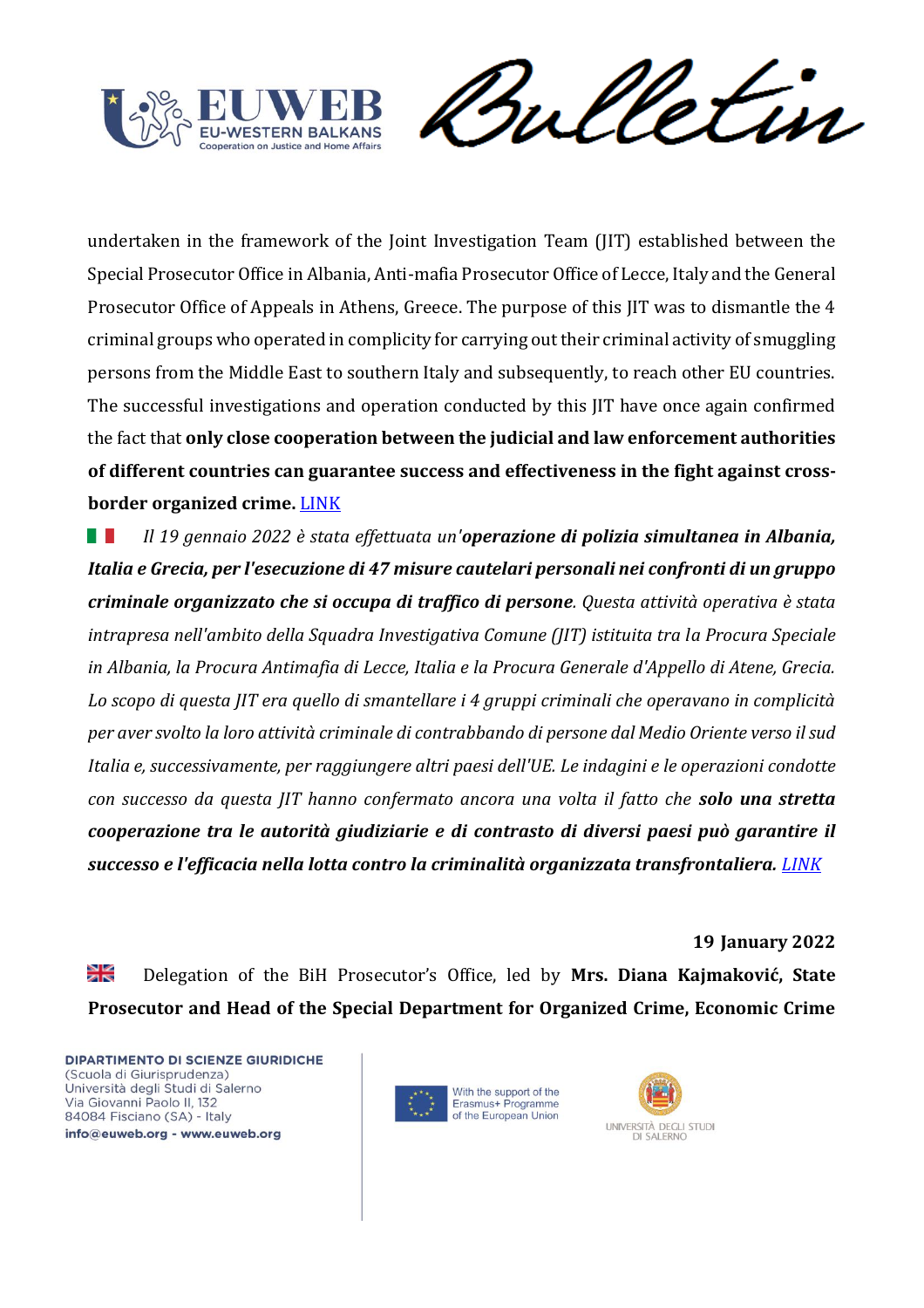![](_page_16_Picture_0.jpeg)

Vetun rul

**and Corruption**, met with the **President of the European Agency for Criminal Justice Cooperation (EUROJUST), Mr. Ladislav Hamran** and his team in the Hague. The two delegations had a fruitful discussion about their **strategic cooperation, and prospects of continued partnership in the future**. Mrs Kajmaković reiterated the full commitment of her Office to signing a **cooperation agreement between BiH and EUROJUST**. The BiH state-level Prosecution Office is committed to furthering the cooperation with EUROJUST, mainly to advance the prospects of information and intelligence exchange. [LINK](https://cscwb.info/2022/01/19/bih-delegation-meets-with-the-president-of-eurojust-2/)

n an *La delegazione della Procura della Bosnia-Erzegovina, guidata dalla Sig.ra Diana Kajmaković, Procuratore di Stato e Capo del Dipartimento speciale per la criminalità organizzata, la criminalità economica e la corruzione, ha incontrato il Presidente dell'Agenzia europea per la cooperazione giudiziaria penale (EUROJUST), Ladislav Hamran e la sua squadra all'Aia. Le due delegazioni hanno avuto una proficua discussione sulla loro cooperazione strategica e sulle prospettive di un partenariato continuo in futuro. La sig.ra Kajmaković ha ribadito il pieno impegno del suo Ufficio a firmare un accordo di cooperazione tra la Bosnia-Erzegovina e EUROJUST. La Procura della Bosnia-Erzegovina si è impegnata a promuovere la cooperazione con EUROJUST, principalmente per far progredire le prospettive dello scambio di informazioni e intelligence. [LINK](https://cscwb.info/2022/01/19/bih-delegation-meets-with-the-president-of-eurojust-2/)*

## **5 January 2022**

≱≼ **The Horizontal Instrument for the Western Balkans and Turkey** (Horizontal Instrument II) 2019-2022 **is a cooperation initiative of the European Union and the Council of Europe for the Western Balkans region and Turkey**. The topics covered by the horizontal instrument are: guaranteeing justice; the fight against economic crime; combat discrimination and protect the rights of vulnerable groups (including LGBTI, minorities, Roma

![](_page_16_Picture_7.jpeg)

![](_page_16_Picture_8.jpeg)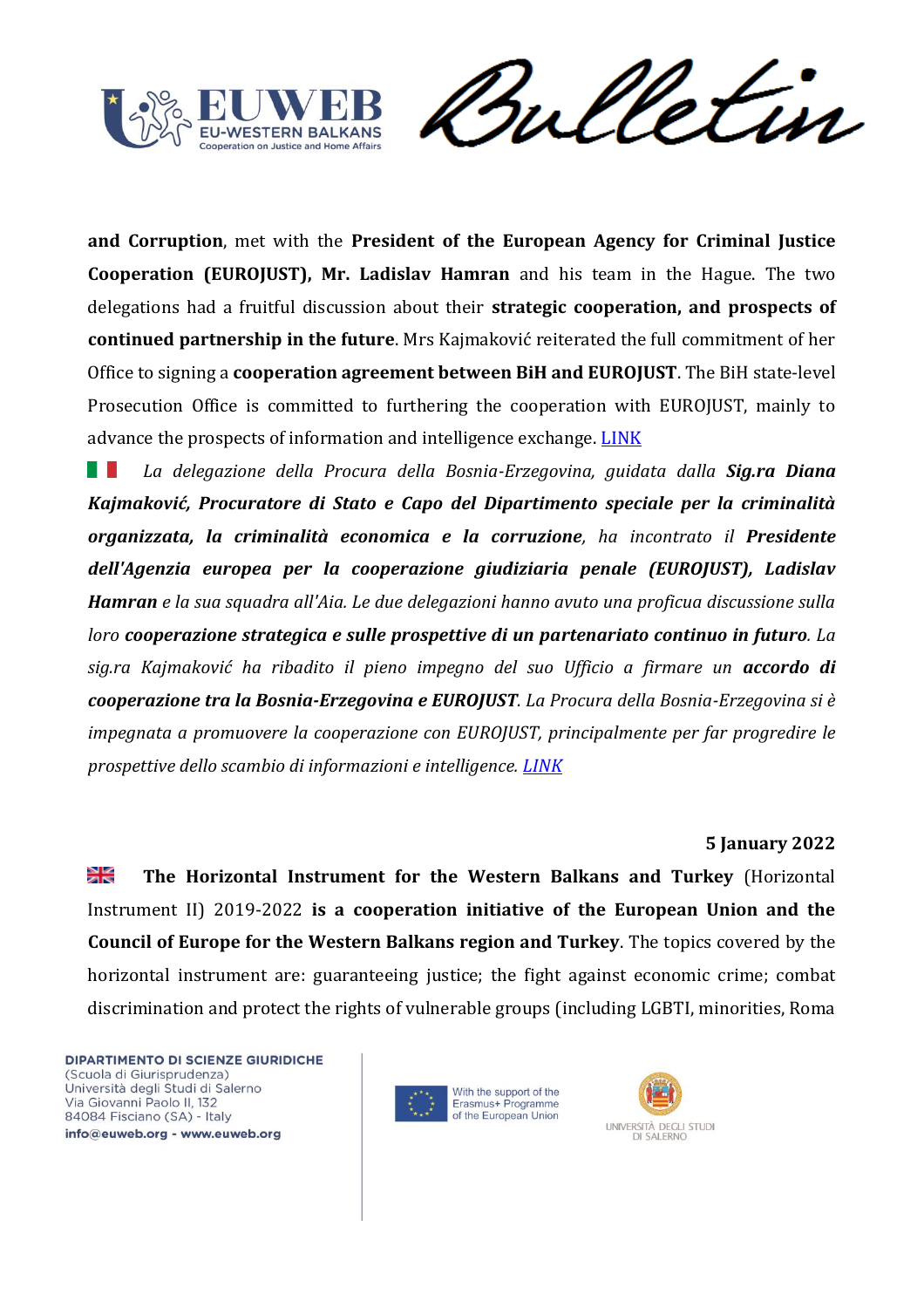![](_page_17_Picture_0.jpeg)

Sulletin

and victims of trafficking in human beings), freedom of expression and freedom of the media. A coordination mechanism between the Council of Europe, the European Union, the Branch Offices of the Council of Europe, the Delegations of the European Union and the so-called Coordinators of the Beneficiaries of the Horizontal Structure has been established to ensure an inclusive and comprehensive coordination between the Council of Europe, the European Union, interested parties and partners in the relevant jurisdictions, as well as with other international organizations. [LINK](https://pjp-eu.coe.int/en/web/horizontal-facility/home#42182767_42174148_True)

n an *Lo strumento orizzontale per i Balcani occidentali e la Turchia (strumento orizzontale II) 2019-2022 è un'iniziativa di cooperazione dell'Unione europea e del Consiglio d'Europa per la regione dei Balcani occidentali e la Turchia. I temi trattati dallo strumento orizzontale sono: garantire la giustizia; la lotta alla criminalità economica; combattere la discriminazione e tutelare i diritti dei gruppi vulnerabili (compresi LGBTI, minoranze, Rom e vittime della tratta di esseri umani), la libertà di espressione e libertà dei media. Un meccanismo di coordinamento tra il Consiglio d'Europa, l'Unione Europea, gli Uffici distaccati del Consiglio d'Europa, le Delegazioni dell'Unione Europea e i cosiddetti Coordinatori dei Beneficiari della Struttura Orizzontale è stato istituito per garantire un coordinamento inclusivo e globale tra il Consiglio d'Europa, l'Unione Europea, le parti interessate e i partner nelle giurisdizioni interessate, nonché con altre organizzazioni internazionali.* [LINK](https://pjp-eu.coe.int/en/web/horizontal-facility/home#42182767_42174148_True)

#### **29 December 2021**

≱ছ **In 2021, a network of analysts was established through the CSC WB project**, which drafted and finalized the 2nd chapter relating to organized criminal groups active in the SEPCA region as part of the general update of the **SEPCA Threat Assessment**. Next year, SEPCA with the support of the CSC WB project will be present in EMPACT 2022 plus, in the new priority

![](_page_17_Picture_7.jpeg)

![](_page_17_Picture_8.jpeg)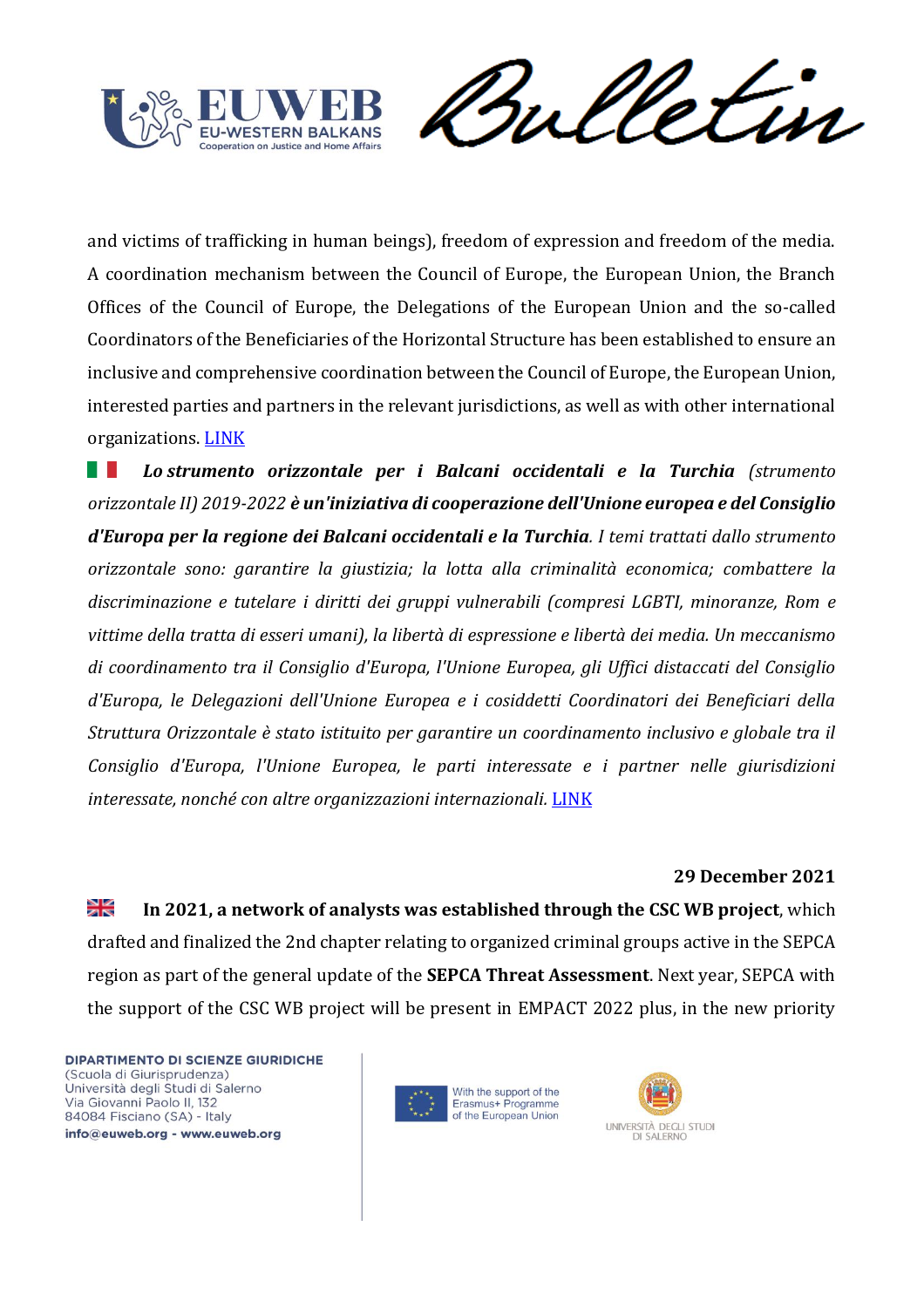![](_page_18_Picture_0.jpeg)

Vetin rul

established for networks. SEPCA Member State Police Directors, as well as other delegations, welcomed the significant efforts made by the Montenegrin Chairmanship to strengthen not only SEPCA as an extremely important regional platform, but also mutual dialogue and cooperation on issues of interest. common between Member States and other important international partners. [LINK](https://cscwb.info/2021/12/29/sepca-2nd-general-assembly-strenghtening-the-cooperation-between-csc-wb-and-sepca/)

*Nel 2021 è stata costituita una rete di analisti attraverso il progetto CSC WB, che ha*  n an *redatto e finalizzato il 2 ° capitolo relativo ai gruppi criminali organizzati attivi nella regione SEPCA nell'ambito dell'aggiornamento generale del SEPCA Threat Assessment. Il prossimo anno, SEPCA con il supporto del progetto CSC WB sarà presente in EMPACT 2022 plus, nella nuova priorità stabilita per le reti. I direttori di polizia degli Stati membri della SEPCA, così come altre delegazioni, hanno accolto con favore i notevoli sforzi compiuti dalla Presidenza montenegrina per rafforzare non solo la SEPCA come piattaforma regionale estremamente importante, ma anche il dialogo e la cooperazione reciproci su questioni di interesse comune tra gli Stati membri e altri importanti partner internazionali.* [LINK](https://cscwb.info/2021/12/29/sepca-2nd-general-assembly-strenghtening-the-cooperation-between-csc-wb-and-sepca/)

#### **28 December 2021**

꼭€ **Judicial reform in Albania** represents a case study for understanding EU accessiondriven reform processes in the Western Balkans. The experience of the reform of the judicial sector in Albania and the lessons learned can be applied in other sectors as well as in other Balkan countries, underlines the brandnew **Policy Brief** published within the "WB2EU" Network. The document recalls that the judicial reform in Albania included, among other things, the establishment of a real system of control of judges and prosecutors, the establishment of new institutions governing the judiciary, the creation of a special prosecutor's office and courts for the fight against corruption and organized crime, and by substantially reforming existing

![](_page_18_Picture_7.jpeg)

![](_page_18_Picture_8.jpeg)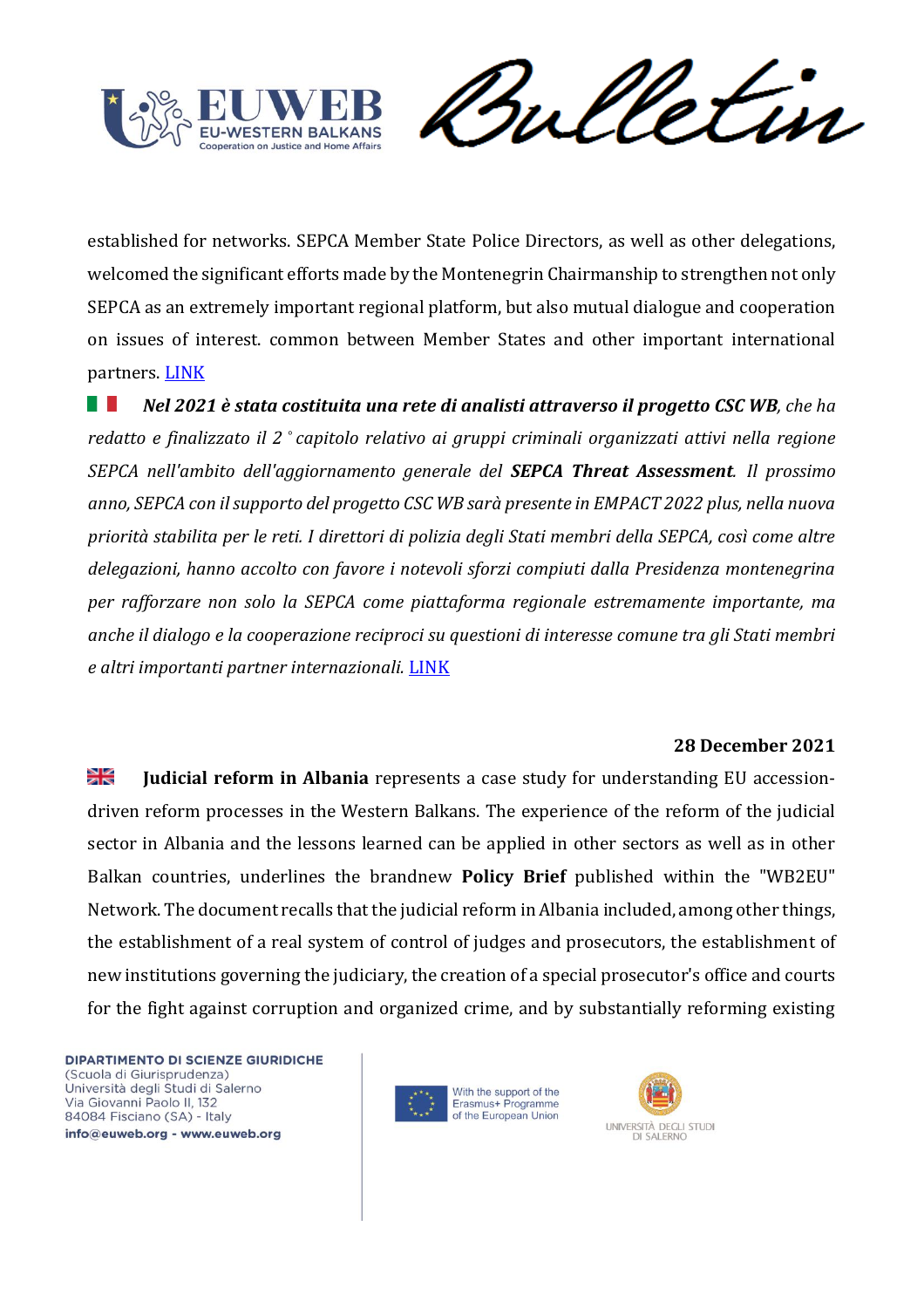![](_page_19_Picture_0.jpeg)

Vetin rul

institutions, including the Supreme Court, the Constitutional Court and the Attorney General. It is essential to underline the role and impact of political will and good governance in the progress of countries towards EU membership, which remain crucial. [LINK](https://europeanwesternbalkans.com/2021/12/28/policy-brief-the-lessons-of-the-justice-reform-in-albania-can-be-applied-to-other-wb-countries/)

*La riforma giudiziaria in Albania rappresenta un caso di studio per comprendere i processi di riforma guidati dall'adesione all'UE nei Balcani occidentali. L'esperienza della riforma del settore giudiziario in Albania e le lezioni apprese possono essere applicate in altri settori così come negli altri paesi balcanici, sottolinea il nuovissimo Policy Brief pubblicato all'interno del "WB2EU" Rete. Il documento ricorda che la riforma giudiziaria in Albania includeva, tra l'altro, l'istituzione di un vero e proprio sistema di controllo dei giudici e dei pubblici ministeri, l'istituzione di nuove istituzioni che disciplinano la magistratura, la creazione di una procura speciale e di tribunali per la lotta alla corruzione e alla criminalità organizzata, e riformando sostanzialmente le istituzioni esistenti, tra cui la Corte suprema, la Corte costituzionale e la Procura generale. Fondamentale sottolineare, il ruolo e l'impatto della volontà politica e del buon governo nel progresso dei paesi verso l'adesione all'UE, i quali rimangono cruciali.* [LINK](https://europeanwesternbalkans.com/2021/12/28/policy-brief-the-lessons-of-the-justice-reform-in-albania-can-be-applied-to-other-wb-countries/)

#### **22 December 2021**

꼭€ **The Countering Serious Crime in the Western Balkans** - IPA 2019 project organized the Workshop "Improving the practical knowledge necessary for the identification and deactivation of abusive laboratories for the production of psychoactive substances and precursors". The seminar was attended by 25 members of the police units (specific profiles anti-drug units, forensic medicine) from Bosnia and Herzegovina, North Macedonia and Montenegro. Together with trainers and project representatives, **the participants discussed further forms of cooperation at different levels**, with the aim of developing a common and joint response to the existence of illegal laboratories and drug trafficking in the region. It was

![](_page_19_Picture_7.jpeg)

![](_page_19_Picture_8.jpeg)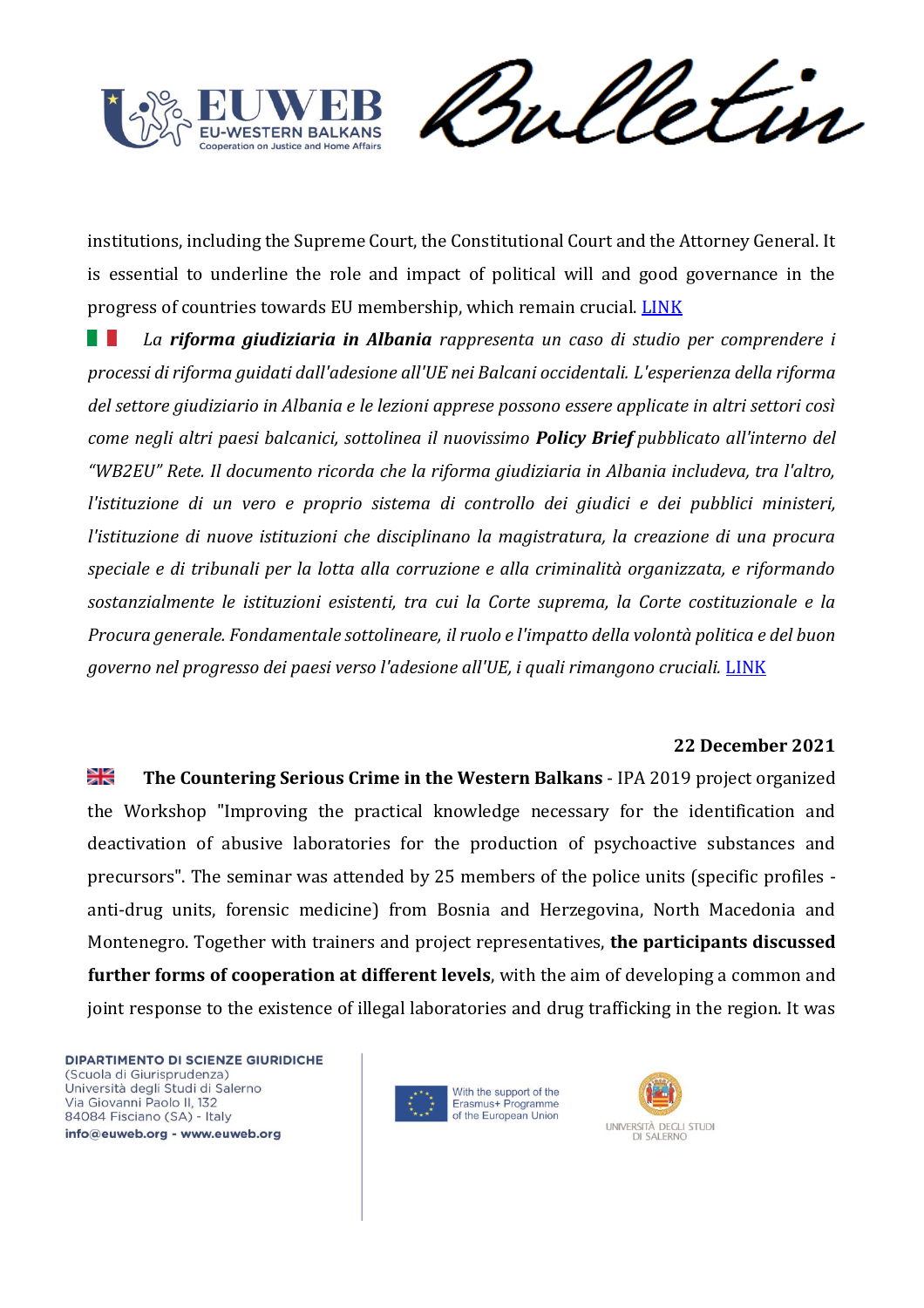![](_page_20_Picture_0.jpeg)

Sulletin

decided to develop **cooperation at the operational and strategic level**, to continuously share knowledge and exchange experiences in this field. [LINK](https://cscwb.info/2021/12/22/workshop-detection-and-deactivation-of-illegal-laboratories/)

*Il progetto Countering Serious Crime in the Western Balkans – IPA 2019 ha*  H *organizzato il Workshop " Migliorare le conoscenze pratiche necessarie per l'individuazione e disattivazione dei laboratori abusivi per la produzione di sostanze psicoattive e precursori ". Al seminario hanno partecipato 25 membri delle unità di polizia (profili specifici – unità antidroga, medicina legale) provenienti da Bosnia ed Erzegovina, Macedonia del Nord e Montenegro. Insieme ai formatori e ai rappresentanti del progetto, i partecipanti hanno discusso ulteriori forme di cooperazione a diversi livelli, con l'obiettivo di sviluppare una risposta comune e congiunta all'esistenza di laboratori illegali e al traffico di droga nella regione. È stato deciso di sviluppare la cooperazione a livello operativo e strategico, per condividere continuamente conoscenze e scambiare esperienze in questo campo.* [LINK](https://cscwb.info/2021/12/22/workshop-detection-and-deactivation-of-illegal-laboratories/)

#### **20 December 2021**

꾉 On 10 December 2021**, Countering Serious Crime in the Western Balkans IPA - 2019 Component Leaders for European Multidisciplinary Platform Against Criminal Threats (EMPACT)**, Lieutenant Colonel of the Italian National Police Ana Marinelli and Henrike Klavert of the German Society for International Cooperation (GIZ) visited the police directorate in Belgrade, Serbia, where they met with the working group on EMPACT. This working group is an equivalent mechanism to the national EMPACT coordinator in the EU Member States. The meeting served to strengthen the existing cooperation between the beneficiary and the project and to elaborate a more comprehensive plan to offer needs-based and tailored support for the activities within the EMPACT framework. [LINK](https://cscwb.info/2021/12/20/empact-serbia-tailor-made-support-by-csc-wb/)

![](_page_20_Picture_7.jpeg)

![](_page_20_Picture_8.jpeg)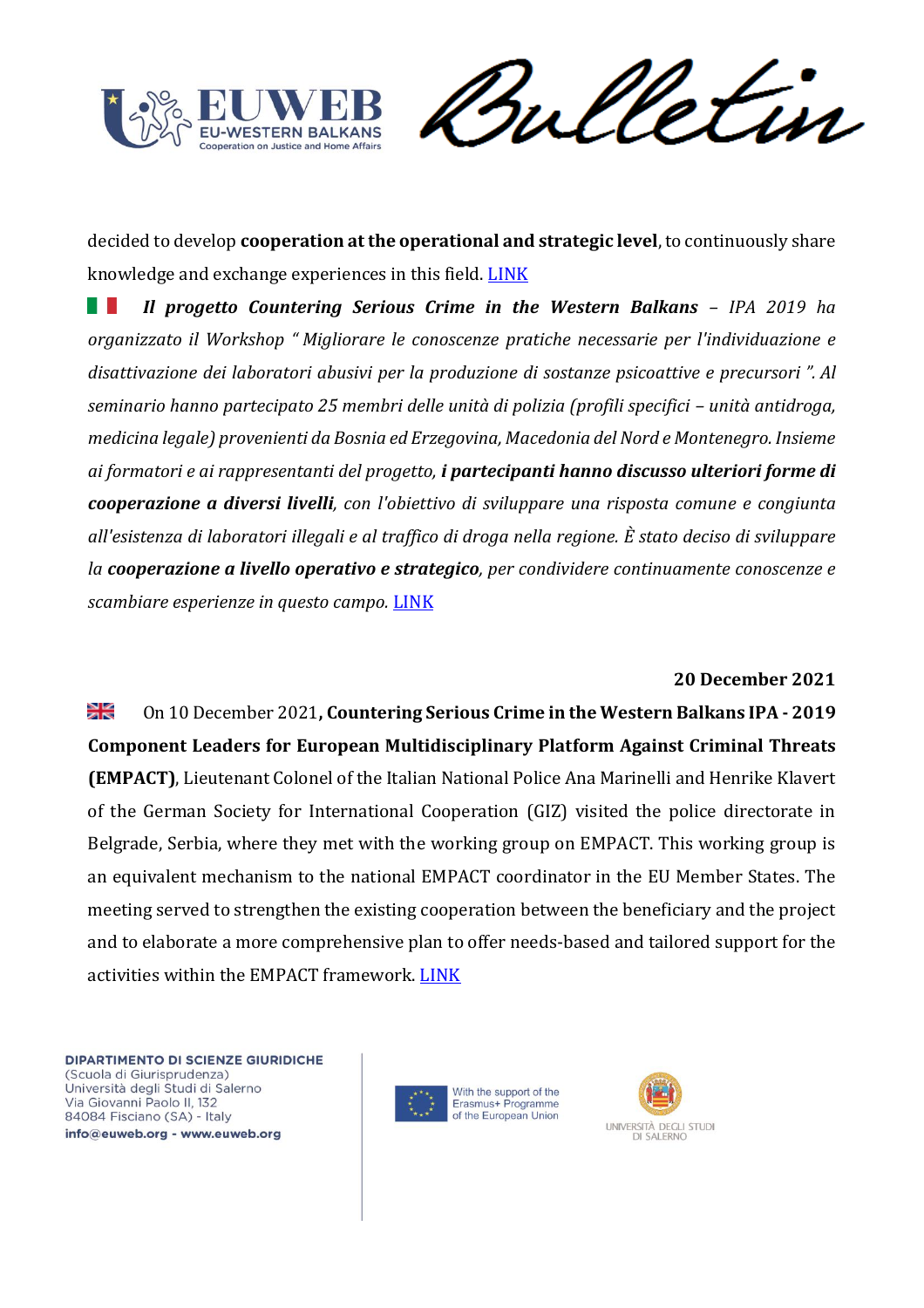![](_page_21_Picture_0.jpeg)

Sulletin

H. *Il 10 dicembre 2021, Countering Serious Crime in the Western Balkans IPA - 2019 Component Leaders for European Multidisciplinary Platform Against Criminal Threats (EMPACT), il tenente colonnello della Polizia nazionale italiana Ana Marinelli e Henrike Klavert della Società tedesca per la cooperazione internazionale (GIZ) ha visitato la direzione della polizia a Belgrado, in Serbia, dove si sono incontrati con il gruppo di lavoro su EMPACT. Questo gruppo di lavoro è un meccanismo equivalente al coordinatore nazionale EMPACT negli Stati membri dell'UE. L'incontro è servito a rafforzare la cooperazione esistente tra il beneficiario e il progetto ea elaborare un piano più completo per offrire un supporto basato sui bisogni e su misura per le attività all'interno del quadro EMPACT.* [LINK](https://cscwb.info/2021/12/20/empact-serbia-tailor-made-support-by-csc-wb/)

# **16 December 2021**

≱ছ The **European Parliament** adopted on 15 December 2021 a **resolution on cooperation to fight organized crime in the Western Balkans**. The Commission also notes that this is an area where a number of results has been achieved, in particular in the fight against drug production and trafficking, smuggling of migrants, human trafficking, organized crime against property, product smuggling. subject to excise duty, in particular cigarettes and firearms. That is why the Commission fully supports the need to intensify **cooperation with the region in the fight against organized crime**, and this has recently been reaffirmed as one of our key priorities in engaging with the Western Balkans in the EU. [LINK](https://europeanwesternbalkans.com/2021/12/16/ep-adopts-resolution-on-the-fight-against-organised-crime-in-the-western-balkans/)

![](_page_21_Picture_6.jpeg)

![](_page_21_Picture_7.jpeg)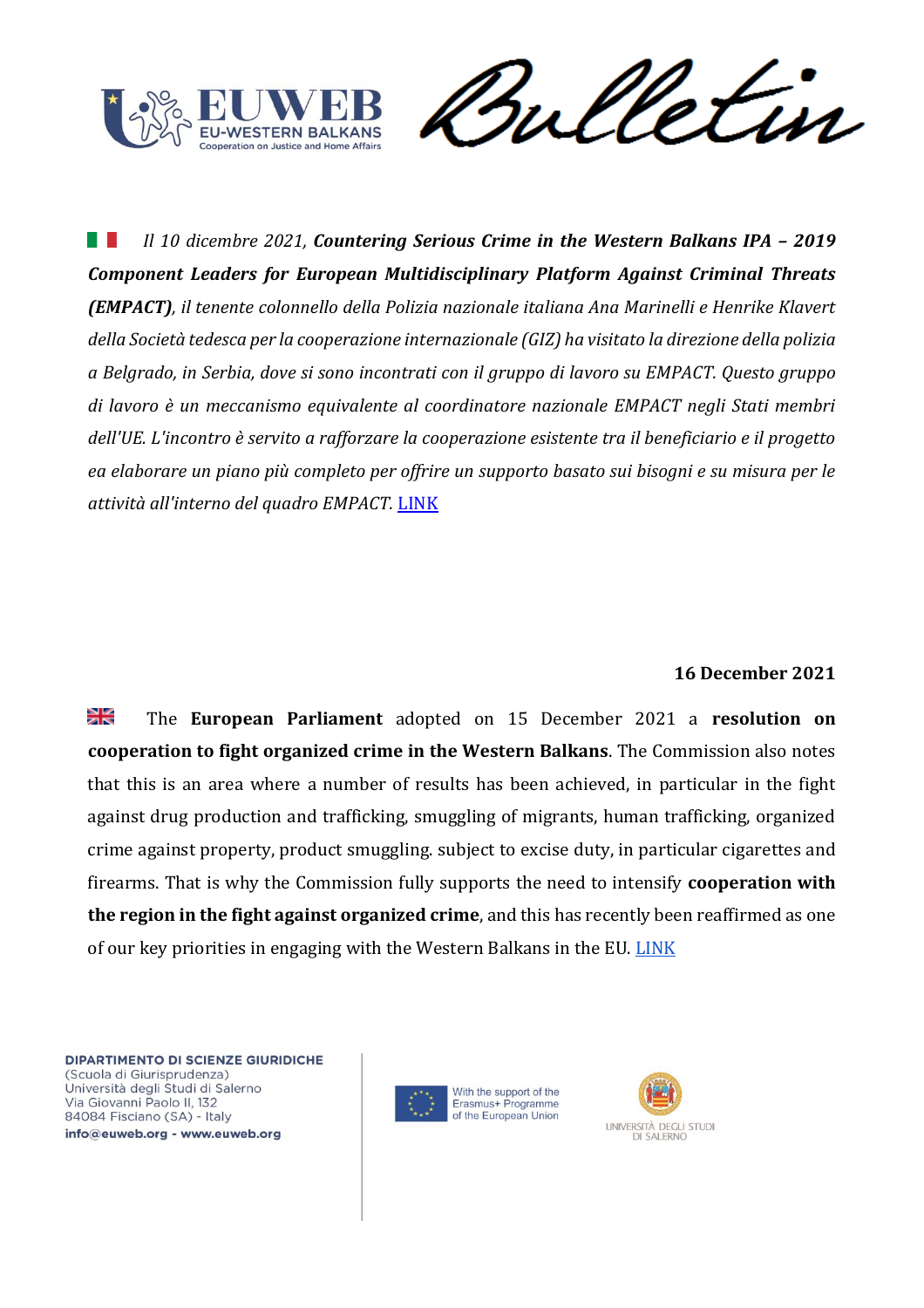![](_page_22_Picture_0.jpeg)

meletin

ш *Il Parlamento europeo ha adottato il 15 Dicembre 2021 una risoluzione sulla cooperazione per la lotta alla criminalità organizzata nei Balcani occidentali. La Commissione rileva inoltre che questo è un settore in cui sono stati ottenuti risultati, in particolare nella lotta alla produzione e al traffico di droga, al traffico di migranti, alla tratta di esseri umani, alla criminalità organizzata contro il patrimonio, al contrabbando di prodotti soggetti ad accisa, in particolare sigarette e armi da fuoco. Ecco perché la Commissione sostiene pienamente la necessità di intensificare la cooperazione con la regione nella lotta alla criminalità organizzata, e questo è stato recentemente riaffermato come una delle nostre priorità fondamentali nell'impegno con i Balcani occidentali nell'UE.* [LINK](https://europeanwesternbalkans.com/2021/12/16/ep-adopts-resolution-on-the-fight-against-organised-crime-in-the-western-balkans/)

#### **26 November 2021**

꾉 Serbian counter-terrorism stakeholders from the Ministry of Interior attended a workshop related to the Terrorism situation and trends report of the EU (TE-SAT), which took place on 16.11.2021, in Belgrade. To that aim, representatives of the Directorate for **International Police Cooperation** (EUROPOL Affairs Department and INTERPOL Affairs Department) and the Service for Combating Terrorism, Criminal Police Directorate sat together to discuss the national contribution to **TE-SAT**, pursuant to their roles and responsibilities. The purpose of the workshop was to assess the existing TE-SAT methodology and current reporting

![](_page_22_Picture_6.jpeg)

![](_page_22_Picture_7.jpeg)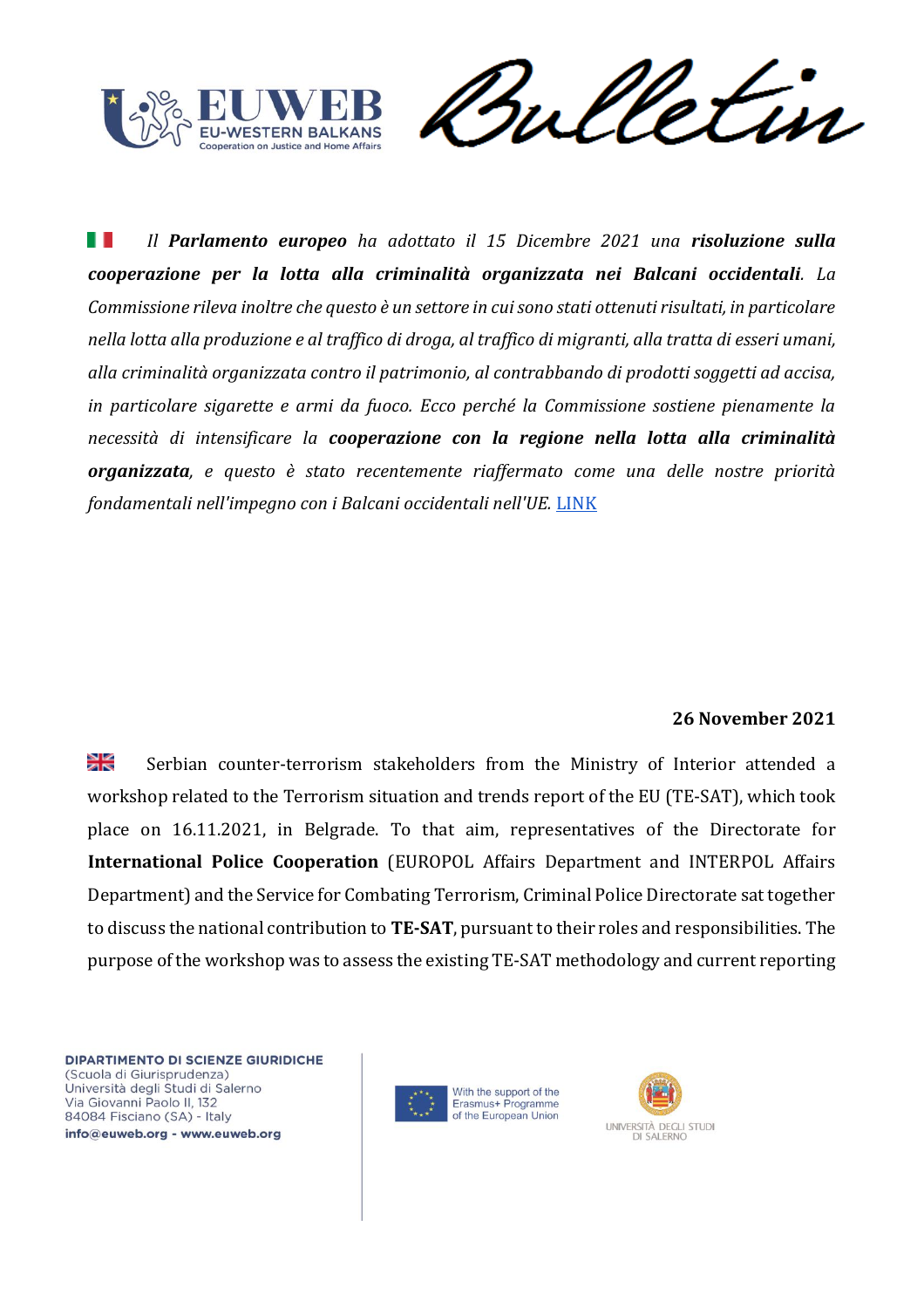![](_page_23_Picture_0.jpeg)

meletin

mechanisms, with a special emphasis on how to support the WB6 in an improved, adequate assessment in providing contributions to TE-SAT. [LINK](https://cscwb.info/2021/11/26/te-sat-process-in-serbia/)

. . *Le parti interessate serbe dell'antiterrorismo del Ministero degli interni hanno partecipato a un seminario relativo alla situazione del terrorismo e al rapporto sulle tendenze dell'UE (TE-SAT), che si è svolto il 16.11.2021 a Belgrado. A tal fine, rappresentanti della Direzione per la Cooperazione Internazionale di Polizia (Dipartimento Affari EUROPOL e Dipartimento Affari INTERPOL) e del Servizio Lotta al Terrorismo, Direzione Polizia Criminale si sono riuniti per discutere del contributo nazionale a TE-SAT, secondo i loro ruoli e responsabilità. Lo scopo del seminario era valutare la metodologia TE-SAT esistente e gli attuali meccanismi di segnalazione, con un'enfasi speciale su come supportare il WB6 in una valutazione migliore e adeguata nel fornire contributi a TE-SAT.* [LINK](https://cscwb.info/2021/11/26/te-sat-process-in-serbia/)

# **3 November 2021**

≫k **The Foreign Affairs Committee** adopted an own-initiative report on **cooperation in the fight against organized crime in the Western Balkans**. The report encouraged the EU to support the development of the Western Balkans and to facilitate police and judicial cooperation in the fight against organized crime. It recommended strengthening existing EUbacked structures, such as the Regional Cooperation Council, so that they can play a coherent role in promoting further cooperation. Underlining the important role of I**nterpol** in the fight against organized crime, Parliament called on EU Member States to support Kosovo's

![](_page_23_Picture_7.jpeg)

![](_page_23_Picture_8.jpeg)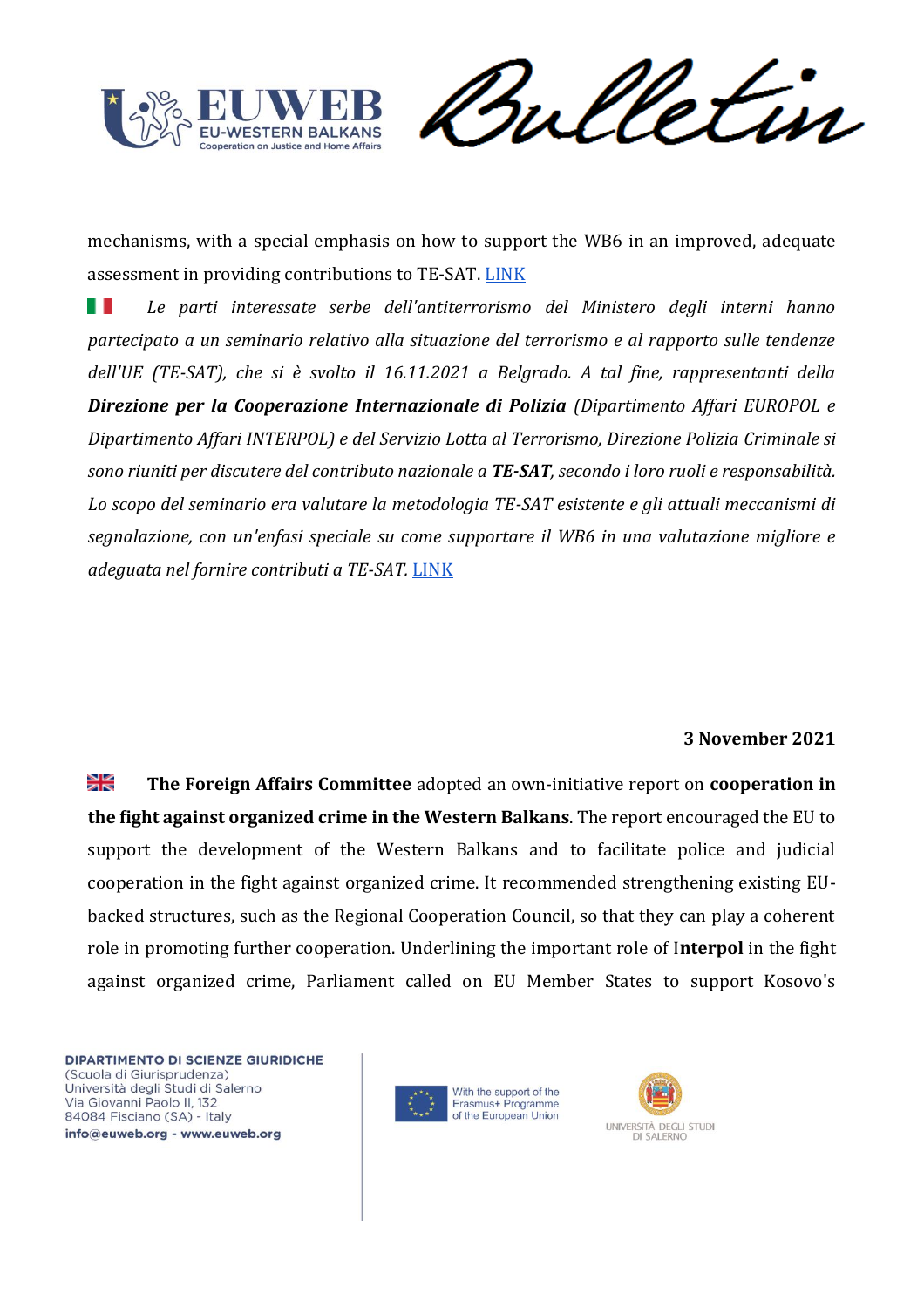![](_page_24_Picture_0.jpeg)

Vetin rul

application for membership of this organization. The accession of the six Western Balkan countries to Interpol would further improve the effectiveness of measures against transnational crime[. LINK](https://oeil.secure.europarl.europa.eu/oeil/popups/ficheprocedure.do?reference=2021/2002(INI)&l=en)

H I *La commissione per gli affari esteri ha adottato una relazione d'iniziativa sulla cooperazione nella lotta alla criminalità organizzata nei Balcani occidentali. La relazione ha incoraggiato l'UE a sostenere lo sviluppo dei Balcani occidentali e ad agevolare la cooperazione di polizia e giudiziaria nella lotta alla criminalità organizzata. Ha raccomandato di rafforzare le strutture esistenti sostenute dall'UE, come il Consiglio di cooperazione regionale, in modo che possano svolgere un ruolo coerente nella promozione di un'ulteriore cooperazione. Sottolineando l'importante ruolo dell'Interpol nella lotta alla criminalità organizzata, il Parlamento ha invitato gli Stati membri dell'UE a sostenere la domanda di adesione del Kosovo a questa organizzazione. L'adesione dei sei paesi dei Balcani occidentali all'Interpol migliorerebbe ulteriormente l'efficacia delle misure contro la criminalità transnazionale.* [LINK](https://oeil.secure.europarl.europa.eu/oeil/popups/ficheprocedure.do?reference=2021/2002(INI)&l=en)

#### **29 October 2021**

≱≼ On 29 October 2021, the **European Parliament issued a motion for a resolution on cooperation in the fight against organized crime in the Western Balkans**, welcoming the increased cooperation between the EU and the Western Balkan countries in the fight against organized crime and encourages EU to further support capacity building in the Western Balkans as well as facilitating **police and judicial cooperation** in the fight against organized crime; Calls on the Western Balkan countries to pursue further legislative harmonization with

![](_page_24_Picture_7.jpeg)

![](_page_24_Picture_8.jpeg)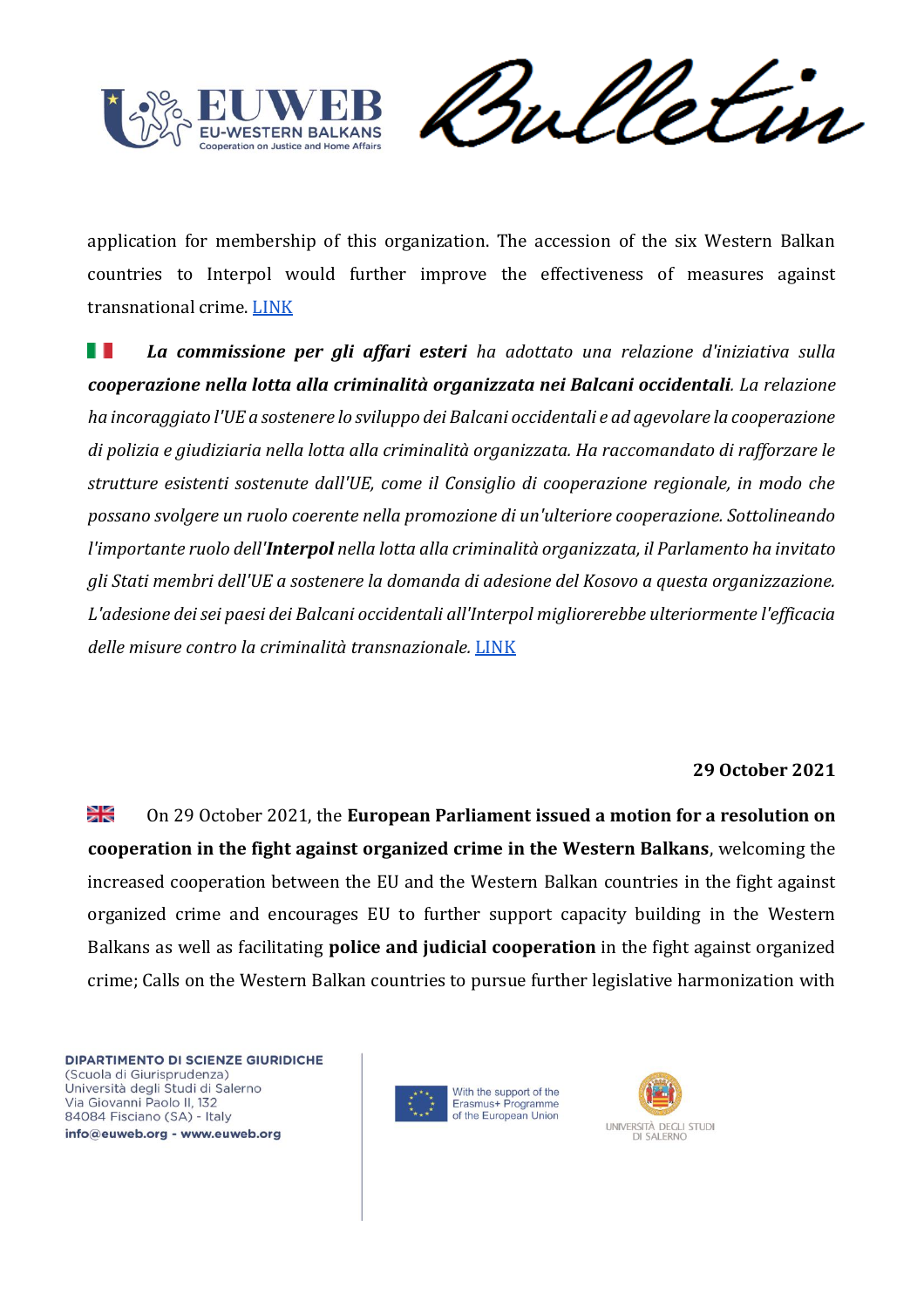![](_page_25_Picture_0.jpeg)

Vetin rul

the EU acquis in the areas of, fight against organized crime and terrorism, money laundering and cybercrime; and recommends strengthening existing EU-sponsored structures, such as the Regional Cooperation Council, to play an ongoing role in promoting further cooperation between the EU, its Member States and the Western Balkan countries. [LINK](https://www.europarl.europa.eu/doceo/document/A-9-2021-0298_IT.html)

ш *Il 29 ottobre 2021 il Parlamento Europeo ha presentato una proposta di risoluzione in materia di cooperazione nella lotta alla criminalità organizzata nei Balcani occidentali, accogliendo con favore la maggiore cooperazione tra l'UE e i paesi dei Balcani occidentali nella lotta contro la criminalità organizzata e incoraggia l'UE a sostenere ulteriormente lo sviluppo di capacità nei Balcani occidentali nonché l'agevolazione della cooperazione di polizia e giudiziaria nella lotta contro la criminalità organizzata; invita i paesi dei Balcani occidentali a perseguire un'ulteriore armonizzazione legislativa con l'acquis dell'UE in materia di, lotta alla criminalità organizzata e al terrorismo, riciclaggio di denaro e criminalità informatica; e raccomanda di rafforzare le strutture esistenti sponsorizzate dall'UE, come il Consiglio di cooperazione regionale, affinché svolgano un ruolo costante nel promuovere un'ulteriore cooperazione tra l'UE, i suoi Stati membri e i paesi dei Balcani occidentali.* [LINK](https://www.europarl.europa.eu/doceo/document/A-9-2021-0298_IT.html)

# **27 October 2021**

꾉 Following an operation between the Kosovo, Albanian and Italian judicial and police authorities, around 400 kg of cocaine was seized in Kosovo. The container was detected and reported by the Guardia di Finanza Unit of the port of Gioia Tauro. Both sides agreed to continue **bilateral cooperation** for a common goal: to ensure a safe environment for the citizens of the

![](_page_25_Picture_7.jpeg)

![](_page_25_Picture_8.jpeg)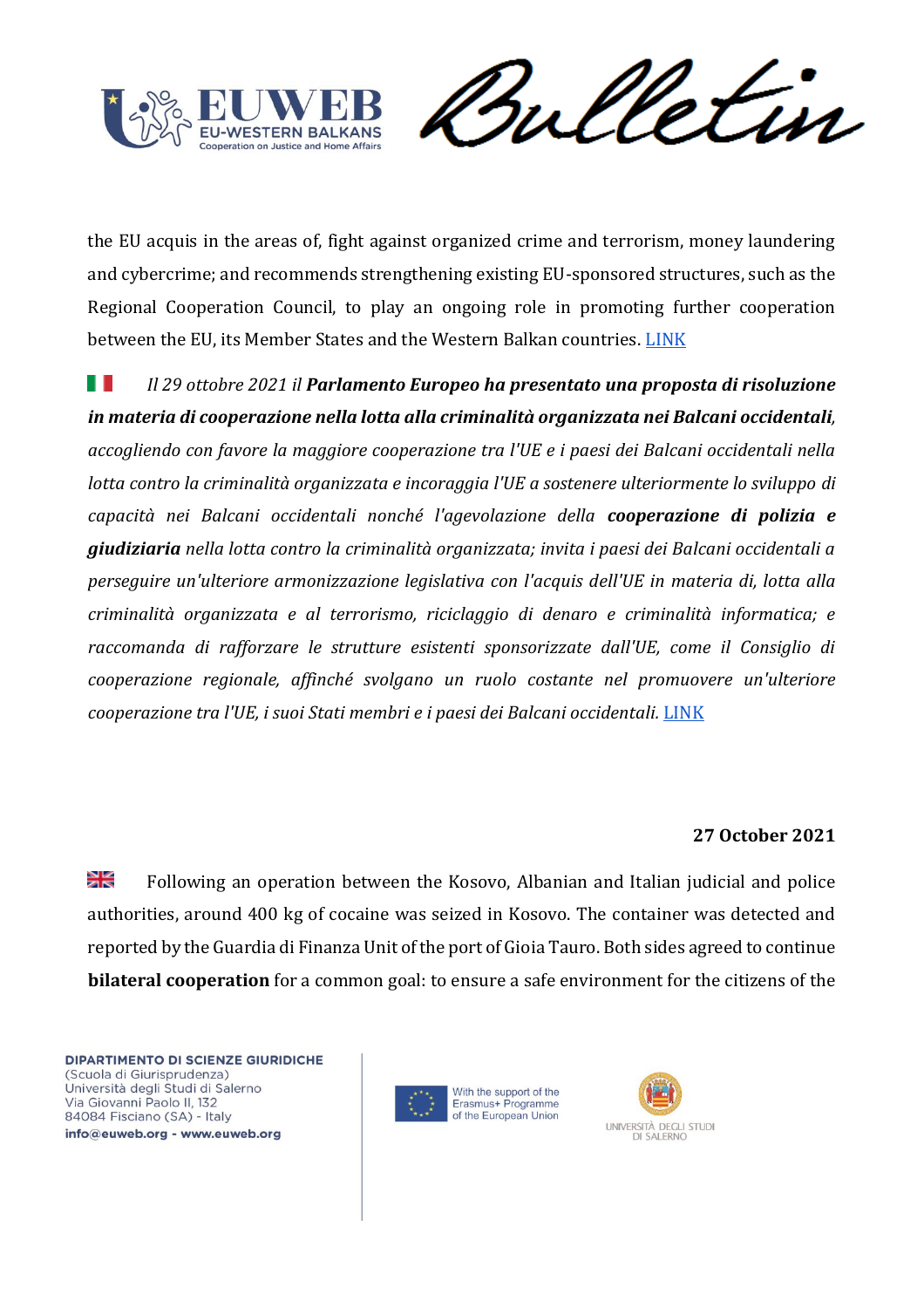![](_page_26_Picture_0.jpeg)

Sulletin

Western Balkans and Europe. The **CSC WB** will continue with expert support, engaging in hand-in-hand cooperation with beneficiaries, the EU and international partners. [LINK](https://cscwb.info/2021/10/27/a-cross-border-operation-between-kosovo-albania-and-italy-results-in-the-seizure-of-400-kg-of-cocaine/)

H I *A seguito di un'operazione tra le autorità giudiziarie e di polizia del Kosovo, albanesi e italiane, in Kosovo è stata sequestrata una quantità di circa 400 kg di cocaina. Il container è stato rilevato e denunciato dal Nucleo della Guardia di Finanza del porto di Gioia Tauro. Entrambe le parti hanno convenuto di continuare la cooperazione bilaterale per un obiettivo comune: garantire un ambiente sicuro per i cittadini dei Balcani occidentali e dell'Europa. Il CSC WB continuerà con il supporto di esperti, impegnandosi nella cooperazione mano nella mano con i beneficiari, l'UE e i partner internazionali.* [LINK](https://cscwb.info/2021/10/27/a-cross-border-operation-between-kosovo-albania-and-italy-results-in-the-seizure-of-400-kg-of-cocaine/)

## **1 October 2021**

≱ছ **Macedonians** took part in a seminar on the situation of terrorism and the EU trend report (TE SAT) which took place on 24.09.2021 in Skopje. The **TE SAT** is a report **prepared by Europol** on an annual basis, which describes and analyzes the manifestations of terrorism, attacks and terrorist activities. All 6 Western Balkan countries, including North Macedonia, provide qualitative and quantitative data for the CT situation in the region, incorporated into a separate section of the TE SAT report. [LINK](https://cscwb.info/2021/10/01/macedonian-counter-terrorism-institutions-deconstruct-the-eu-terrorism-situation-and-trends-report/)

. . *I macedoni hanno preso parte a un seminario relativo alla situazione del terrorismo e al rapporto sulle tendenze dell'UE (TE SAT) che si è svolto il 24.09.2021 a Skopje. Il TE SAT è un rapporto preparato da Europol su base annuale, che descrive e analizza le manifestazioni di terrorismo, gli attacchi e le attività terroristiche. Tutti e 6 i paesi dei Balcani occidentali, inclusa la Macedonia del Nord, forniscono dati qualitativi e quantitativi per la situazione del CT nella regione, incorporati in una sezione separata del rapporto TE SAT.* [LINK](https://cscwb.info/2021/10/01/macedonian-counter-terrorism-institutions-deconstruct-the-eu-terrorism-situation-and-trends-report/)

![](_page_26_Picture_8.jpeg)

![](_page_26_Picture_9.jpeg)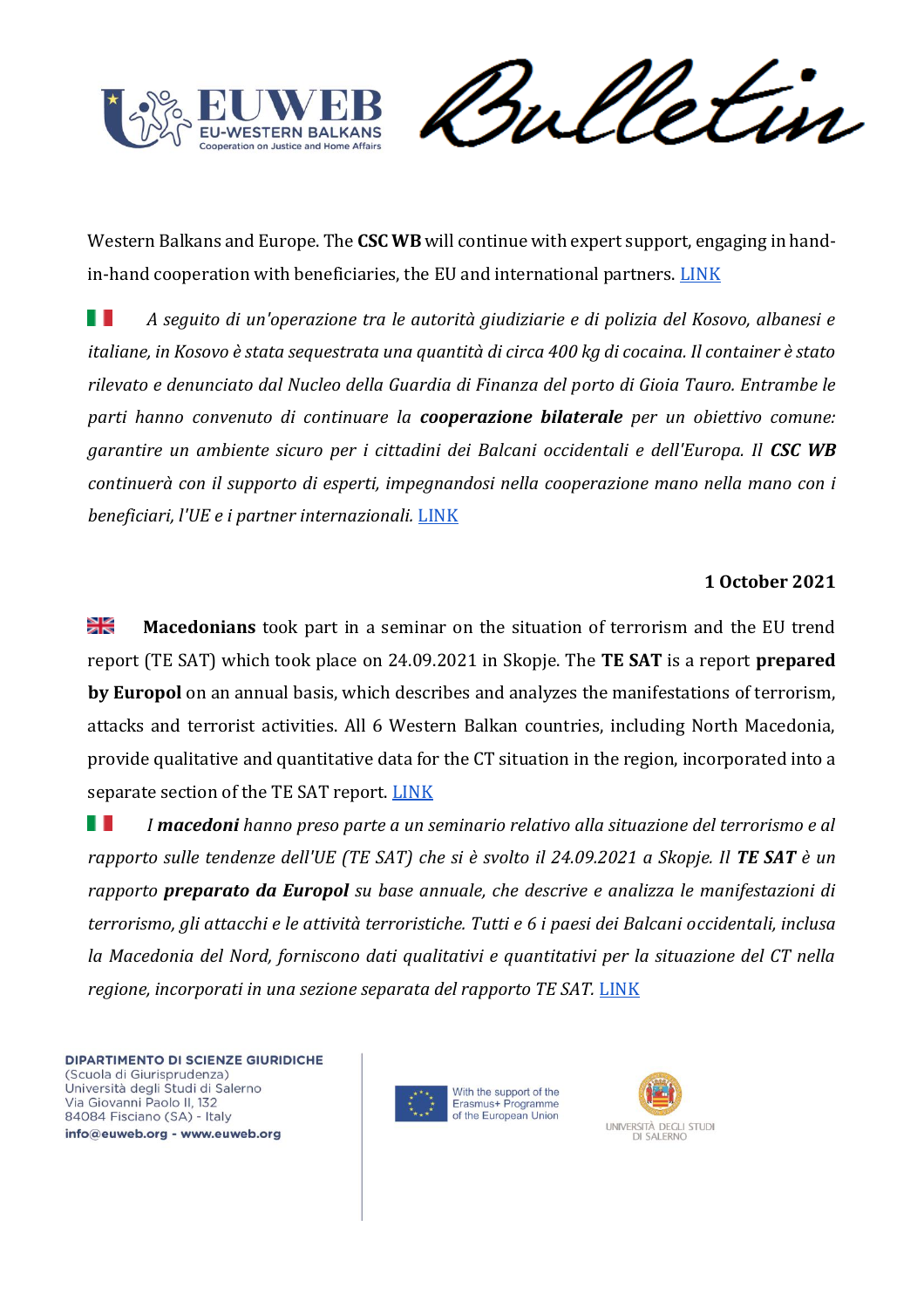![](_page_27_Picture_0.jpeg)

![](_page_27_Picture_1.jpeg)

## **30 September 2021**

꽃 Spain, with the support of **Europol**, coordinated action days at European level on the subject of illegal immigration, drug trafficking, and firearms trafficking. The operation took place between 15 and 18 September 2021. The operational activities involving 27 countries (17 EU Member States and 10 third countries) were also supported by **Eurojust, Frontex, INTERPOL and other international organizations**. The actions, which involved nearly 11,000 field officers, resulted in 330 arrests related to various crimes including drug trafficking, aiding illegal immigration, document fraud and firearms trafficking. A key hub for firearms trafficking in the EU, Europol sent two experts to **Montenegro and Bosnia and Herzegovina**  to facilitate the exchange of real-time communications between the participating authorities. [LINK](https://cscwb.info/2021/09/30/330-arrests-during-eu-wide-joint-action-days/)

H *La Spagna, con il sostegno dell'Europol, ha coordinato giornate di azione a livello europeo in tema di immigrazione illegale, traffico di droga traffico di armi da fuoco. L'operazione si è svolta tra il 15 e il 18 settembre 2021. Le attività operative che hanno coinvolto 27 paesi (17 Stati membri dell'UE e 10 paesi terzi) sono state supportate anche da Eurojust, Frontex, INTERPOL e altre organizzazioni internazionali. Le azioni, che hanno coinvolto quasi 11 000 agenti sul campo, hanno portato a 330 arresti relativi a diversi reati tra cui traffico di droga, favoreggiamento dell'immigrazione clandestina, frode documentale e traffico di armi da fuoco.La regione dei Balcani occidentali è uno snodo fondamentale per il traffico di armi da fuoco nell'UE, l'Europol ha inviato due esperti in Montenegro e in Bosnia-Erzegovina per facilitare lo scambio di comunicazioni in tempo reale tra le autorità partecipanti.* [LINK](https://cscwb.info/2021/09/30/330-arrests-during-eu-wide-joint-action-days/)

![](_page_27_Picture_6.jpeg)

![](_page_27_Picture_7.jpeg)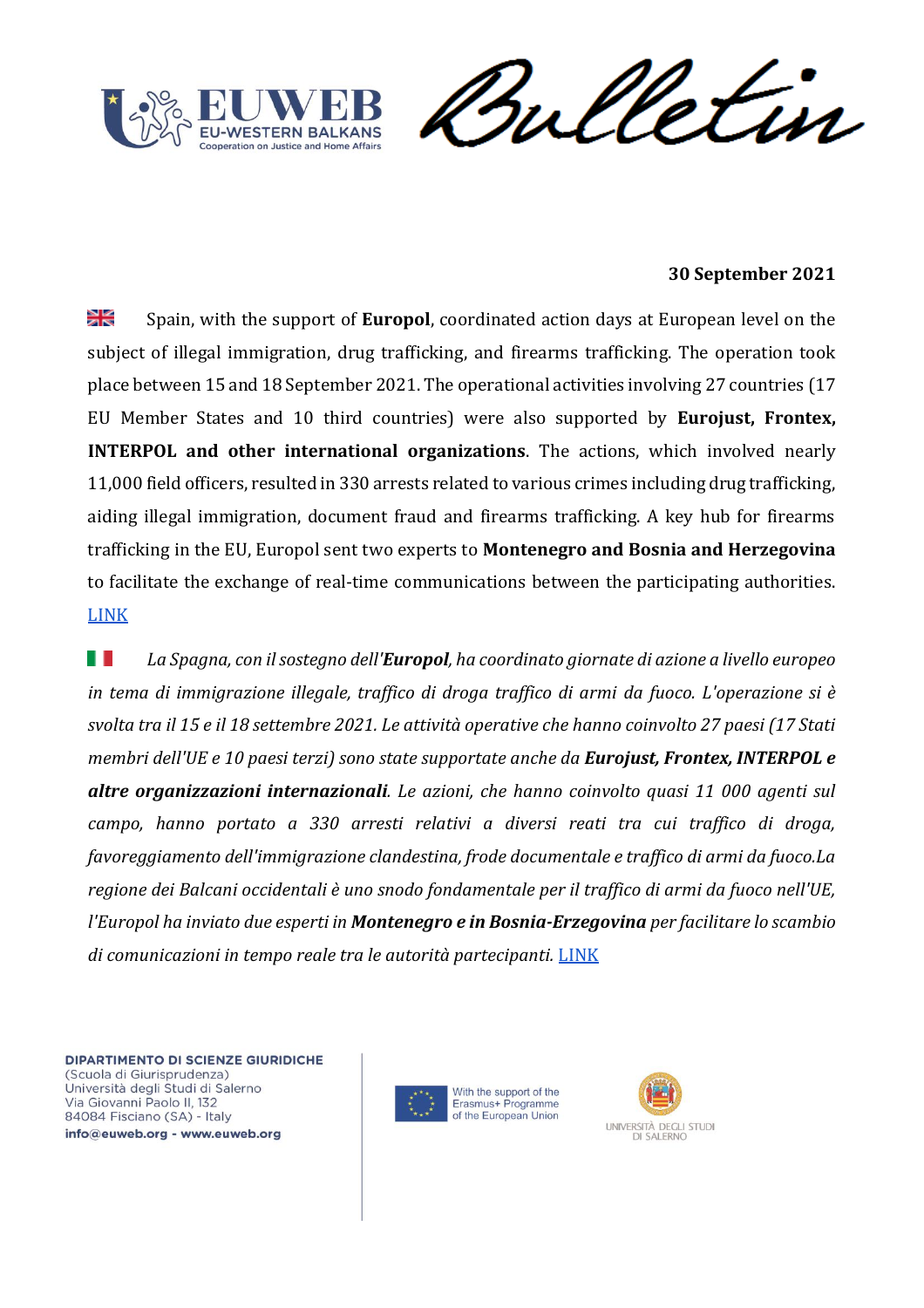![](_page_28_Picture_0.jpeg)

etin rul

#### **2 September 2021**

꽃 The **Countering Serious Crime in the Western Balkans - IPA 2019 project**  supported the **cross-border operation, called "Dobra" between Spain, Germany and Albania**. Investigations led to the arrest of over 100 suspects running the industrial cultivation and trafficking of cannabis in Spain, and the subsequent dismantling of a network Albanian organized crime, with the **support of Europol**. The aforementioned police activities led to the following results: 107 suspects arrested, 51 cannabis farms discovered, 25,000 cannabis plants seized, 70,000 euros in cash and the seizure of two vehicles. [LINK](https://cscwb.info/2021/09/02/high-impact-cross-border-operation-dobra-spain/)

H I *Il progetto Countering Serious Crime in the Western Balkans – IPA 2019 ha sostenuto l'operazione transfrontaliera, denominata "Dobra" tra Spagna, Germania e Albania. Le indagini hanno portato all'arresto di oltre 100 sospetti che gestiscono la coltivazione industriale e il traffico di cannabis in Spagna, e al successivo smantellamento di una rete criminalità organizzata albanese, con il sostegno dell' Europol. Le suddette attività di polizia hanno portato ai seguenti risultati: 107 sospetti arrestati, 51 fattorie di cannabis scoperte, 25.000 piante di cannabis sequestrate, 70 mila euro in contanti e il sequestro di due veicoli.* [LINK](https://cscwb.info/2021/09/02/high-impact-cross-border-operation-dobra-spain/)

# **1 September 2021**

꾉 The **CSC WB project** organized an event on international legal cooperation (ILC) between representatives of the ministries of justice of Kosovo and North Macedonia. The confrontation between the representatives of both Ministries of Justice led to a fruitful exchange of views on the subject of **judicial cooperation in criminal matters, recognition** 

![](_page_28_Picture_8.jpeg)

![](_page_28_Picture_9.jpeg)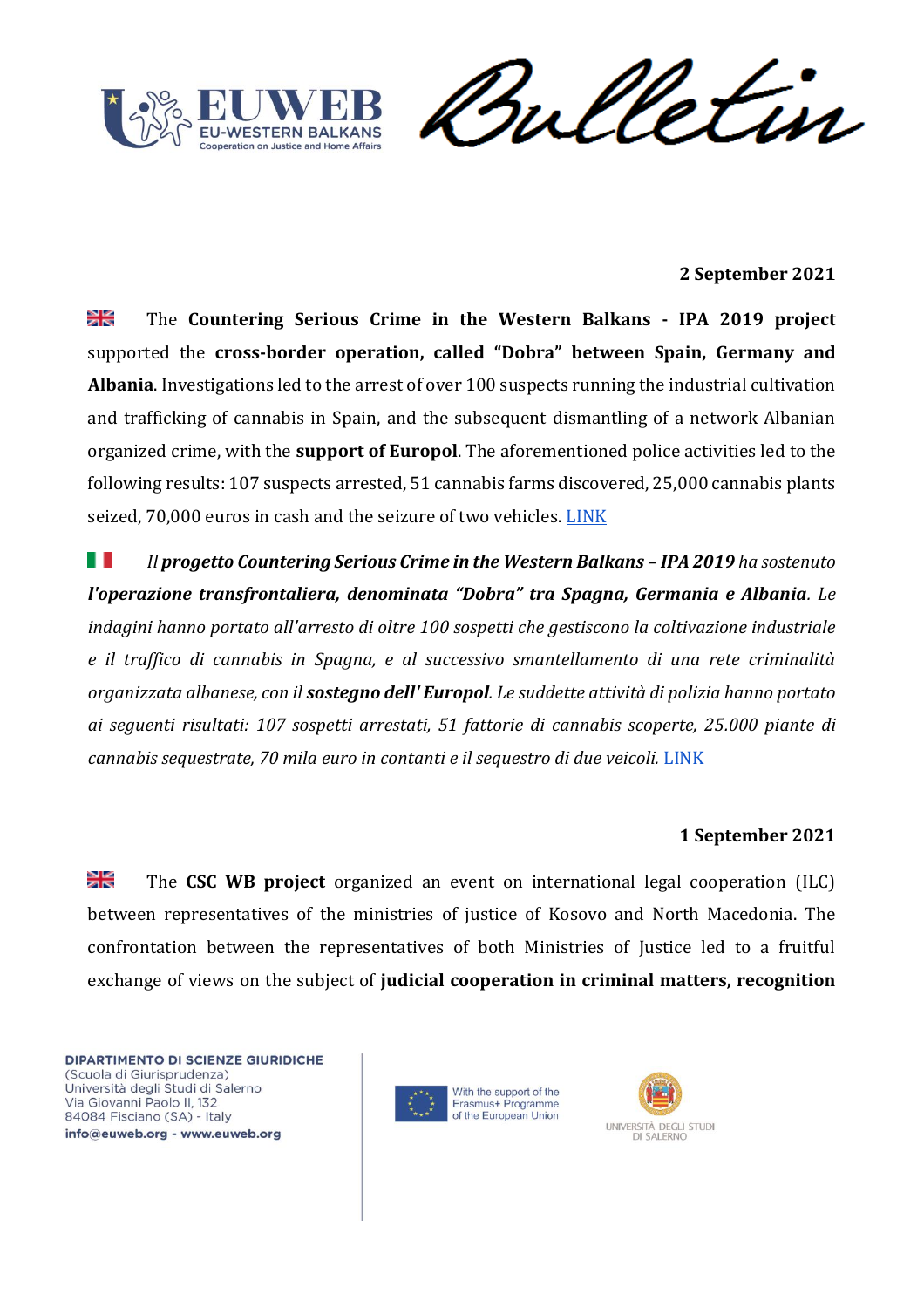![](_page_29_Picture_0.jpeg)

Sulletin

**and execution of sentences and arrest warrants**. In addition, the establishment and functioning of Joint Investigation Teams (JITs) was elaborated along with practical challenges in implementing JITs, participation in European Networks (RGE and Eurojust) and the importance of cross-border networking were also highlighted, including the exchange on international legal cooperation in terms of cybercrime, bilateral agreements with third countries extradition of citizens and data collection - and the methodology for keeping criminal records. [LINK](https://cscwb.info/2021/09/01/macedonian-and-kosovan-ministries-of-justice-to-strengthen-legal-cooperation-in-criminal-matters/)

H I *Il progetto CSC WB ha organizzato un evento sulla cooperazione legale internazionale (ILC) tra i rappresentanti dei ministeri della giustizia del Kosovo e della Macedonia del Nord. Il confronto tra i rappresentanti di entrambi i Ministeri della Giustizia hanno portato ad un proficuo scambio di opinioni in tema di cooperazione giudiziaria in materia penale, riconoscimento ed esecuzione di sentenze e mandati d'arresto. Inoltre, è stata elaborata l'istituzione e il funzionamento di squadre investigative comuni (SIC) insieme alle sfide pratiche nell'attuazione delle SIC, è stata inoltre sottolineata la partecipazione a Reti europee (RGE ed Eurojust) e l'importanza del networking transfrontaliero, compreso lo scambio sulla cooperazione legale internazionale in termini di criminalità informatica, accordi bilaterali con paesi terzi – estradizione di cittadini e raccolta dati – e la metodologia di tenuta del casellario giudiziale.* [LINK](https://cscwb.info/2021/09/01/macedonian-and-kosovan-ministries-of-justice-to-strengthen-legal-cooperation-in-criminal-matters/)

#### **25 August 2021**

≱ছ A delegation of experts of the **project Countering Serious Crime in the Western Balkans – IPA 2019 (CSC WB)**, in the period from 23 to 27 August are performing an exploratory mission to the Ministry of Interior of North Macedonia, becoming the fourth WB country to be visited by IT experts of CSC WB led by the Italian Police Colonel, Antonio

![](_page_29_Picture_7.jpeg)

![](_page_29_Picture_8.jpeg)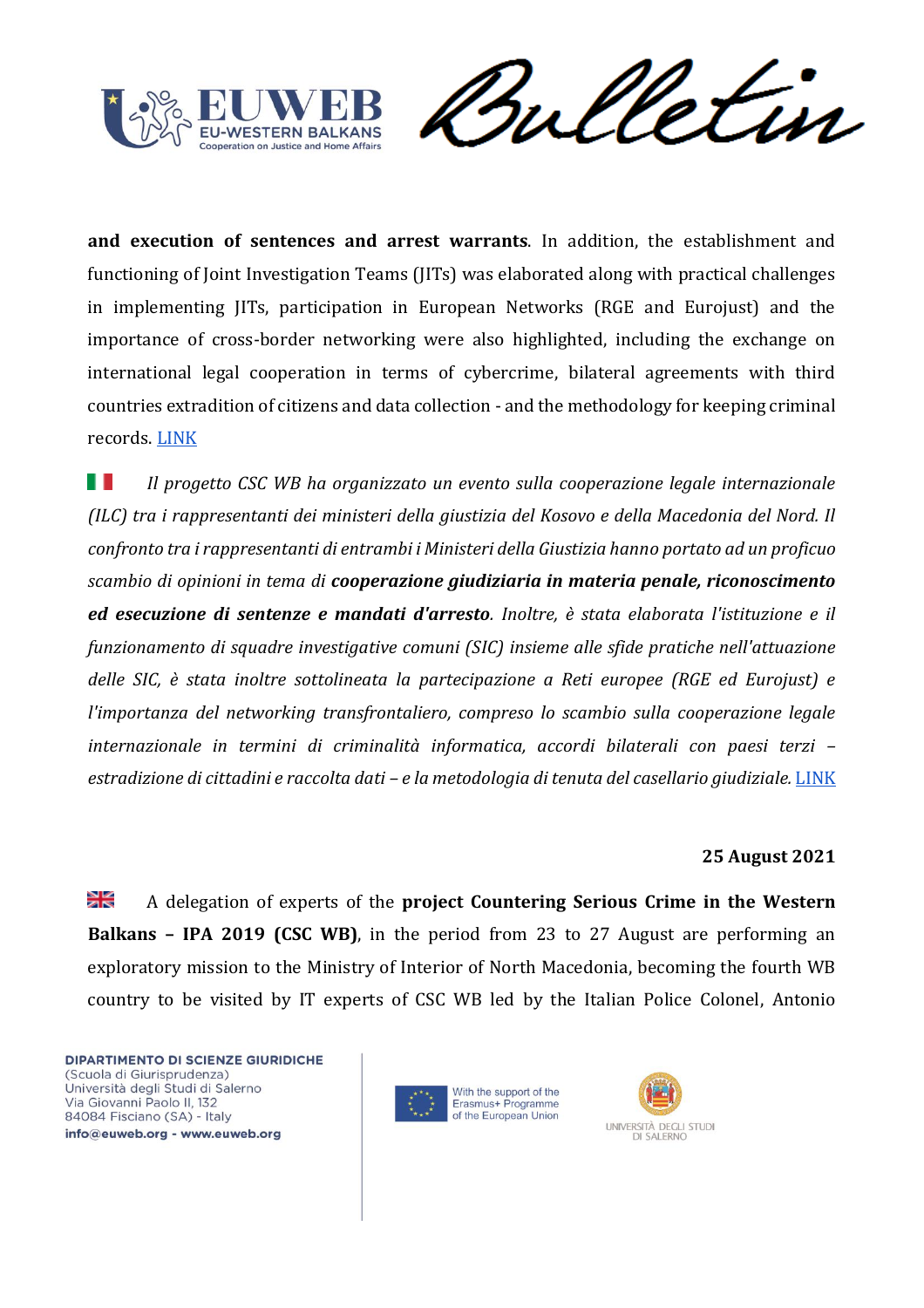![](_page_30_Picture_0.jpeg)

etin rul

Montanaro. The mission is targeting the existing information systems and police data bases in use in the Ministry with a view for providing future support to the improvement of the institutions' abilities in the field of interoperability and SPOC (Single Point(s) of Contact). [LINK](https://cscwb.info/2021/08/25/databases-and-information-systems-law-enforcement-cornerstones-it-expert-mission-to-north-macedonia/)

*Una delegazione di esperti del progetto Countering Serious Crime in the Western*  F F *Balkans – IPA 2019 (CSC WB), nel periodo dal 23 al 27 agosto ha effettuato una missione esplorativa presso il Ministero degli Interni della Macedonia del Nord, diventando il quarto paese WB ad essere visitato dagli esperti informatici del CSC WB guidato dal colonnello della polizia italiana, Antonio Montanaro. La missione si rivolge ai sistemi informativi e alle banche dati di polizia esistenti in uso presso il Ministero al fine di fornire supporto futuro al miglioramento delle*  capacità delle istituzioni in materia di interoperabilità e SPOC (Single Point(s) of Contact). [LINK](https://cscwb.info/2021/08/25/databases-and-information-systems-law-enforcement-cornerstones-it-expert-mission-to-north-macedonia/)

#### **12 July 2021**

≱ছ During the annual review of the implementation of the **cooperation agreement between Serbia and Eurojust,** signed in 2019, Ms. Dolovac, who led the negotiations, visited Eurojust headquarters at the end of June 2021. On this occasion, both sides expressed satisfaction with the cooperation, due to the significant increase of almost 63% of cases covered jointly in 2020, since Serbia delegated a full-time prosecutor to Eurojust. In light of the importance of improving **judicial cooperation between the Western Balkan countries and Eurojust**, aiming at greater **coordination of investigations and prosecutions**, the parties underlined the role of the **Countering Serious Crime in the Western Balkans - IPA 2019 (CSC WB)**, as the project is tasked with supporting the negotiations and implementation of the Cooperation Agreement between the Western Balkan countries and Eurojust. [LINK](https://cscwb.info/2021/07/12/almost-63-increase-of-newly-registered-cases-with-serbian-involvement-at-eurojust/)

![](_page_30_Picture_7.jpeg)

![](_page_30_Picture_8.jpeg)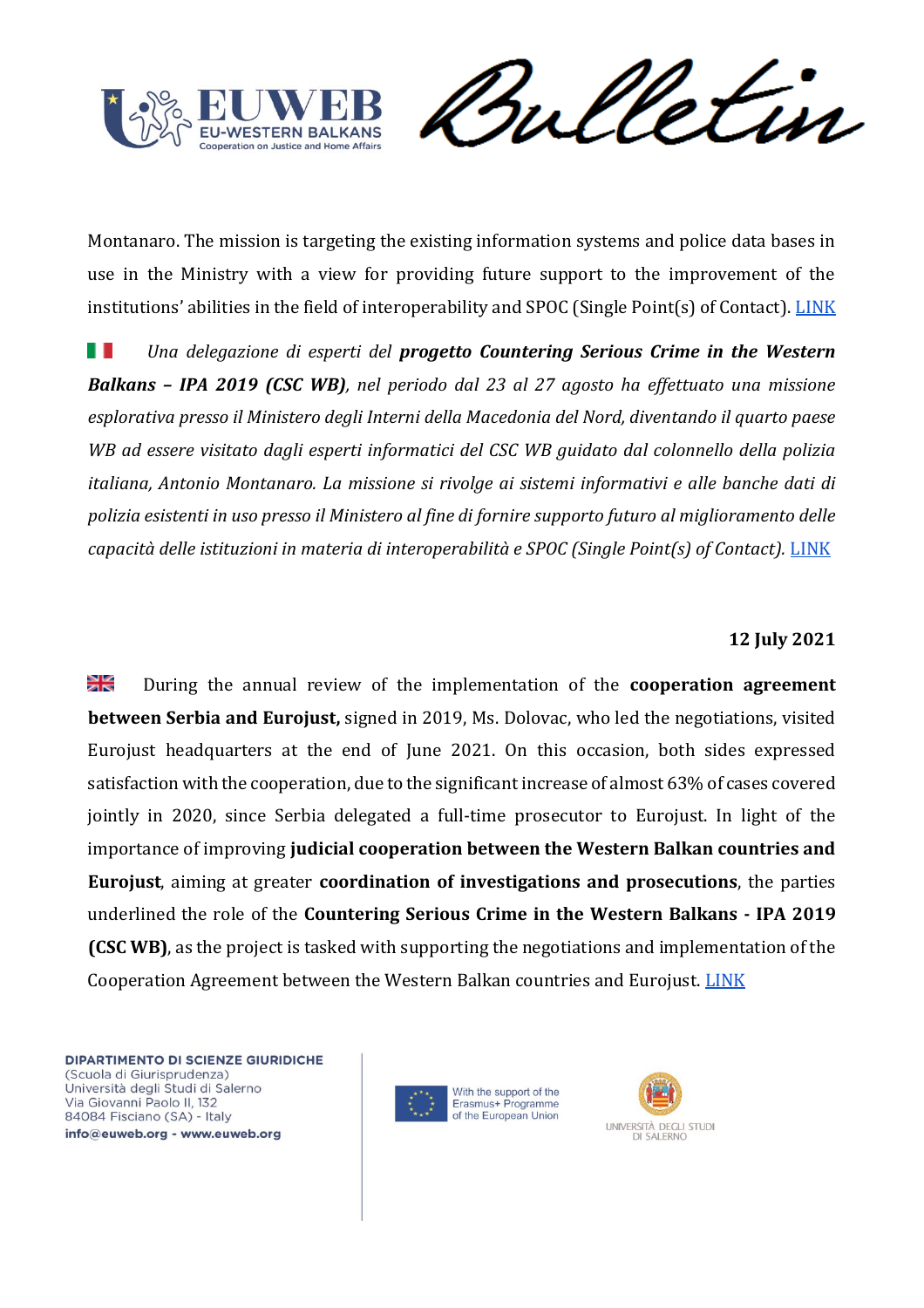![](_page_31_Picture_0.jpeg)

![](_page_31_Picture_1.jpeg)

ш *Durante la revisione annuale dell'attuazione dell'accordo di cooperazione tra Serbia ed Eurojust che è stato firmato nel 2019, la sig.ra Dolovac, che ha guidato i negoziati, ha visitato la sede di Eurojust alla fine giugno 2021. In questa occasione, entrambe le parti hanno espresso soddisfazione per la cooperazione, in ragione del significativo aumento di quasi il 63% dei casi congiuntamente trattati nel 2020, da quando la Serbia ha delegato un procuratore a tempo pieno presso l'Eurojust. Alla luce dell'importanza di migliorare la cooperazione giudiziaria tra i paesi dei Balcani occidentali ed Eurojust, mirando a un maggiore coordinamento delle indagini e delle azioni penali, le parti hanno sottolineato il ruolo del progetto Countering Serious Crime in the Western Balkans – IPA 2019 (CSC WB), in quanto il progetto è incaricato di fornire supporto ai negoziati e all'attuazione dell'Accordo di cooperazione tra i paesi dei Balcani occidentali ed Eurojust.* [LINK](https://cscwb.info/2021/07/12/almost-63-increase-of-newly-registered-cases-with-serbian-involvement-at-eurojust/)

# **2 July 2021**

≱≼ The first virtual meeting on **Fugitive Active Search Teams (FAST)** was held on 30 June 2021 to share the best practices and future plans between Western Balkans and EU partners. Possible **strategies for strengthening police cooperation aimed at tracking down and arresting internationally wanted criminals were also discussed**. The matter is related to the role of the Western Balkan FAST Units within the **European Network of Fugitives Active Search Team (ENFAST)**. The network was established in 2010 to increase the effectiveness of the legal framework of the European Arrest Warrant: the idea was to establish a fast track for the exchange of urgent and sensitive information aimed at identifying and arresting serious criminals. In recent years, ENFAST has opened up to non-EU countries such as the Western Balkans, which have been authorized to operate through the network as observers, which

![](_page_31_Picture_6.jpeg)

![](_page_31_Picture_7.jpeg)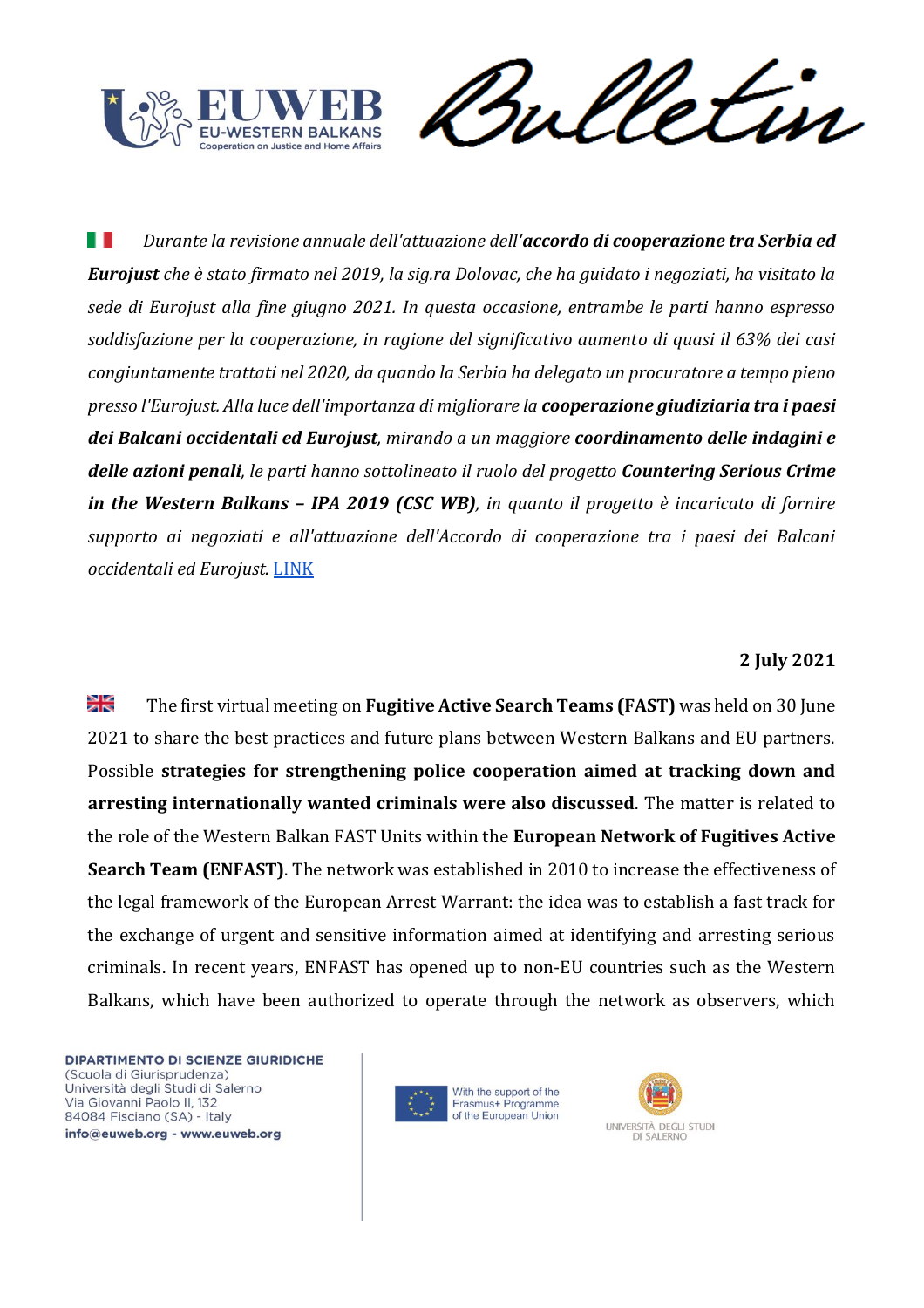![](_page_32_Picture_0.jpeg)

meletin

means they have the same operational capabilities as a member state, except the right to vote in the General Assembly annual. [LINK](https://cscwb.info/2021/07/02/enfast-network-and-fast-units-workshop/)

H I *Il 30 giugno 2021 si è tenuto il primo incontro virtuale sui Fugitive Active Search Teams (FAST) per condividere le migliori pratiche e i piani futuri tra i Balcani occidentali e i partner dell'UE. Sono state inoltre discusse possibili strategie per rafforzare la cooperazione di polizia volte a rintracciare e arrestare criminali ricercati a livello internazionale. Questo argomento è legato al ruolo delle Unità FAST dei Balcani occidentali all'interno della Rete europea di fuggitivi Active Search Team (ENFAST). La rete è stata istituita nel 2010 per aumentare l'efficacia del quadro giuridico del Mandato d'Arresto Europe:, l'idea era quella di istituire una corsia preferenziale per lo scambio di informazioni urgenti e sensibili volte a individuare e arrestare i criminali gravi. Negli ultimi anni, ENFAST si è aperta a paesi extra UE come i Balcani occidentali, che sono stati abilitati ad operare attraverso la rete come osservatori, il che significa avere le stesse capacità operative di uno Stato membro, tranne il diritto di voto nell'Assemblea Generale annuale.* [LINK](https://cscwb.info/2021/07/02/enfast-network-and-fast-units-workshop/)

# **22 June 2021**

≱≼ **The CSC WB project** organized a visit for the delegation of the Albanian State Police, as part of the annual planning of the activities of the project "**Sharing of operational information and interoperability of systems and databases"**. The participants had the opportunity to exchange and find new insights on the strategic approach to sharing operational information and the interoperability of systems and databases and to acquire practical knowledge through meetings held with the Italian counterparts relating to the single point of contact (SPOC), interoperability of police databases, systems and methodologies applied in line with EU

![](_page_32_Picture_7.jpeg)

![](_page_32_Picture_8.jpeg)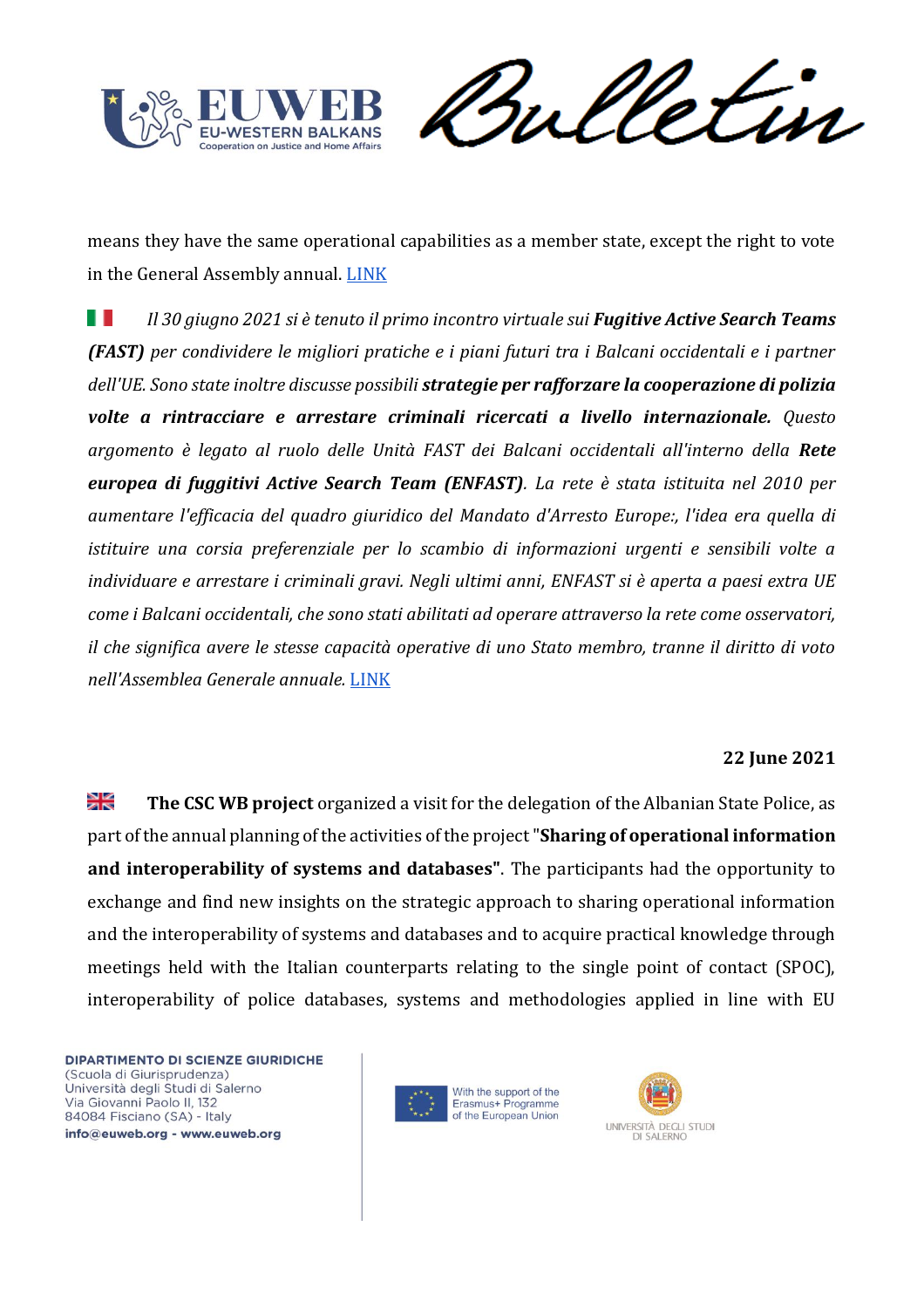![](_page_33_Picture_0.jpeg)

Vetin rul

standards. One of the **key objectives of CSC WB is to facilitate partnerships between Western Balkan countries, European countries and partner agencies**. In addition, visits were held at various structures, such as EUROPOL National Unit, Interpol Office, Data Processing Center, C within Cyber Security Operations, API / PNR Control Room, DNA Division, Schengen Data Bank, National Electronic Center. [LINK](https://cscwb.info/2021/06/22/fact-finding-visit-of-albanian-state-police-delegation-at-international-operations-room-italy/)

a se *Il progetto CSC WB ha organizzato una visita per la delegazione della Polizia di Stato albanese, nell'ambito della pianificazione annuale delle attività del progetto "Condivisione delle informazioni operative e dell'interoperabilità dei sistemi e delle banche dati". I partecipanti hanno avuto l'opportunità di scambiare e trovare nuovi approfondimenti sull'approccio strategico alla condivisione delle informazioni operative e all'interoperabilità di sistemi e banche dati e acquisire conoscenze pratiche attraverso incontri che si sono tenuti con le controparti italiane relative al punto unico di contatto (SPOC), interoperabilità delle banche dati di polizia, sistemi e metodologie applicati in linea con gli standard UE. Uno degli obiettivi chiave di CSC WB è facilitare i partenariati tra i paesi dei Balcani occidentali, i paesi europei e le agenzie partner. Inoltre, le visite si sono tenute presso varie strutture, quali Unità Nazionale EUROPOL, Ufficio Interpol, Centro Elaborazione Dati, Centro Operativo Cyber Security, Sala Controllo API/PNR, Divisione DNA, Banca Dati Schengen, Centro Elettronico Nazionale.* [LINK](https://cscwb.info/2021/06/22/fact-finding-visit-of-albanian-state-police-delegation-at-international-operations-room-italy/)

#### **4 June 2021**

≥<br>ak Europol has coordinated **the fifth Lake operation**. This one targets the **trafficking of the protected species of European Eel** (Anguilla Anguilla), which has seen its population decline by 90 % in recent years. The activities, which resulted in the arrest of 52 people, involved law enforcement agencies from 16 Member Countries, Albania, Bosnia and

![](_page_33_Picture_7.jpeg)

![](_page_33_Picture_8.jpeg)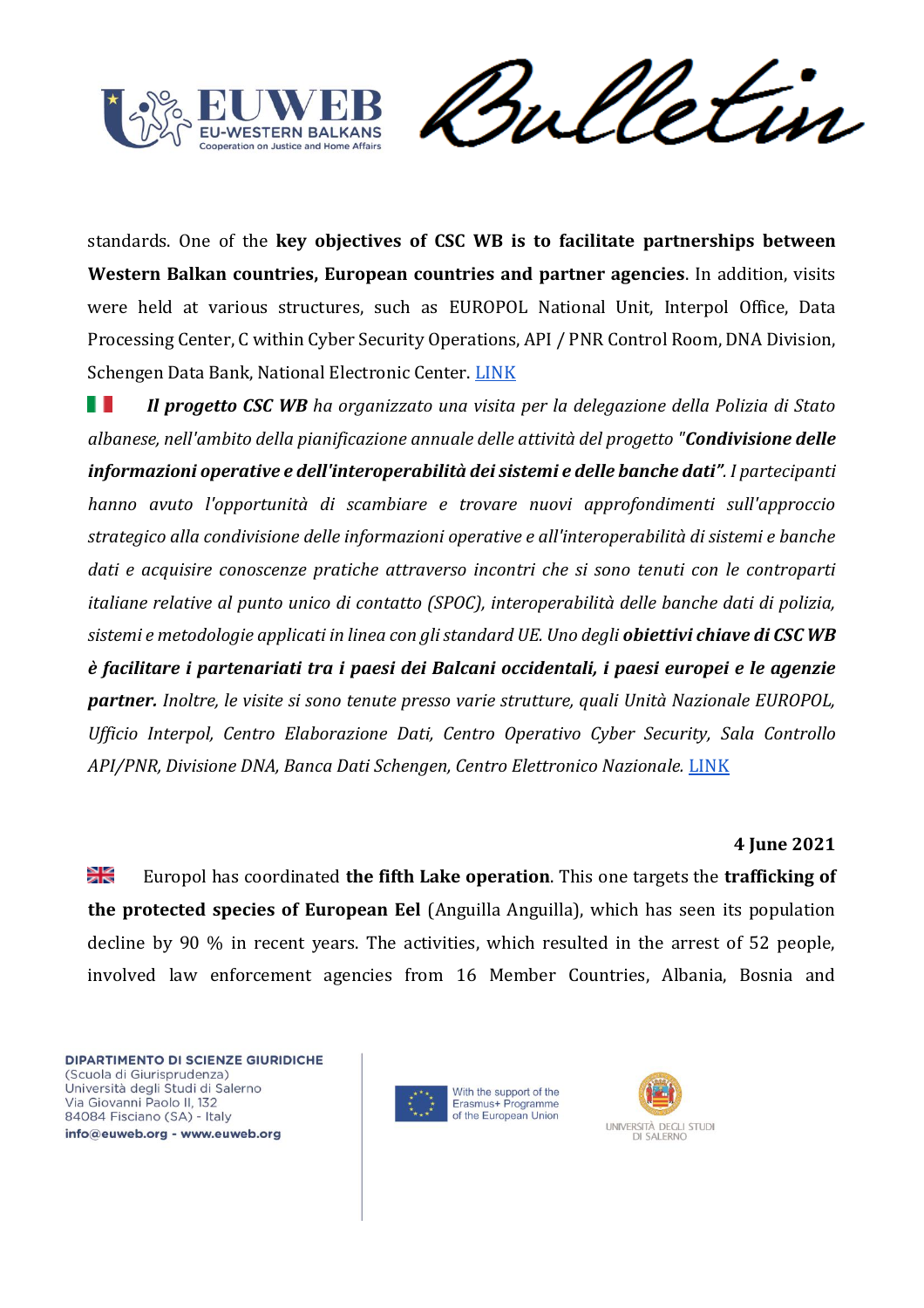![](_page_34_Picture_0.jpeg)

meletin

Herzegovina, Canada, Georgia, North Macedonia, Serbia, Switzerland, the United Kingdom **OLAF**, the EU Wildlife Enforcement Group and the **EU Food Fraud Network**. [LINK](https://www.europol.europa.eu/newsroom/news/eels-shipped-air-found-in-operation-lake-v)

*Europol ha coordinato la quinta operazione Lake. Questa prende di mira il traffico della*  . . *specie protetta dell'anguilla europea (Anguilla Anguilla), che ha visto la sua popolazione diminuire del 90 % negli ultimi anni. Le attività, che hanno portato all'arresto di 52 persone, hanno coinvolto le autorità di contrasto di 16 paesi Membri, Albania, Bosnia ed Erzegovina, Canada, Georgia, Macedonia del Nord, Serbia, Svizzera, Regno Unito l'OLAF, l'EU Wildlife Enforcement Group e l'EU Food Fraud Network.* [LINK](https://www.europol.europa.eu/newsroom/news/eels-shipped-air-found-in-operation-lake-v)

#### **28 May 2021**

≥⊮ The **European Union Internet Referral** Unit at Europol's headquarters in The Hague coordinated the first **Referral Action Day** against right-wing terrorist propaganda online. Referral Action Days are based on the **reporting of terrorist propaganda**, by Europol and specialized units in partner countries, to online service providers who are responsible for evaluating the content to determine any potential violation of their terms of service. There were 28 international partners in the initiative: they are Australia, Austria, Belgium, Croatia, Czech Republic, Denmark, France, Georgia, Germany, Greece, Hungary, Ireland, Italy, Latvia, Lithuania, Luxembourg, Moldova, Montenegro, North Macedonia, Norway, Portugal, Romania, Serbia, Slovakia, Spain, Sweden, the United Kingdom and the New York Police Department. [LINK](https://www.europol.europa.eu/newsroom/news/1st-referral-action-day-against-right-wing-terrorist-online-propaganda)

H I *La European Union Internet Referral Unit presso la sede di Europol all'Aia ha coordinato il primo Referral Action Day contro la propaganda terroristica online di destra. I Referral Action Days si basano sulla segnalazione di propaganda terroristica, da parte di Europol e delle unità specializzate nei Paesi partner, ai fornitori di servizi online che sono responsabili della valutazione del contenuto per stabilire qualsiasi potenziale violazione dei loro* 

![](_page_34_Picture_8.jpeg)

![](_page_34_Picture_9.jpeg)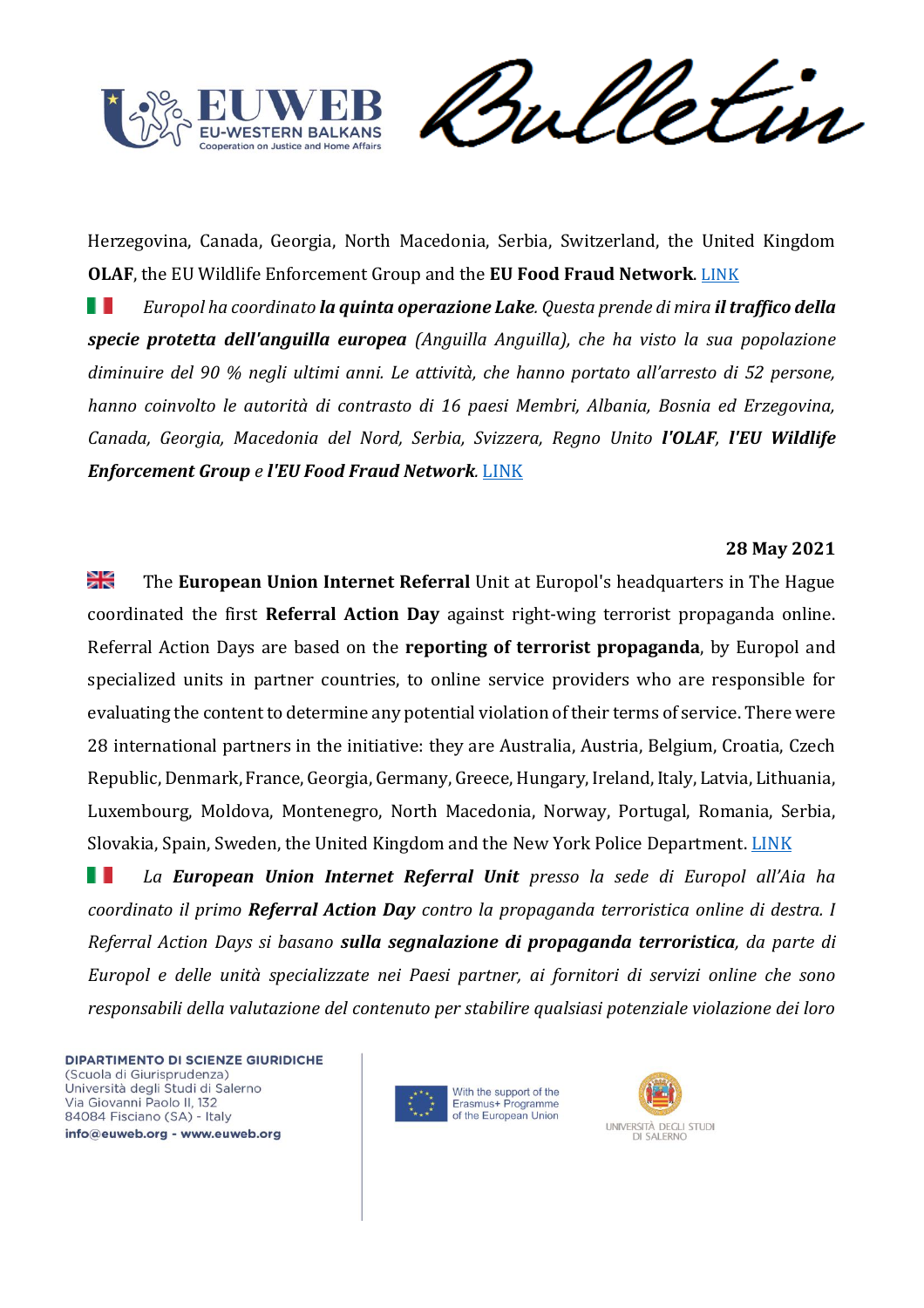![](_page_35_Picture_0.jpeg)

Verin

*termini di servizio. I partner internazionali dell'iniziativa sono stati 28: sono Australia, Austria, Belgio, Croazia, Repubblica Ceca, Danimarca, Francia, Georgia, Germania, Grecia, Ungheria, Irlanda, Italia, Lettonia, Lituania, Lussemburgo, Moldavia, Montenegro, Macedonia del Nord, Norvegia, Portogallo, Romania, Serbia, Slovacchia, Spagna, Svezia, Regno Unito e Dipartimento di Polizia di New York.* [LINK](https://www.europol.europa.eu/newsroom/news/1st-referral-action-day-against-right-wing-terrorist-online-propaganda)

# **12 May 2021**

≱≼ A **cross-border operation** supported by Europol and Eurojust has dismantled a large criminal network involved **in investment fraud and money laundering**. The investigation, led by Germany, involved law enforcement and judicial authorities from Bulgaria, Israel, Latvia, North Macedonia, Poland, Spain and Sweden.

. . *Un'operazione transfrontaliera sostenuta da Europol ed Eurojust ha permesso di smantellare una vasta rete criminale coinvolta in frodi in materia di investimenti e riciclaggio di denaro. L'indagine, guidata dalla Germania, ha coinvolto le forze dell'ordine e le autorità giudiziarie di Bulgaria, Israele, Lettonia, Macedonia del Nord, Polonia, Spagna e Svezia.* [LINK](https://www.europol.europa.eu/newsroom/news/trading-scheme-resulting-in-%E2%82%AC30-million-in-losses-uncovered)

# **21 April 2021**

≱ছ **Operation Trivium XIV**, aimed at **tracking down mobile organised crime groups active across Europe**, resulted in **228 arrests**. Trivium, which was launched in 2013 with the **support of EUROPOL** and the cooperation of the participating countries, including **16 Member States and Albania**, implements a multi-agency approach to tackling crime through police checks aimed at tracking down criminal networks that use the EU's road infrastructure to commit various cross-border crimes. [LINK](https://www.europol.europa.eu/newsroom/news/228-arrests-after-70-000-individuals-checked-across-europe-to-tackle-mobile-criminality)

![](_page_35_Picture_9.jpeg)

![](_page_35_Picture_10.jpeg)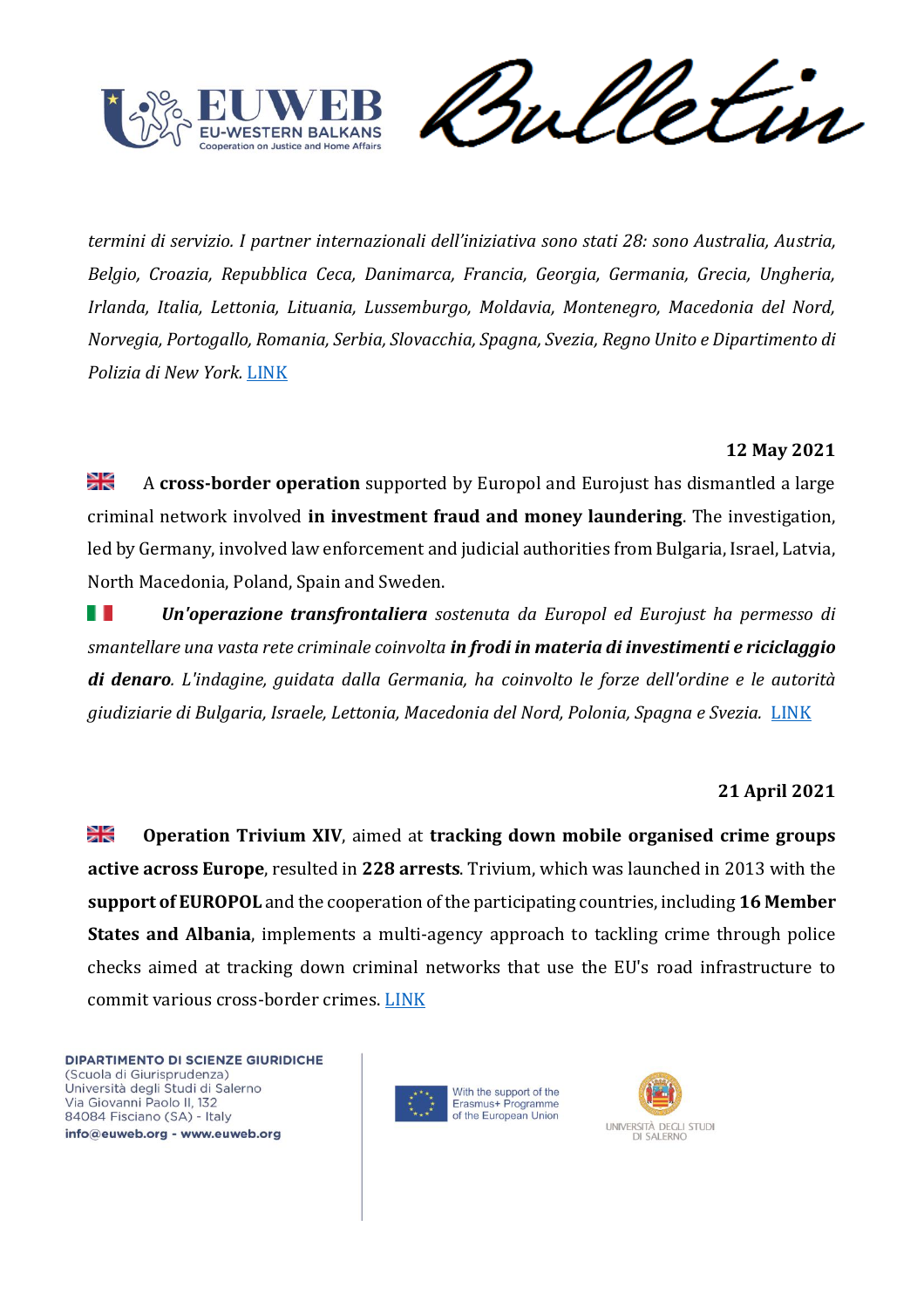![](_page_36_Picture_0.jpeg)

Verin

H *L'operazione Trivium XIV, finalizzata a rintracciare gruppi mobili della criminalità organizzata attivi in tutta Europa, ha portato a 228 arresti. Trivium, nata nel 2013, grazie al supporto di EUROPOL e alla collaborazione dei Paesi aderenti, di cui 16 Stati Membri e l'Albania, realizza un approccio multi-agenzia per affrontare il crimine, grazie a controlli di polizia finalizzati a rintracciare reti criminali che utilizzano l'infrastruttura stradale dell'UE per perpetrare diversi crimini transfrontalieri.* [LINK](https://www.europol.europa.eu/newsroom/news/228-arrests-after-70-000-individuals-checked-across-europe-to-tackle-mobile-criminality)

## **19 April 2021**

ੇ₩ **EUROJUST's report on drug trafficking** has been published. The document examines the **experiences and challenges of judicial cooperation** in the fight against drug trafficking. To effectively combat this phenomenon, which benefits from open borders and exploits the complexity of the EU's many different legal frameworks, judicial authorities within and outside the EU successfully cooperate with the EU Agency for Cooperation in Criminal Justice itself. [LINK](https://www.eurojust.europa.eu/eurojust-report-drug-trafficking)

H H *È stata pubblicata la relazione sul traffico di droga di EUROJUST. Il documento esamina le esperienze e le sfide della cooperazione giudiziaria in materia di lotta contro il traffico di droga. Per contrastare efficacemente tale fenomeno, che beneficia di frontiere aperte e sfrutta la complessità dei numerosi e diversi quadri giuridici dell'UE, le autorità giudiziarie all'interno e all'esterno dell'UE cooperano con successo con la stessa Agenzia dell'Unione europea per la cooperazione in materia di giustizia penale.* [LINK](https://www.eurojust.europa.eu/eurojust-report-drug-trafficking)

**12 April 2021**

DIPARTIMENTO DI SCIENZE GIURIDICHE (Scuola di Giurisprudenza) Università degli Studi di Salerno Via Giovanni Paolo II, 132 84084 Fisciano (SA) - Italy info@euweb.org - www.euweb.org

![](_page_36_Picture_8.jpeg)

With the support of the Erasmus+ Programme of the European Union

![](_page_36_Picture_10.jpeg)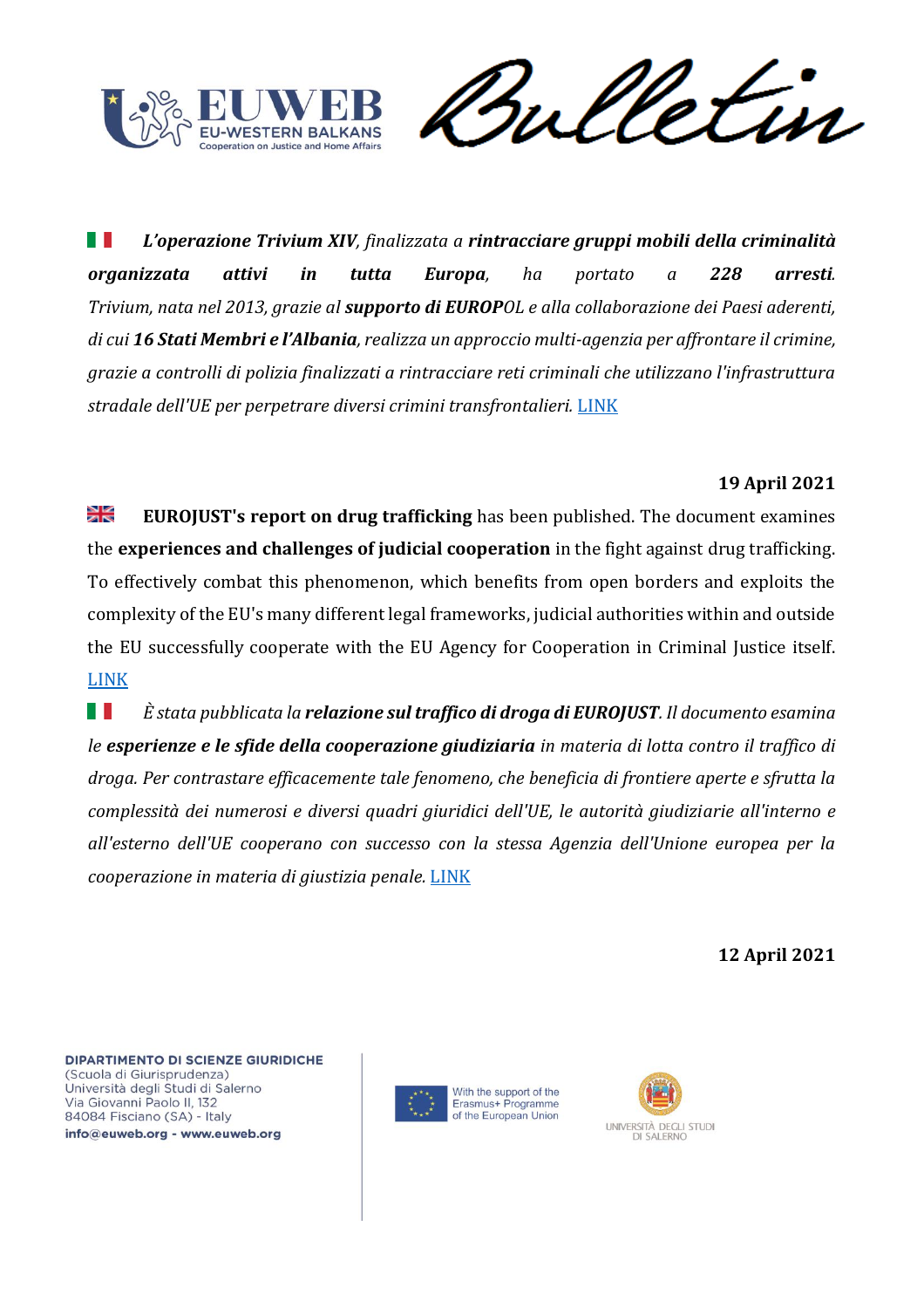![](_page_37_Picture_0.jpeg)

Sulletin

꼭 **EUROPOL** has published the **'Serious and Organised Crime Threat Assessment 2021'** (EU SOCTA 2021). The document gathers the most important challenges that Member States will have to face in the near future, based on data collected in the previous four years, which allow to identify changes in the crime landscape. Among the topics highlighted **are the exploitation of the socio-economic situation generated by the Covid-19 pandemic**, the digitisation of criminal activity, corruption and infiltration of legal business activities, as well as the trafficking and exploitation of human beings and smuggling of migrants. [LINK](https://www.europol.europa.eu/newsroom/news/serious-and-organised-crime-in-eu-corrupting-influence)

a T *L'EUROPOL ha pubblicato il "Serious and Organised Crime Threat Assessment 2021" (EU SOCTA 2021). Il documento raccoglie le sfide più importanti che gli Stati Membri dovranno affrontare nel prossimo futuro, sulla scorta dei dati raccolti nei precedenti quattro anni, che permettono di identificare i cambiamenti nel panorama criminale. Tra i temi illustrati spiccato lo sfruttamento della situazione socio-economica generata dalla pandemia da Covid-19, la digitalizzazione dell'attività criminosa, la corruzione e le infiltrazioni nelle attività commerciali legali, nonché, ancora oggi, la tratta e lo sfruttamento degli esseri umani e il traffico dei migranti.* [LINK](https://www.europol.europa.eu/newsroom/news/serious-and-organised-crime-in-eu-corrupting-influence)

# **19 March 2021**

≽⊭ **The BIRN - Balkan Investigative Reporting Network** - launched the Terrorism and Foreign Fighters Database, containing information on domestic court verdicts in Albania, Bosnia and Herzegovina, Montenegro, North Macedonia and Serbia in these matters, issued in the period **from 2007** to the **end of 2020**. The project was financially supported by the European Union and Hedayah, the Centre of Excellence for Combating Violent Extremism. [LINK](https://balkaninsight.com/2021/03/19/birn-launches-balkan-terrorism-and-foreign-fighters-database/)

![](_page_37_Picture_7.jpeg)

![](_page_37_Picture_8.jpeg)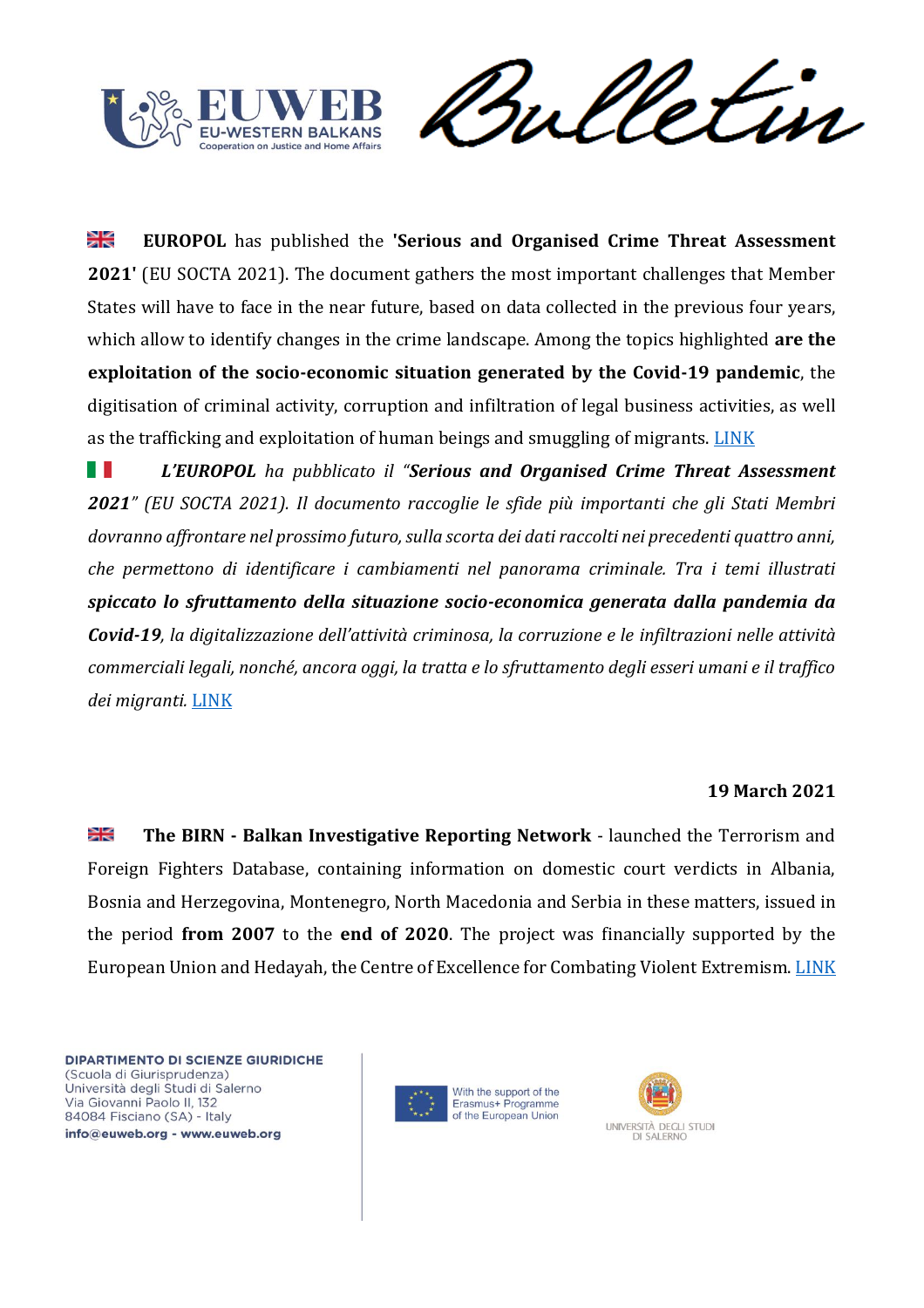![](_page_38_Picture_0.jpeg)

et in

HT. *Il BIRN - Balkan Investigative Reporting Network - ha lanciato il database del terrorismo e dei combattenti stranieri, contenente informazioni complete sui verdetti dei tribunale interni di Albania, Bosnia-Erzegovina, Montenegro, Macedonia del Nord e Serbia in dette materie, emessi nel periodo dal 2007 alla fine del 2020. Il progetto ha avuto il sostegno finanziario dell'Unione Europea e di Hedayah, il Centro di eccellenza per la lotta all'estremismo violento.* [LINK](https://balkaninsight.com/2021/03/19/birn-launches-balkan-terrorism-and-foreign-fighters-database/)

# **17 March 2021**

⋇ **Europol** supported the **German Federal Police** in uncovering and prosecuting an organised crime group smuggling migrants from the Middle East to Germany via the **Balkan route**. [LINK](https://www.europol.europa.eu/newsroom/news/gang-smuggling-migrants-balkan-route-busted-in-germany)

H I *L'Europol ha sostenuto la polizia federale tedesca nello scoprire e perseguire un gruppo di criminalità organizzata che contrabbandava migranti dal Medio Oriente alla Germania attraverso la rotta balcanica.* [LINK](https://www.europol.europa.eu/newsroom/news/gang-smuggling-migrants-balkan-route-busted-in-germany)

# **15 March 2021**

꼭€ **Eurojust** published the 2021 edition of the overview of CJEU case law on the application of **Framework Decision 2002/584/JHA** of 13 June 2002 on the European Arrest Warrant and the surrender procedures between Member States (FD EAW), updated as of 15 March 2021. [LINK](https://www.eurojust.europa.eu/case-law-court-justice-european-union-european-arrest-warrant-march2021)

![](_page_38_Picture_9.jpeg)

![](_page_38_Picture_10.jpeg)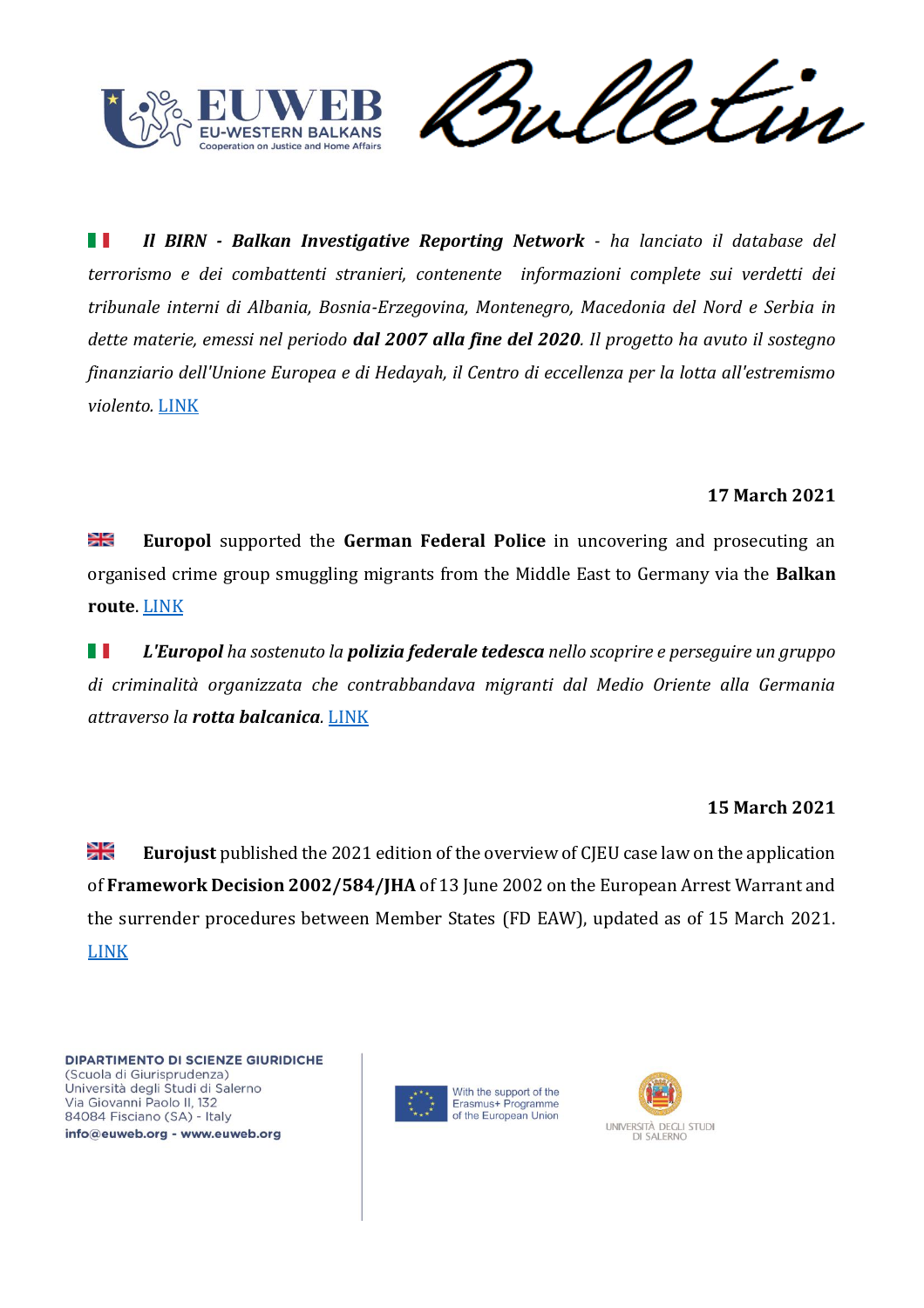![](_page_39_Picture_0.jpeg)

Sulletin

ш *Eurojust ha pubblicato l'edizione 2021 della panoramica sulla giurisprudenza della CGUE sull'applicazione della decisione quadro 2002/584/GAI del 13 giugno 2002 sul mandato d'arresto europeo e le procedure di consegna tra Stati membri (FD MAE), aggiornata al 15 marzo 2021.* [LINK](https://www.eurojust.europa.eu/case-law-court-justice-european-union-european-arrest-warrant-march2021)

# **2 March 2021**

≱≼ Cooperation between the **Romanian police and Europol** led to the arrest of members of an **organised crime network** involved in smuggling migrants. Migrants were smuggled into Europe after legally entering Serbia and Romania. [LINK](https://www.europol.europa.eu/newsroom/news/gang-smuggling-indian-nationals-busted-in-romania)

H I *La collaborazione tra la polizia romena e l'Europol ha portato all'arresto di alcuni esponenti di una rete di criminalità organizzata coinvolta nel traffico di migranti. Questi*  venivano contrabbandati in Europa dopo essere entrati legalmente in Serbia e Romania. [LINK](https://www.europol.europa.eu/newsroom/news/gang-smuggling-indian-nationals-busted-in-romania)

# **1 March 2021**

≱≼ The **final report** on the activities of the **JHA 2020 network of agencies** has been published. [LINK](https://www.eurojust.europa.eu/final-report-jha-agencies-network-activities-2020)

H II *È stata pubblicata la relazione finale sulle attività della rete delle agenzie GAI 2020.*  [LINK](https://www.eurojust.europa.eu/final-report-jha-agencies-network-activities-2020)

**26 February 2021**

![](_page_39_Picture_11.jpeg)

![](_page_39_Picture_12.jpeg)

![](_page_39_Picture_13.jpeg)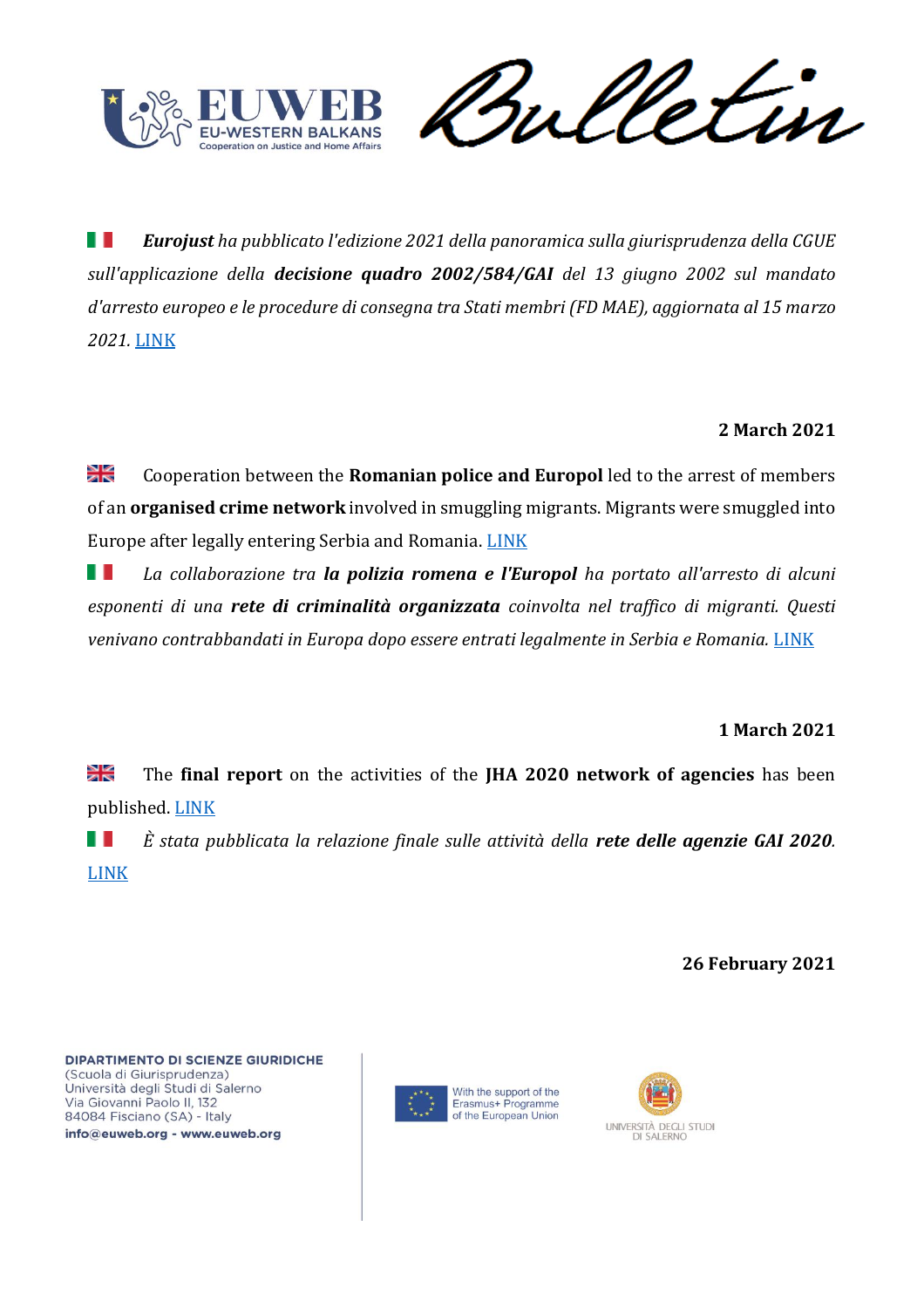![](_page_40_Picture_0.jpeg)

Sulletin

꼭 **Interpol** has issued a **'red notice'** to a **guard at the Bosnian war detention camp in Trnopolje**. Following the order of the Bosnian State Court of 27 January, Interpol issued a 'red notice' **requesting all states in the world to arrest Mladen Mitrovic**, who is wanted for **crimes against humanity** committed against non-Serbs in the Prijedor area of Bosnia during the war. [LINK](https://balkaninsight.com/2021/02/26/interpol-urges-arrest-of-bosnian-war-detention-camp-guard/)

*L'Interpol ha emesso un "avviso rosso" nei confronti di una guardia del campo di*  . . *detenzione di guerra bosniaco di Trnopolje. Conseguentemente all'ordinanza del Tribunale statale bosniaco del 27 gennaio scorso, l'Interpol ha emesso un "avviso rosso" richiedente a tutti gli Stati del mondo l'arresto di Mladen Mitrovic, ricercato per crimini contro l'umanità commessi contro i non serbi nella zona di Prijedor, in Bosnia, durante la guerra.* [LINK](https://balkaninsight.com/2021/02/26/interpol-urges-arrest-of-bosnian-war-detention-camp-guard/)

## **26 February 2021**

꼭€ **CrimEx** - the high-level Experts Group in Criminal Matters of the Southern Partner Countries (SPCs) - **and Eurojust** initiated the **development of new instruments for more efficient cross-border judicial cooperation**. The main concerns relate to the protection of personal data and the acquisition of cross-border electronic evidence. The aim is to strengthen mutual trust and exchange best practices between countries.

Ш *CrimEx – ovverosia il gruppo di esperti di alto livello in questioni penali dei Paesi partner meridionali (SPC) - ed Eurojust hanno dato il via alla progettazione di nuovi strumenti finalizzati ad una più efficiente cooperazione giudiziaria transfrontaliera. Le preoccupazioni maggiori concernono la protezione dei dati personali e l'acquisizione della prova informatica tranfrontaliera. Il fine ultimo di tali interventi consiste nel rafforzamento della fiducia reciproca e lo scambio di best practice tra i Paesi.* [LINK](https://www.eurojust.europa.eu/crimex-begins-development-new-tools-cross-mediterranean-judicial-cooperation)

![](_page_40_Picture_8.jpeg)

![](_page_40_Picture_9.jpeg)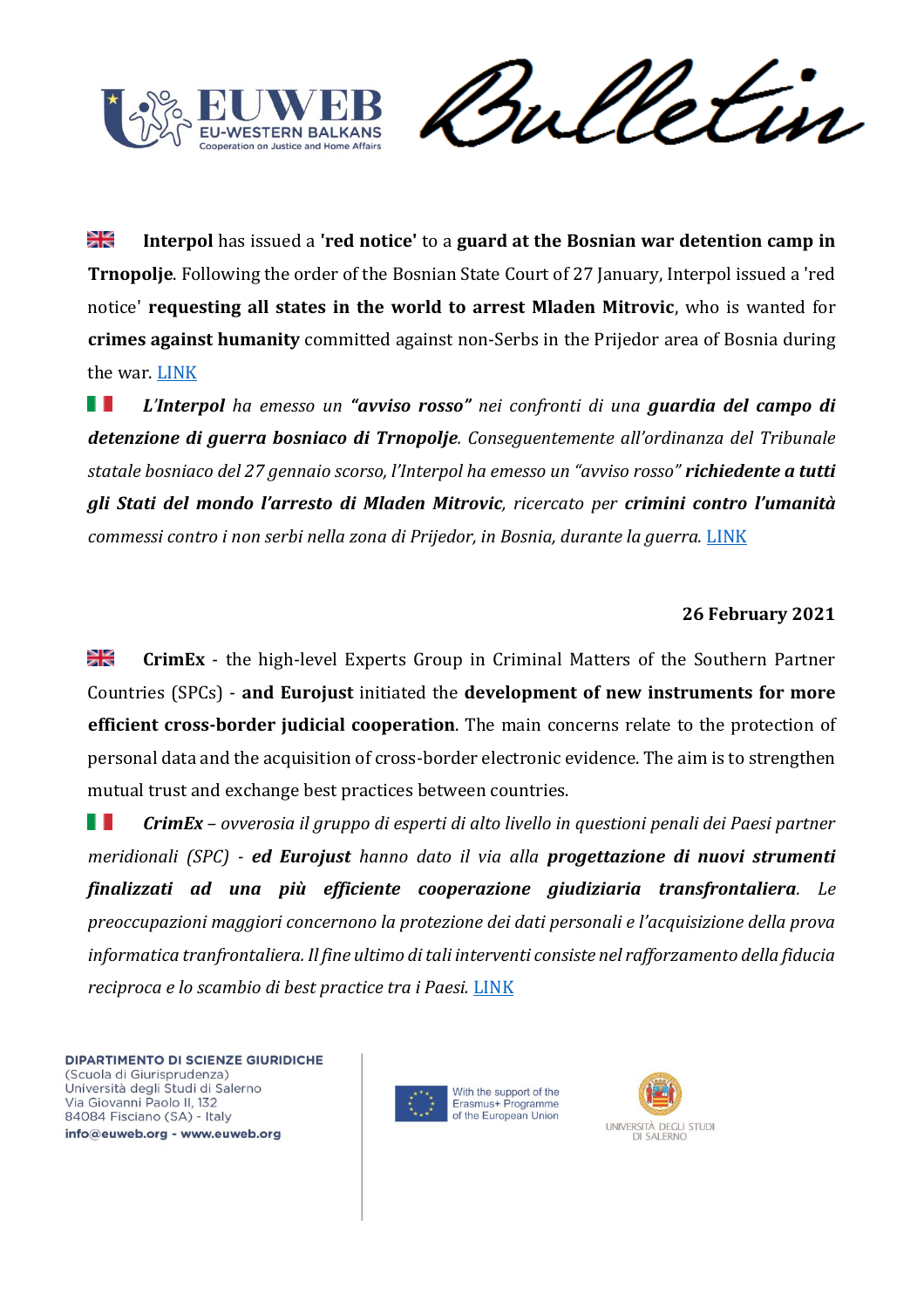![](_page_41_Picture_0.jpeg)

Sulletin

# **25 February 2021**

≱ছ A synergistic action by **French, Romanian and Moldovan police**, which began in 2018, led to the **arrest of an organised crime group for abusing migrant workers**. Europol and Eurojust, which facilitated the exchange of information and set up a joint investigation team, signed in 2020, supported the operation. [LINK](https://www.europol.europa.eu/newsroom/news/exploitation-construction-site-38-arrested-in-france-romania-and-moldova-for-abusing-migrant-workers)

. . *Un'azione sinergica della polizia francese, rumena e moldava, iniziata nel 2018, ha portato all'arresto di un gruppo della criminalità organizzata per aver abusato di lavoratori migranti.L'operazione è stata sostenuta da Europol e Eurojust, i quali hanno facilitato lo scambio di informazioni e istituito una squadra investigativa congiunta, firmata nel 2020.* [LINK](https://www.europol.europa.eu/newsroom/news/exploitation-construction-site-38-arrested-in-france-romania-and-moldova-for-abusing-migrant-workers)

# **19 February 2021**

≱≼ **Eurojust and the European Judicial Network (EJN)** created a questionnaire and drafted responses addressed to the Member States and Norway to assist in the application of the **EAW Directive**. The issues were raised following the rulings of the Court of Justice of the European Union (CJEU), which aimed to provide an **interpretation of the requirements for a prosecutor to be considered an 'issuing judicial authority'** under Article 6(1) of the Framework Decision on the European Arrest Warrant and the surrender procedures between Member States. Not a few doubts were raised with respect to the position of Member States' Public Prosecutors. [LINK](https://www.eurojust.europa.eu/updated-questionnaire-and-compilation-requirements-issuing-and-executing-judicial-authorities-eaw)

ш *Eurojust e la Rete Giudiziaria Europea (RGE) hanno creato un questionario e elaborato delle risposte indirizzate agli Stati membri e alla Norvegia per fornire assistenza nell'applicazione* 

![](_page_41_Picture_9.jpeg)

![](_page_41_Picture_10.jpeg)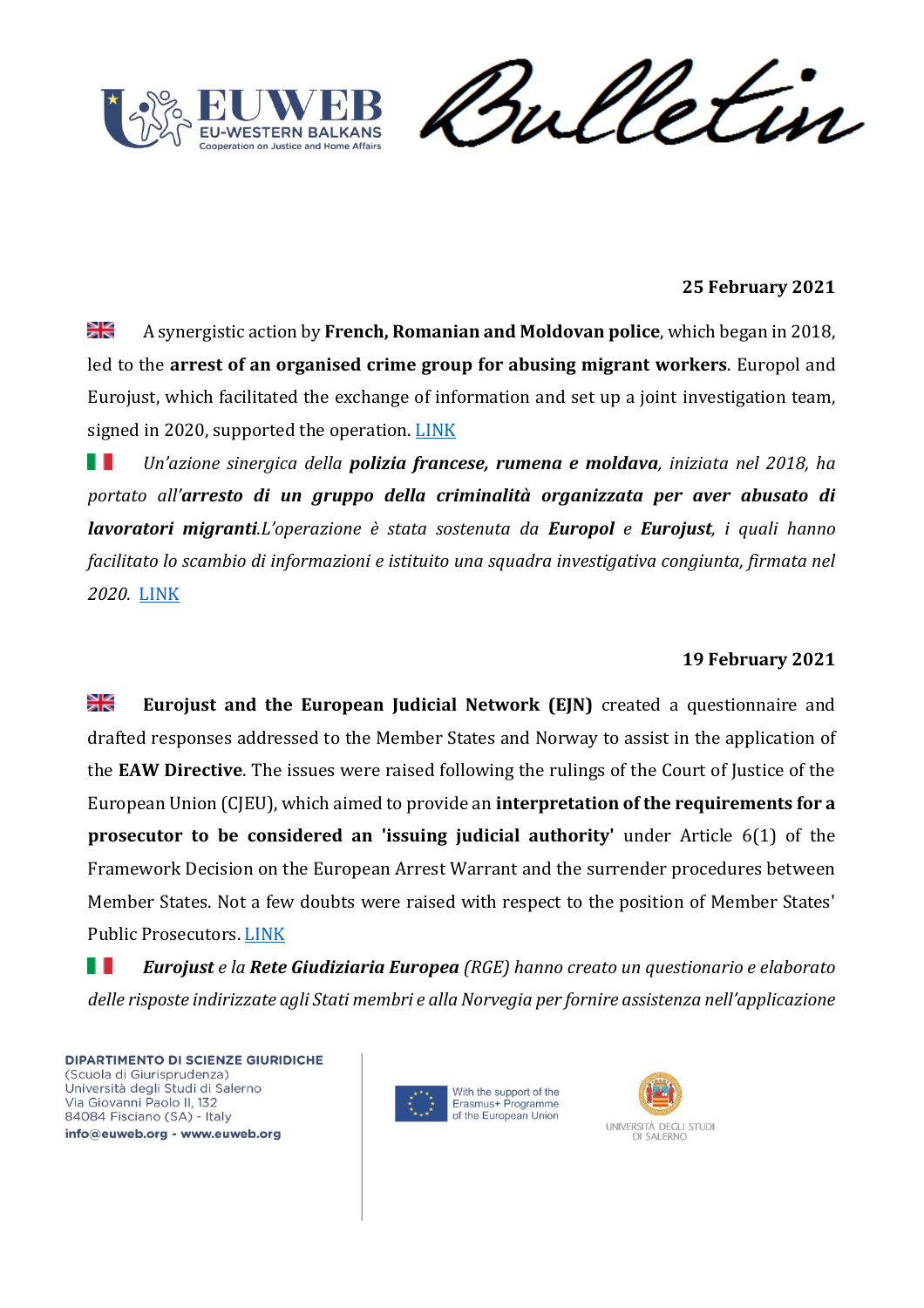![](_page_42_Picture_0.jpeg)

Vetin rul

*della Direttiva del MAE. Le problematiche sono state sollevate a seguito delle sentenze della Corte di giustizia dell'Unione Europea (CGUE), volte a fornire una interpretazione dei requisiti necessari affinché un Pubblico Ministero sia considerato "autorità giudiziaria emittente" ex art. 6, paragrafo 1, della decisione quadro sul mandato d'arresto europeo e sulle procedure di consegna tra gli Stati membri. Non pochi sono stati i dubbi rispetto alla posizione dei Pubblici Ministeri degli Stati membri*[. LINK](https://www.eurojust.europa.eu/updated-questionnaire-and-compilation-requirements-issuing-and-executing-judicial-authorities-eaw)

# **15 February 2021**

≱≼ **The heads of the COVID-19 police working group met virtually** to discuss priority issues such as the trade in **fake vaccines**, the **sexual exploitation of children online** and the intensification of **fraud programmes**, due to the economic difficulties linked to the pandemic. The working group is an important initiative for European police chiefs to jointly monitor the crime response to the pandemic and devise appropriate responses. [LINK](https://www.europol.europa.eu/newsroom/news/covid-19-chiefs-of-police-working-group-meets-to-talk-pandemic-and-fighting-crime-threats)

H. *I capi del gruppo di lavoro di polizia COVID-19 si sono riuniti virtualmente al fine di discutere dei punti prioritari quali il commercio di vaccini falsi, lo sfruttamento sessuale dei bambini online e l'intensificazione dei programmi di frode, a causa delle difficoltà economiche legate alla pandemia. Il gruppo di lavoro è un'importante occasione per i capi di polizia europei di monitorare congiuntamente le attività criminali e fornirvi adeguate misure di contrast*o. [LINK](https://www.europol.europa.eu/newsroom/news/covid-19-chiefs-of-police-working-group-meets-to-talk-pandemic-and-fighting-crime-threats)

**4 February 2021**

꾉 **President Erdogan's continued pressure on the Balkan countries to extradite supporters of his now former ally Gulen** was **one of the main focuses of the new Freedom** 

![](_page_42_Picture_9.jpeg)

![](_page_42_Picture_10.jpeg)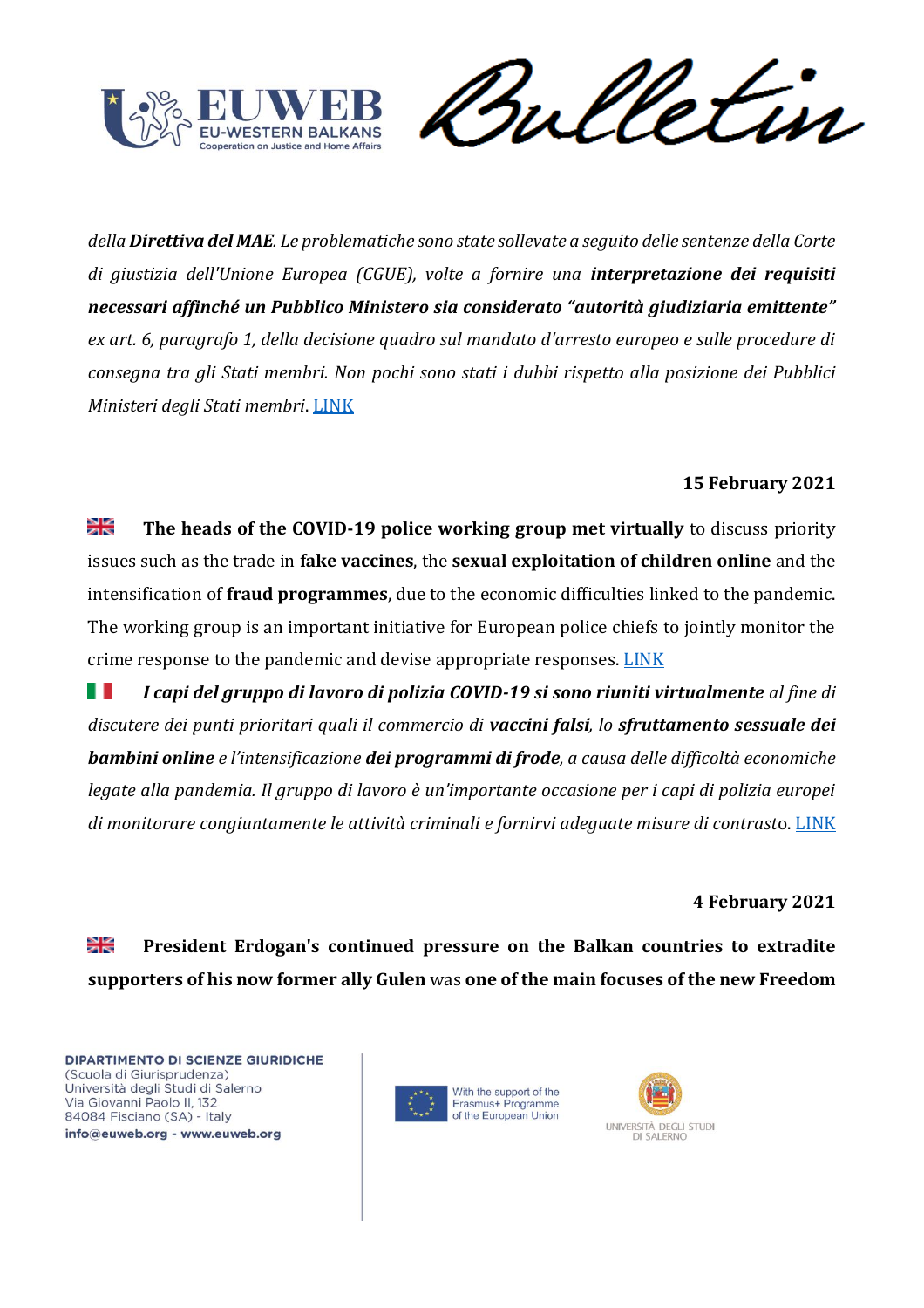![](_page_43_Picture_0.jpeg)

**House report**. The action against dissidents and human rights activists, who have now migrated abroad, has led the Turkish government to operate a line of **"transnational repression"**, which has primarily affected countries such as Albania, Kosovo, Bulgaria and Moldova. Their refusal to extradite migrants, however, has not prevented them from repatriating the **Gulenists** using **violence**. [LINK](https://balkaninsight.com/2021/02/04/freedom-house-condemns-turkeys-violent-tactics-against-exiles/)

*Le continue pressioni del Presidente Erdogan sui Paesi balcanici affinché estradino i*  ш *sostenitori del suo ormai ex alleato Gulen, creando altresì tensioni negli Stati interessati, sono stati uno dei focus principali del nuovo report della Freedom House. L'azione contro dissidenti e attivisti per i diritti umani, ormai migrati all'estero, ha portato il governo turco ad operare una linea di "repressione transnazionale", che ha interessato in primis Paesi quali Albania, Kosovo, Bulgaria e Moldavia. Il rifiuto di questi di procedere all'estradizione, tuttavia, non gli ha impedito il rimpatrio dei gulenisti con l'uso della violenza.* [LINK](https://balkaninsight.com/2021/02/04/freedom-house-condemns-turkeys-violent-tactics-against-exiles/)

# **4 February 2021**

꾉 An investigation into the **wiretapping of members of the Ndrangheta**, conducted by the **Anti-Mafia Prosecutor's Office in Catanzaro (Calabria, Italy)**, raised suspicions of **corruption** by the clan of **senior Albanian officials** to obtain building permits and concessions in order to launder money. This triggered a SPAK (Special Anti-Corruption Structure) investigation. [LINK](https://balkaninsight.com/2021/02/04/albania-to-probe-wiretaps-revealing-mafia-bribes-of-officials/)

ш *Un'indagine sulle intercettazioni di alcuni membri della Ndrangheta, condotta dalla Procura antimafia di Catanzaro (Calabria, Italia), hanno sollevato sospetti di corruzione da parte del clan di alti funzionari albanesi per l'ottenimento permessi edilizi e concessioni al fine* 

![](_page_43_Picture_8.jpeg)

![](_page_43_Picture_9.jpeg)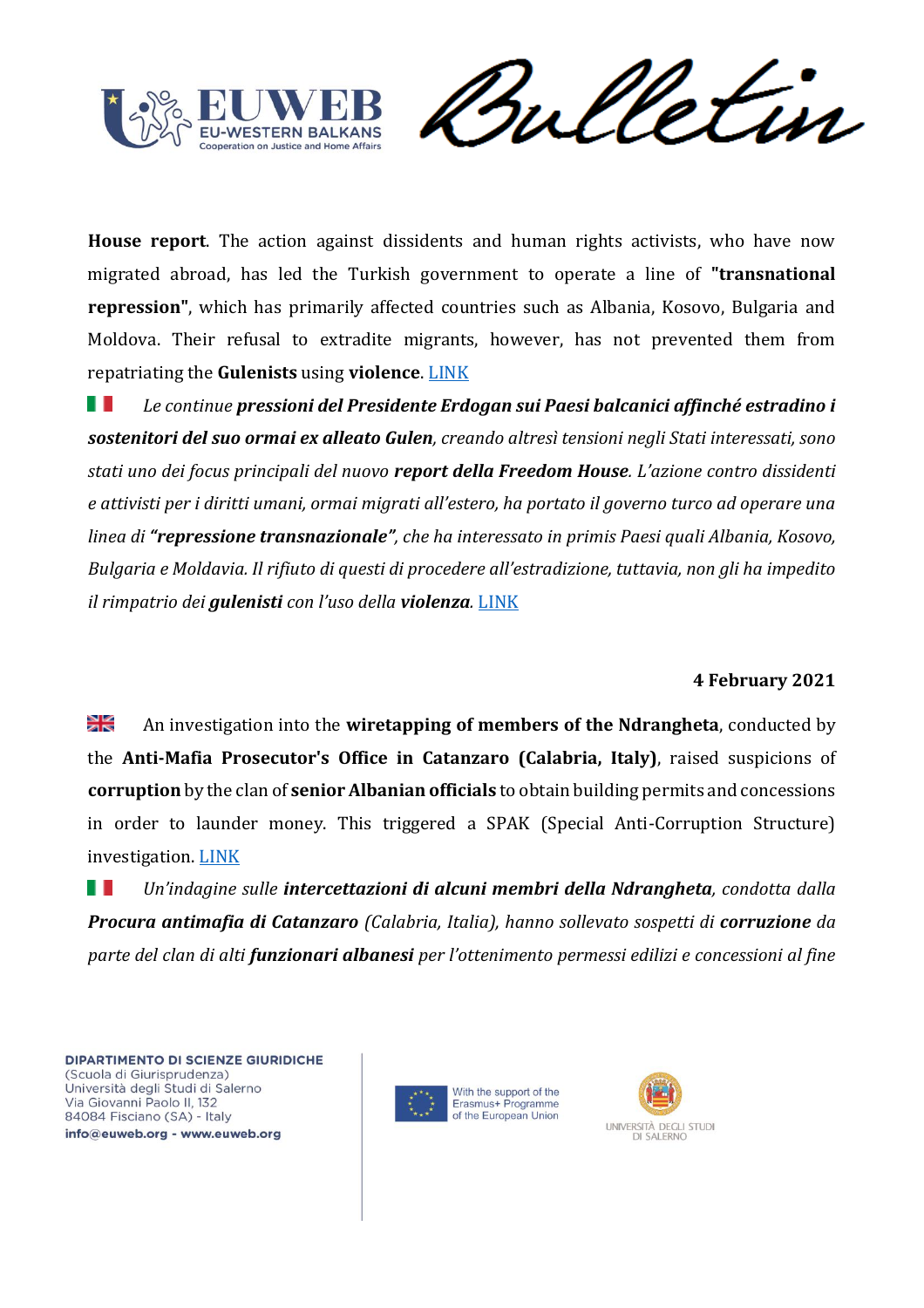![](_page_44_Picture_0.jpeg)

Sulletin

*di riciclare denaro. Ciò ha dato il via ad un'inchiesta della SPAK (Special Anti-Corruption Structure).* [LINK](https://balkaninsight.com/2021/02/04/albania-to-probe-wiretaps-revealing-mafia-bribes-of-officials/)

# **2 February 2021**

≱≼ The **Europol Programming Document 2021 - 2023**, adopted by the Europol Management Board on 27 January 2021, was published. [LINK](https://www.europol.europa.eu/publications-documents/europol-programming-document)

H I *È stato pubblicato il Europol Programming Document 2021 – 2023, adottato dal Europol Management Board il 27 gennaio 2021*. [LINK](https://www.europol.europa.eu/publications-documents/europol-programming-document)

## **29 January 2021**

꼭 **First Liaison Prosecutor** for **Albania** starts at **Eurojust**. Ms. Fatjona Memcaj has started work as first Liaison Prosecutor (LP) for Albania at Eurojust. Her new role at the European Union Agency for Criminal Justice Cooperation is the direct result of the cooperation agreement between Eurojust and Albania, which entered into force last year. Albania is the 10th country to have an LP at Eurojust. [LINK](https://www.eurojust.europa.eu/first-liaison-prosecutor-albania-starts-eurojust)

H I *Il primo procuratore di collegamento per l'Albania inizia da Eurojust. Fatjona Memcaj ha iniziato a lavorare come primo procuratore di collegamento (LP) per l'Albania presso Eurojust. Il suo nuovo ruolo presso l'Agenzia dell'Unione europea per la cooperazione in materia di giustizia penale è il risultato diretto dell'accordo di cooperazione tra Eurojust e l'Albania, entrato in vigore l'anno scorso. L'Albania è il decimo paese ad avere un LP in Eurojust. [LINK](https://www.eurojust.europa.eu/first-liaison-prosecutor-albania-starts-eurojust)* 

#### **29 January 2021**

≱ছ **Organised crime groups** fuel a rise in **violent crime in the EU**. A **new report by Europol** warns that organised crime groups are increasingly employing violence in pursuit of

![](_page_44_Picture_12.jpeg)

![](_page_44_Picture_13.jpeg)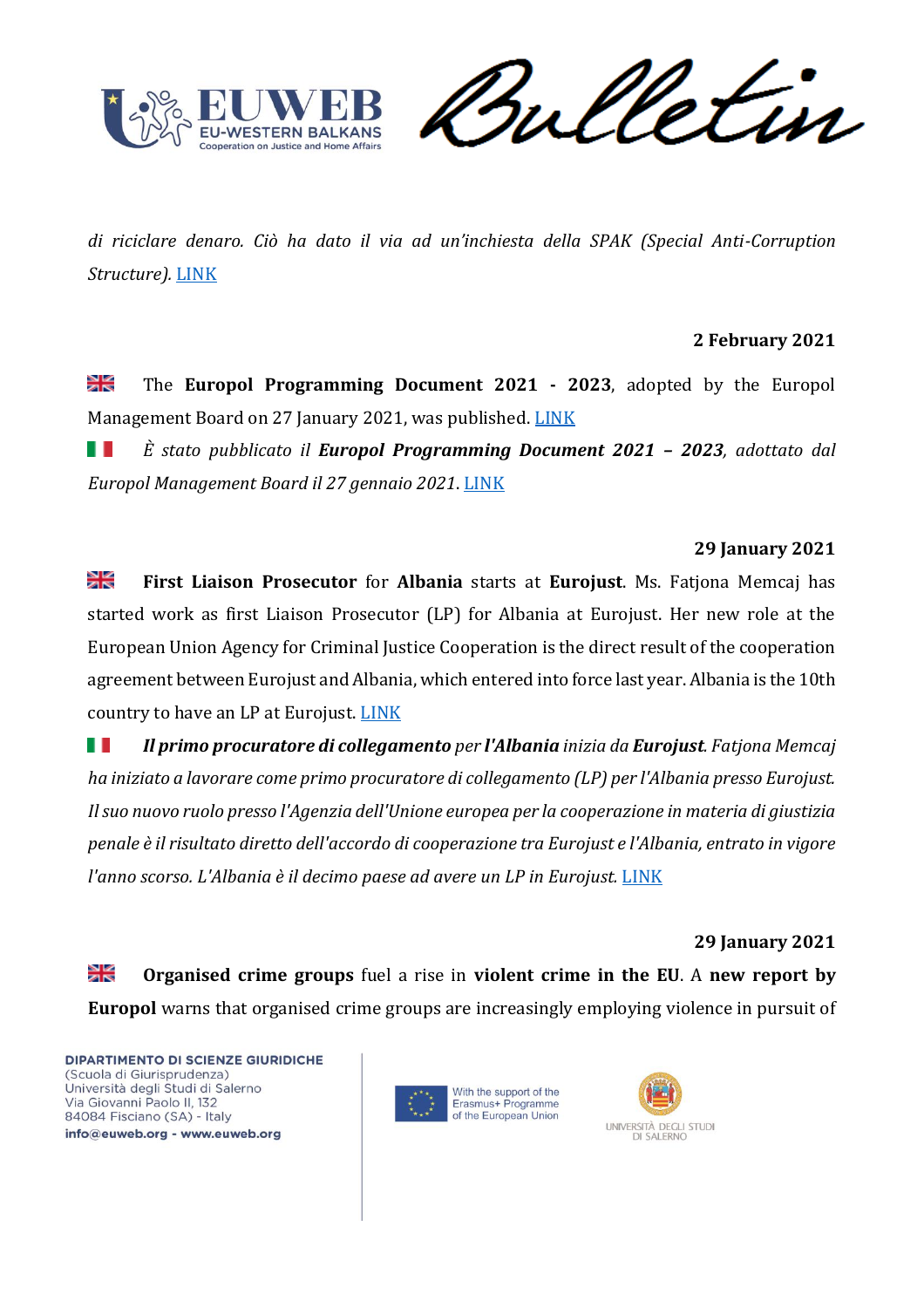![](_page_45_Picture_0.jpeg)

Sulletin

their criminal objectives, and such violence represents a threat to public security in the EU. Based on an analysis of contributions made by Member States to **Europol** in recent years, there has been a rise in the number of violent incidents associated with serious and organised crime. Furthermore, the analysis points to an increasing willingness from criminal groups to resort to lethal violence. In this report, Europol highlights the factors underpinning this trend and the challenges it poses to law enforcement and develops a set of recommendations. [LINK](https://www.europol.europa.eu/europol-spotlight/europol-spotlight-use-of-violence-organised-crime-groups)

ш *I gruppi della criminalità organizzata alimentano l'aumento della criminalità violenta nell'UE. Una nuova relazione di Europol avverte che i gruppi della criminalità organizzata ricorrono sempre più alla violenza per perseguire i loro obiettivi criminali e che tale violenza rappresenta una minaccia per la sicurezza pubblica nell'UE. Sulla base di un'analisi dei contributi degli Stati membri a Europol negli ultimi anni, è aumentato il numero di episodi di violenza legati alla criminalità organizzata. Inoltre, l'analisi indica una crescente disponibilità da parte dei gruppi criminali a ricorrere alla violenza letale. In questa relazione, Europol evidenzia i fattori alla base di questa tendenza e le sfide che essa pone all'applicazione della legge e sviluppa una serie di raccomandazioni.* [LINK](https://www.europol.europa.eu/europol-spotlight/europol-spotlight-use-of-violence-organised-crime-groups)

#### **28 January 2021**

꽃 **Court of Justice of the European Union (CJEU), Judgment** of (Fifth Chamber) of 28 January 2021, Case C-649/19, **Criminal proceedings against IR**, Request for a preliminary ruling from *Spetsializiran nakazatelen sad*. **Judicial cooperation in criminal matters** – Directive 2012/13/EU – Artt. 4 to 7 – Framework Decision 2002/584/JHA – Right to information in criminal proceedings – Person arrested on the basis of a **European arrest warrant in the executing Member State**. Art. 4 - in particular Art. 4(3) - , Art.6(2) and Art. 7(1) of Directive 2012/13/EU of the European Parliament and of the Council of 22 May 2012

![](_page_45_Picture_7.jpeg)

![](_page_45_Picture_8.jpeg)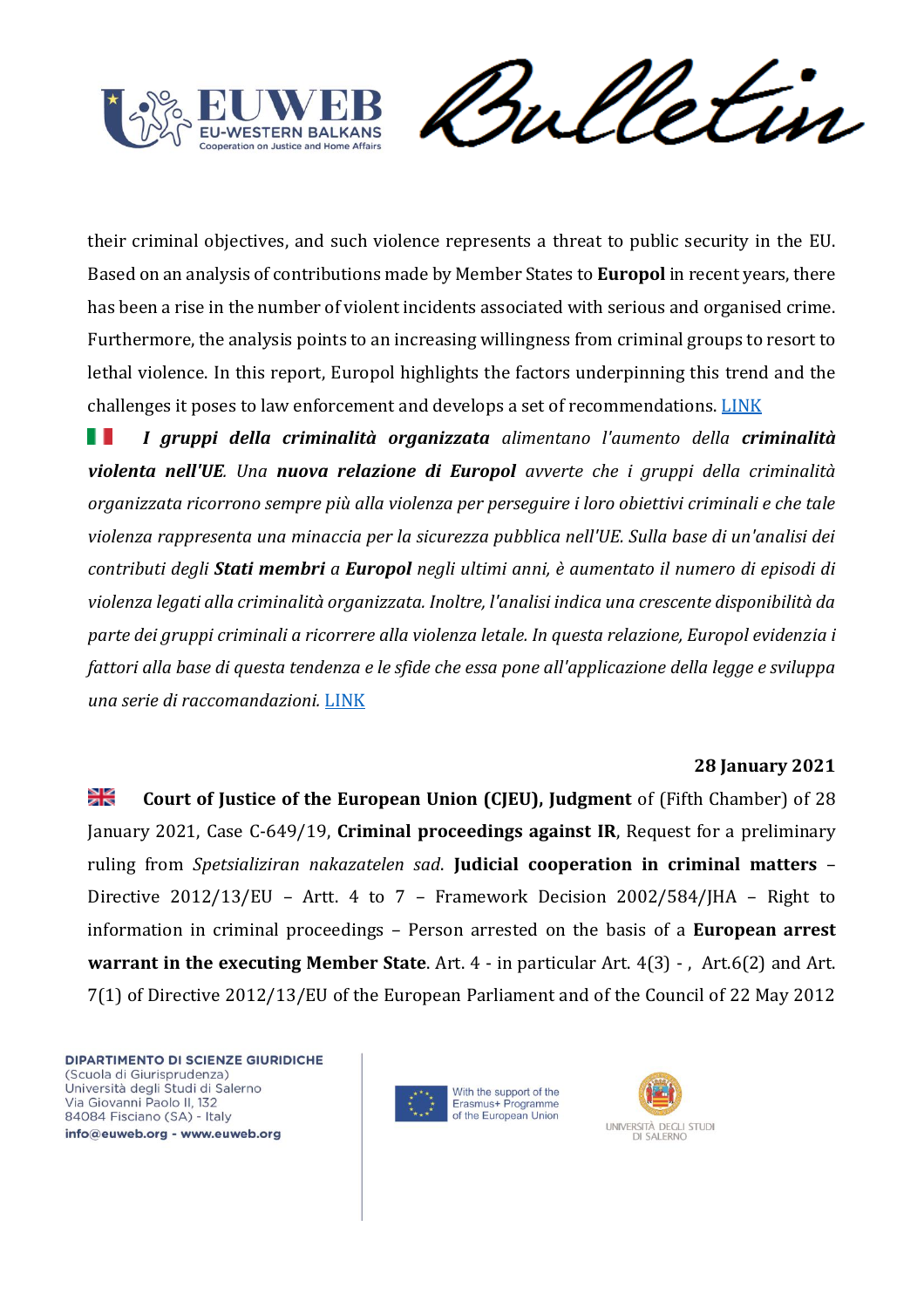![](_page_46_Picture_0.jpeg)

Sulletin

on the right to information in criminal proceedings must be interpreted as meaning that the rights referred to therein do not apply to persons who are arrested for the purposes of the execution of a European arrest warrant. The examination of the third and fourth questions referred for a preliminary ruling has revealed nothing that is capable of affecting the validity of Council Framework Decision 2002/584/JHA of 13 June 2002 on the European arrest warrant and the surrender procedures between Member States, as amended by Council Framework Decision 2009/299/JHA of 26 February 2009, in the light of Art.t 6 and 47 of the Charter of Fundamental Rights of the European Union. [LINK](https://eur-lex.europa.eu/legal-content/EN/TXT/HTML/?uri=CELEX:62019CJ0649&qid=1612170660405&from=EN)

H *Sentenza della Corte di Giustizia (Quinta Sezione) del 28 gennaio 2021, Causa C-649/19, Procedimento penale a carico di IR, Domanda di pronuncia pregiudiziale proposta da Spetsializiran nakazatelen sad. Cooperazione giudiziaria in materia penale – Direttiva 2012/13/UE –* Artt. *da 4 a 7 – Decisione quadro 2002/584/GAI – Diritto all'informazione nei procedimenti penali – Persona arrestata in base ad un mandato d'arresto europeo nello Stato membro di esecuzione. L'Art. 4, in particolare il suo par. 3, l'*Art. *6, par. 2, e l'Art. 7, par. 1, della Direttiva 2012/13/UE del Parlamento europeo e del Consiglio, del 22 maggio 2012, sul diritto all'informazione nei procedimenti penali, devono essere interpretati nel senso che i diritti ivi previsti non sono applicabili alle persone arrestate ai fini dell'esecuzione di un mandato d'arresto europeo. Dall'esame della terza e della quarta questione pregiudiziale non è emerso alcun elemento idoneo ad inficiare la validità della decisione quadro 2002/584/GAI del Consiglio, del 13 giugno 2002, relativa al mandato d'arresto europeo e alle procedure di consegna tra Stati membri, come modificata dalla decisione quadro 2009/299/GAI del Consiglio, del 26 febbraio 2009, alla luce degli Artt. 6 e 47 della Carta dei diritti fondamentali dell'Unione europea.* [LINK](https://eur-lex.europa.eu/legal-content/IT/TXT/HTML/?uri=CELEX:62019CJ0649&qid=1612170660405&from=IT)

**21 January 2021**

![](_page_46_Picture_6.jpeg)

![](_page_46_Picture_7.jpeg)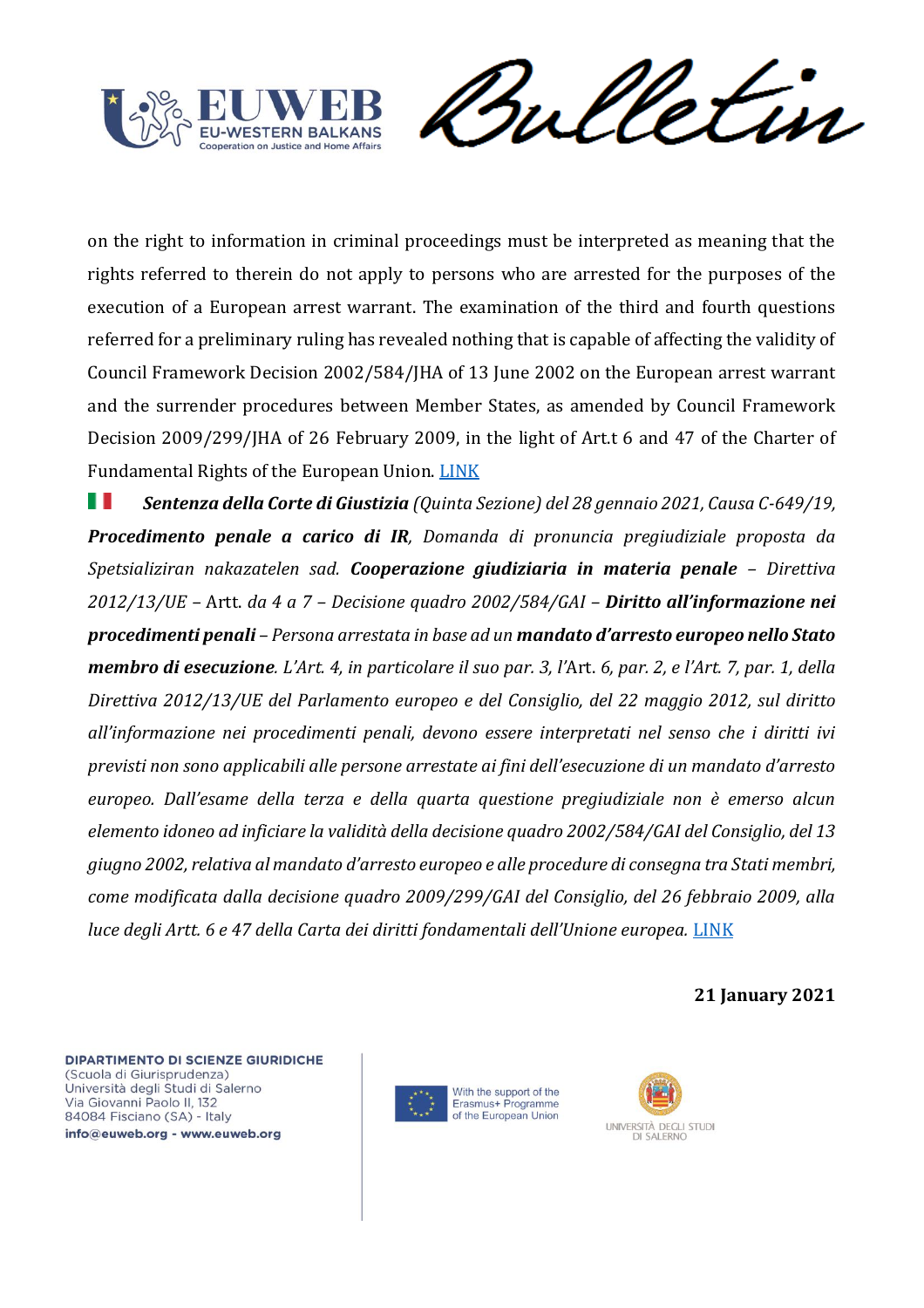![](_page_47_Picture_0.jpeg)

meletin

꼭 **EUROPOL and EPPO** establish **working relationship**. The European Public Prosecutor's Office (EPPO) and Europol, the EU Agency for Law Enforcement Cooperation, have set the basis of their future **cooperation**, in the form of a working arrangement. The **working arrangement** was approved late 2020 by EPPO's College and Europol's Management Board and signed in Luxembourg by the European Chief Prosecutor, Laura Kövesi, after Europol's Executive Director Catherine De Bolle signed it in The Hague. [LINK](https://www.europol.europa.eu/newsroom/news/europol-and-eppo-establish-working-relationship)

*L'EUROPOL e l'EPPO instaurano relazioni di lavoro. La Procura europea (EPPO) e*  ш *l'Europol, l'Agenzia dell'UE per la cooperazione nell'applicazione della legge, hanno posto le basi della loro futura cooperazione, sotto forma di un accordo di lavoro. L'accordo di lavoro è stato approvato alla fine del 2020 dal Collegio dell'EPPO e dal Consiglio di amministrazione di Europol e firmato a Lussemburgo dal procuratore capo europeo, Laura Kövesi, dopo la firma del direttore esecutivo di Europol, Catherine De Bolle, all'Aia.* [LINK](https://www.europol.europa.eu/newsroom/news/europol-and-eppo-establish-working-relationship)

# **20 January 2021**

≱≼ **Court of Justice of the European Union (CJEU), Judgment** (First Chamber) of 20 January 2021, Cause C-420/19, **Maksu- ja Tolliamet v Heavyinstall OÜ**. Request for a preliminary ruling from *Riigikohus*. Directive 2010/24/EU – Article 16 – Recovery of claims relating to taxes, duties and other measures – Mutual assistance – **Judicial decision of the applicant Member State for the purpose of implementing precautionary measures** – Jurisdiction of the court of the requested Member State to assess and reassess the justification of those measures – **Principles of mutual trust and of mutual recognition**. Article 16 of Council Directive 2010/24/EU of 16 March 2010 concerning mutual assistance for the recovery of claims relating to taxes, duties and other measures must be interpreted as meaning that the

![](_page_47_Picture_7.jpeg)

![](_page_47_Picture_8.jpeg)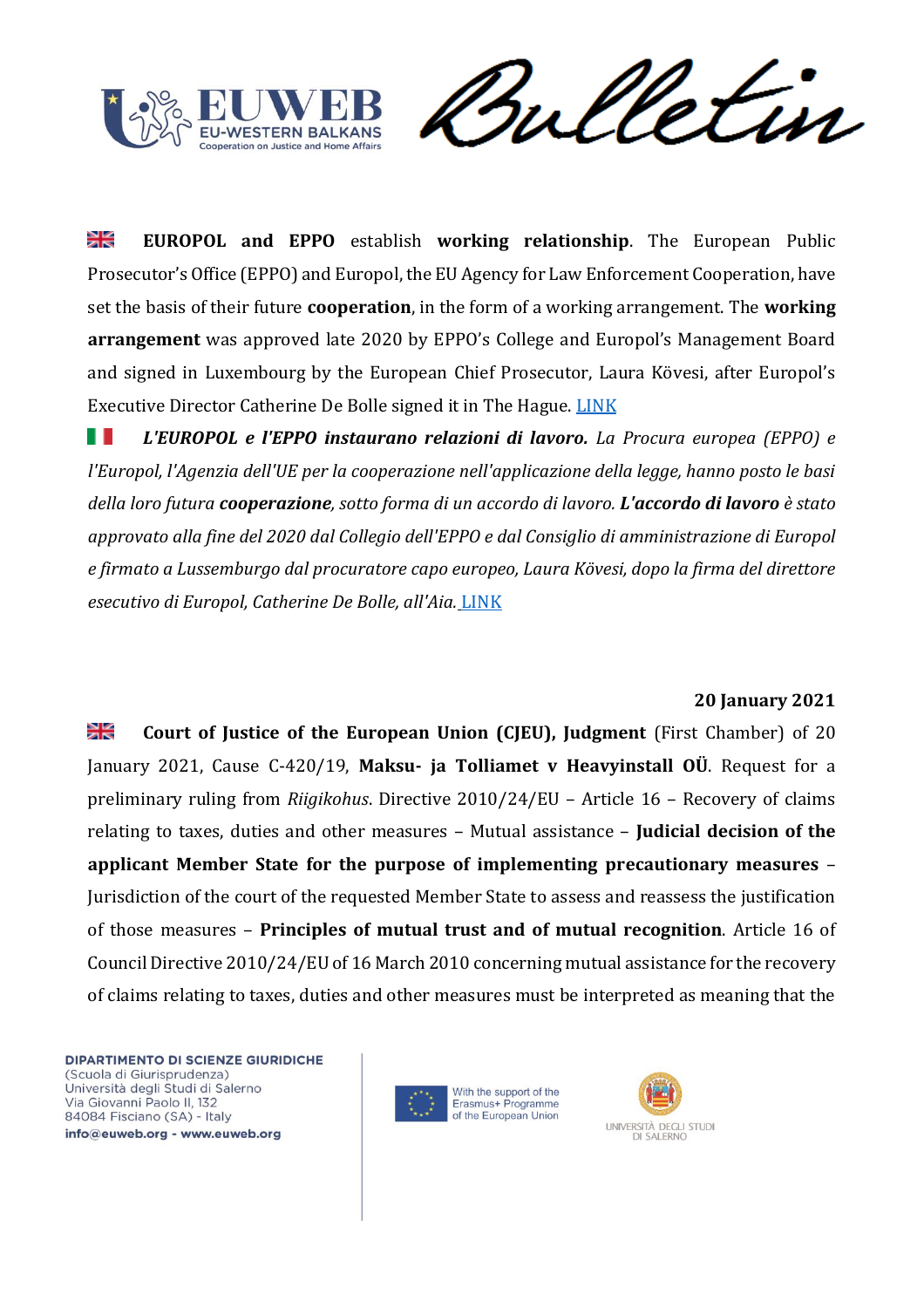![](_page_48_Picture_0.jpeg)

weletin

courts of the requested Member State, ruling on a request for precautionary measures, are bound by the assessment of the factual and legal compliance with the conditions laid down for the application of those measures made by the authorities of the applicant Member State. [LINK](https://eur-lex.europa.eu/legal-content/EN/TXT/HTML/?uri=CELEX:62019CJ0420&qid=1612287805261&from=EN)

Ш *Sentenza della Corte di Giustizia (Prima Sezione) del 20 gennaio 2021, Causa C-420/19, Maksu- ja Tolliamet c. Heavyinstall OÜ. Domanda di pronuncia pregiudiziale proposta dal*  Riigikohus*. Rinvio pregiudiziale – Direttiva 2010/24/UE – Articolo 16 – Recupero dei crediti risultanti da dazi, imposte ed altre misure – Assistenza reciproca – Decisione giudiziaria dello Stato membro richiedente ai fini dell'adozione di misure cautelari – Competenza dell'autorità giurisdizionale dello Stato membro adito a valutare e riesaminare la giustificazione di tali misure – Principi della fiducia reciproca e del mutuo riconoscimento. L'articolo 16 della direttiva 2010/24/UE del Consiglio, del 16 marzo 2010, sull'assistenza reciproca in materia di recupero dei crediti risultanti da dazi, imposte ed altre misure, deve essere interpretato nel senso che i giudici dello Stato membro adito, che statuiscono su una domanda di misure cautelari, sono vincolati dalla valutazione relativa all'osservanza, in fatto e in diritto, dei presupposti per l'applicazione di tali misure effettuata dalle autorità dello Stato membro richiedente.* [LINK](https://eur-lex.europa.eu/legal-content/IT/TXT/HTML/?uri=CELEX:62019CJ0420&qid=1612287805261&from=EN)

# **13 January 2021**

浸 Commission **Implementing Decision** (EU) 2021/31 of 13 January 2021 on laying down rules for the application of Regulation (EU) 2018/1862 of the European Parliament and of the Council as regards the **minimum data quality standards and technical specifications** for entering **photographs, DNA profiles and dactyloscopic data** in the **Schengen Information System (SIS)** in the field of police cooperation and judicial cooperation in criminal matters and repealing Commission Implementing Decision (EU) 2016/1345, C(2020) 9228, [LINK](https://eur-lex.europa.eu/legal-content/EN/TXT/?uri=CELEX%3A32021D0031&qid=1611846125874)

![](_page_48_Picture_7.jpeg)

![](_page_48_Picture_8.jpeg)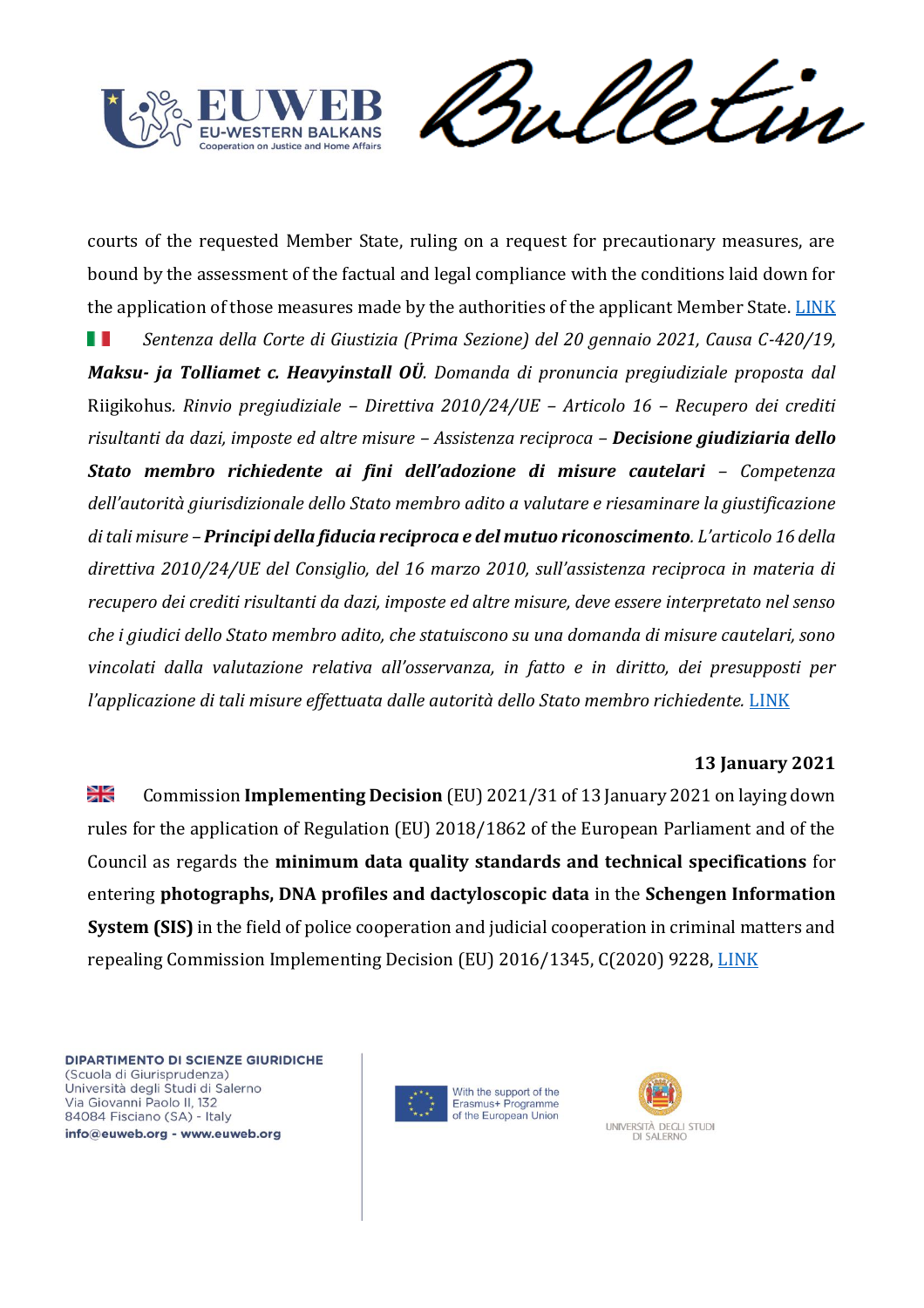![](_page_49_Picture_0.jpeg)

etin

ш *Decisione di esecuzione (UE) 2021/31 della Commissione del 13 gennaio 2021 che stabilisce le disposizioni di applicazione del regolamento (UE) 2018/1862 del Parlamento europeo e del Consiglio per quanto riguarda le norme minime di qualità dei dati e le specifiche tecniche per l'inserimento di fotografie, profili DNA e dati dattiloscopici nel sistema d'informazione Schengen (SIS) nel settore della cooperazione di polizia e della cooperazione giudiziaria in materia penale e che abroga la decisione di esecuzione (UE) 2016/1345 della Commissione, C(2020) 9228.* [LINK](https://eur-lex.europa.eu/legal-content/IT/TXT/?qid=1611846125874&uri=CELEX%3A32021D0031)

# **11 January 2021**

≫k **Proposal for a Regulation** of the European Parliament and of the Council, **amending Regulation (EU) 2016/794,** as regards **Europol's cooperation with private parties, the processing of personal data** by Europol in support of criminal investigations, and **Europol's role on research and innovation.** [LINK](https://eur-lex.europa.eu/legal-content/IT/TXT/?uri=CONSIL%3AST_13908_2020_COR_1&qid=1610441255272)

*Proposta di Regolamento del Parlamento e del Consiglio, che modifica il regolamento*  . . *(UE) 2016/794, per quanto riguarda la cooperazione di Europol con parti private, il trattamento di dati personali da parte di Europol a sostegno delle indagini penali e il ruolo di Europol in materia di ricerca e innovazione*. [LINK](https://eur-lex.europa.eu/legal-content/IT/TXT/?uri=CONSIL%3AST_13908_2020_COR_1&qid=1610441255272)

# **23 December 2020**

꽃 **Europol and Eurojust sign new contribution agreement expanding cooperation on the SIRIUS project**. **Europol and Eurojust** signed a **contribution agreement** that will expand their partnership in supporting law enforcement and judicial authorities with **cross-border access to electronic evidence**. This new agreement, in place from **January 2021 to June 2024**, reinforces the success of the SIRIUS project and sets about its second phase of development and enhancement. [LINK](https://www.eurojust.europa.eu/europol-and-eurojust-sign-new-contribution-agreement-expanding-cooperation-sirius-project)

![](_page_49_Picture_9.jpeg)

![](_page_49_Picture_10.jpeg)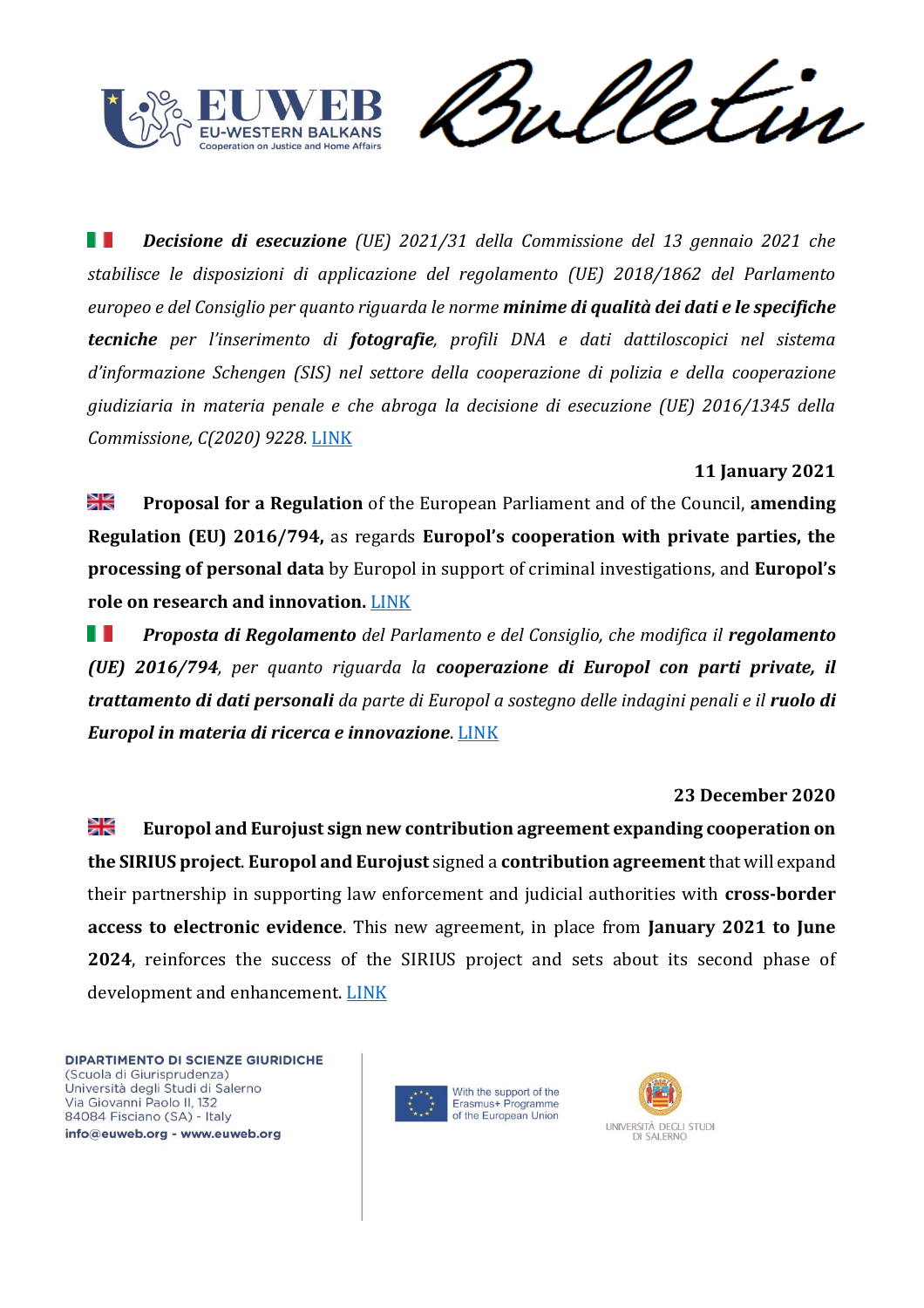![](_page_50_Picture_0.jpeg)

Sulletin

ш *Europol ed Eurojust firmano un nuovo accordo di contributo che amplia la cooperazione sul progetto SIRIUS. Europol ed Eurojust hanno firmato un accordo di contributo che amplierà il loro partenariato a sostegno delle autorità di contrasto e giudiziarie con accesso transfrontaliero alle prove elettroniche. Questo nuovo accordo, in vigore da gennaio 2021 a giugno 2024, rafforza il successo del progetto SIRIUS e definisce la sua seconda fase di sviluppo e valorizzazione.* [LINK](https://www.eurojust.europa.eu/europol-and-eurojust-sign-new-contribution-agreement-expanding-cooperation-sirius-project)

## **17 December 2020**

꼭€ **Court of Justice of the European Union (CJEU), Judgment** (Grand Chamber) of 17 December 2020, **Openbaar Ministerie v L**., reference for a preliminary ruling, urgent preliminary ruling procedure, **European Arrest Warrant**. The Court stated that, when the executing judicial authority, which is called upon to decide whether a person in respect of whom a European arrest warrant has been issued is to be surrendered, has **evidence of systemic or generalised deficiencies concerning the independence of the judiciary** in the Member State that issues that arrest warrant which existed at the time of issue of that warrant or which arose after that issue, that authority cannot deny the status of 'issuing judicial authority' to the court which issued that arrest warrant and **cannot presume that there are substantial grounds** for believing that that person will, if he or she is surrendered to that Member State, **run a real risk of breach of his or her fundamental right to a fair trial**. [LINK](https://eur-lex.europa.eu/legal-content/EN/TXT/?uri=CELEX%3A62020CJ0354&qid=1608302945578)

H *Sentenza della Corte di Giustizia dell'UE del 17 dicembre 2020, Openbaar Ministerie v L., rinvio pregiudiziale, Ordine europeo di arresto. Quando l'autorità giudiziaria dell'esecuzione, chiamata a decidere se una persona per la quale è stato emesso un mandato d'arresto europeo deve essere consegnata, ha prove di carenze sistemiche o generalizzate riguardanti l'indipendenza del sistema giudiziario nello Stato membro che emette tale mandato d'arresto,* 

![](_page_50_Picture_7.jpeg)

![](_page_50_Picture_8.jpeg)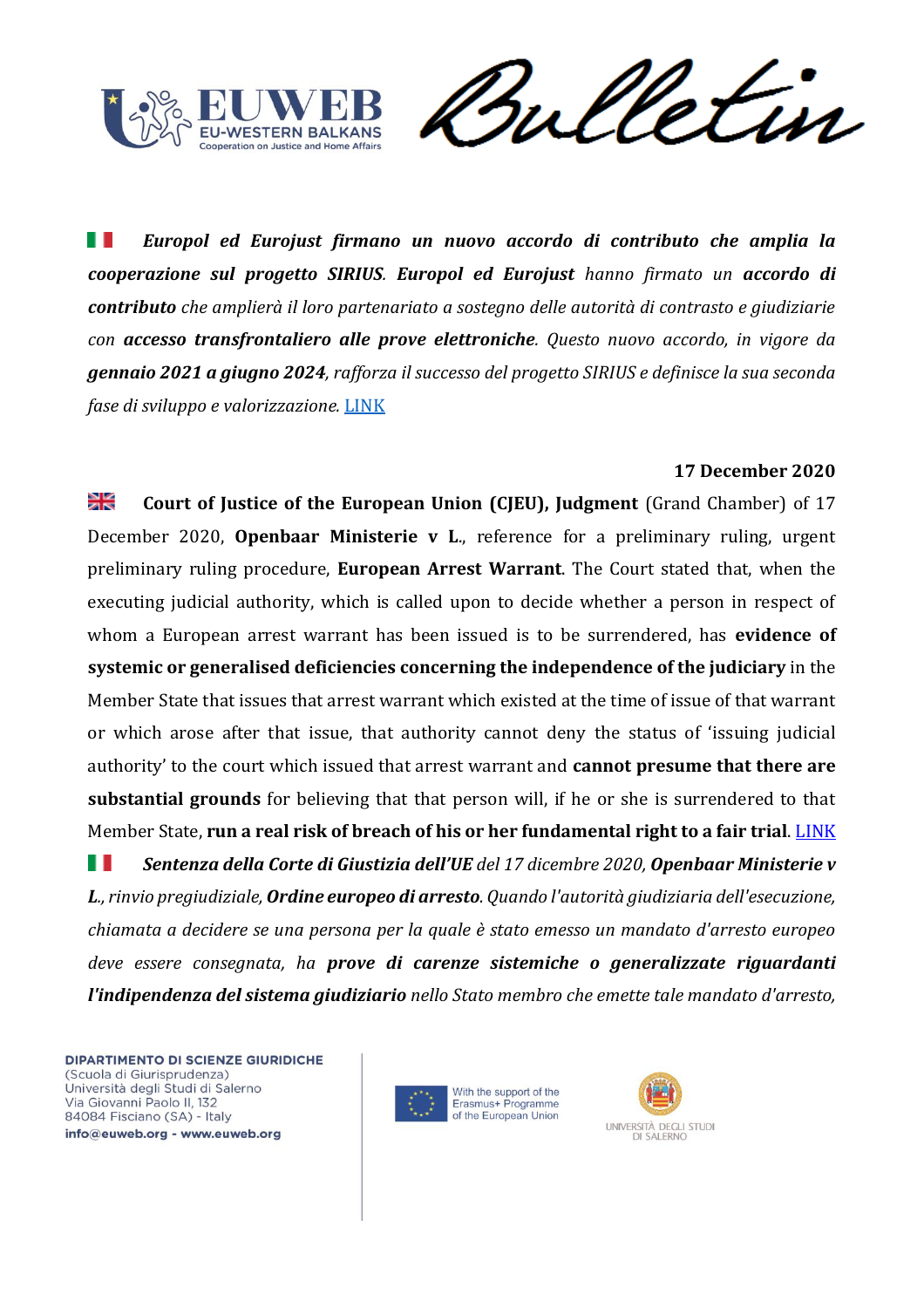![](_page_51_Picture_0.jpeg)

*che esistevano al momento dell'emissione di tale mandato o che sono sorte dopo tale emissione, tale autorità non può negare lo status di "autorità giudiziaria emittente" al giudice che ha emesso tale mandato d'arresto e non può presumere che ci sono motivi sostanziali per credere che quella persona correrà, in caso di consegna a tale Stato membro, un rischio reale di violazione del suo diritto fondamentale ad un equo processo.* [LINK](https://eur-lex.europa.eu/legal-content/EN/TXT/?uri=CELEX%3A62020CJ0354&qid=1608302945578)

## **9 December 2020**

꼭 **Proposal for a Regulation** of the European Parliament and of the Council amending Regulation (EU) 2016/794, as regards **Europol's cooperation with private parties**, the **processing of personal data** by Europol in support of criminal investigations, and **Europol's role on research and innovation**, COM/2020/796. [LINK](https://eur-lex.europa.eu/legal-content/EN/TXT/?uri=CELEX%3A52020PC0796&qid=1608302945578)

w *Proposta di Regolamento del Parlamento europeo e del Consiglio che modifica il Regolamento (EU) 2016/794, circa la cooperazione di Europol con soggetti privati, il processamento dei dati personali da parte di Europol in supporto alle investigazioni penali e il ruolo di Europol sulla ricerca e l'innovazione, COM/2020/796.* [LINK](https://eur-lex.europa.eu/legal-content/EN/TXT/?uri=CELEX%3A52020PC0796&qid=1608302945578)

#### **9 December 2020**

꾉 **Communication from the Commission** to the European Parliament and the Council, **First Progress Report on the EU Security Union Strategy**: a future-proof security environment, cybercrime and cybersecurity, tackling evolving threats, protecting Europeans from terrorism and organised crime, Europol, Serious and Organised Threat Assessment (SOCTA 2017), cooperation and information exchange, COM(2020) 797. [LINK](https://eur-lex.europa.eu/legal-content/EN/TXT/HTML/?uri=CELEX:52020DC0797&from=EN)

H H *Comunicazione della Commissione al Parlamento europeo e al Consiglio, Primo Report sulla strategia di sicurezza dell'UE: un ambiente di sicurezza a prova di futuro, crimine* 

![](_page_51_Picture_10.jpeg)

![](_page_51_Picture_11.jpeg)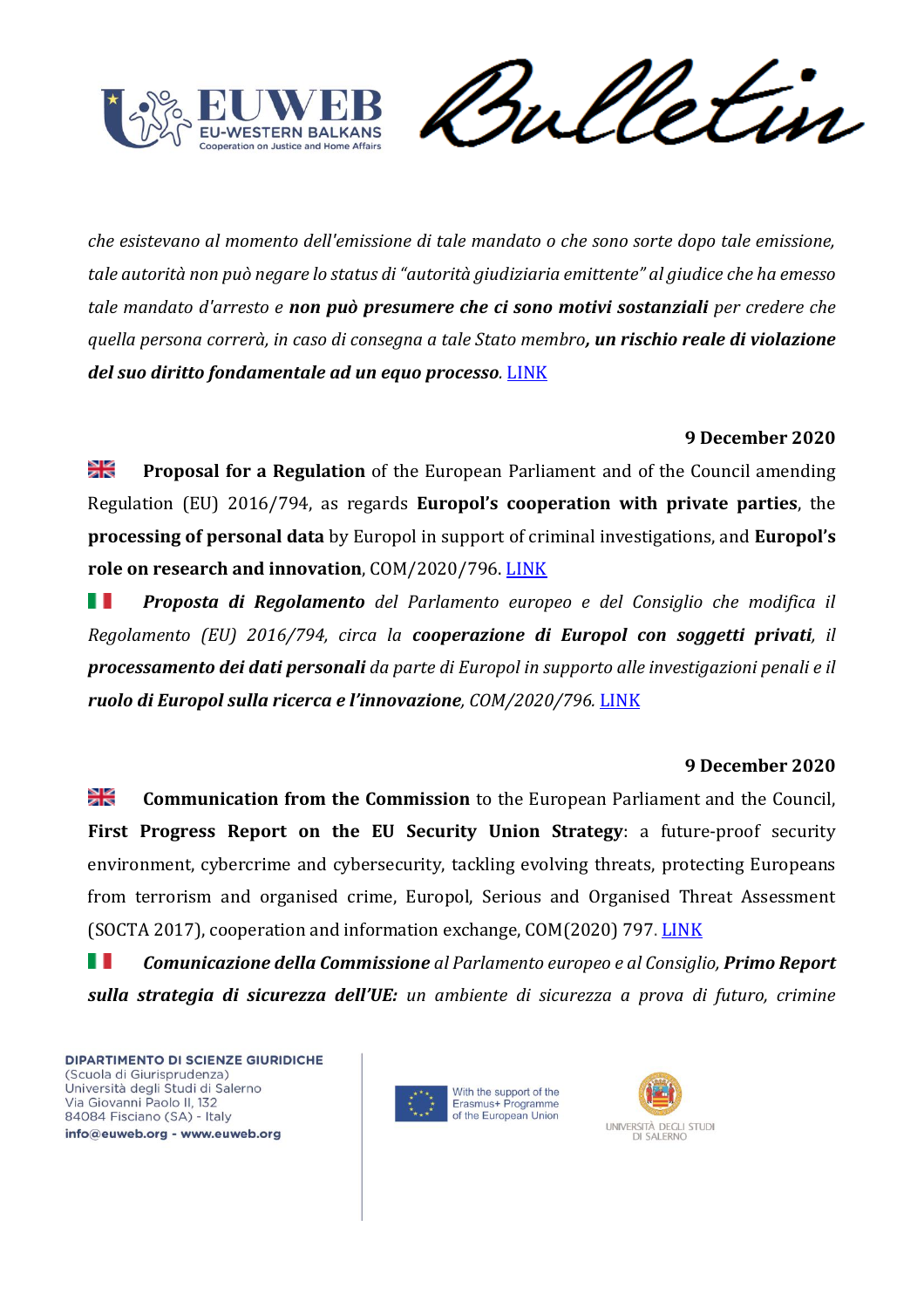![](_page_52_Picture_0.jpeg)

Sulletin

*informatico e sicurezza informatica, affrontando le emergenti minacce, proteggendo gli europei dal terrorismo e dal crimine organizzato, Europol,* Serious and Organised Threat Assessment *(SOCTA 2017), cooperazione e scambio di informazioni, COM(2020) 797*. [LINK](https://eur-lex.europa.eu/legal-content/EN/TXT/HTML/?uri=CELEX:52020DC0797&from=EN)

## **9 December 2020**

≫l⊠ **Proposal for a Regulation** of the European Parliament and of the Council amending Regulation (EU) 2018/1862 on the establishment, operation and use of the **Schengen Information System (SIS)** in the field of police cooperation and judicial cooperation in criminal matters as regards the **entry of alerts by Europol**, COM(2020) 791. [LINK](https://eur-lex.europa.eu/legal-content/EN/TXT/HTML/?uri=CELEX:52020PC0791&qid=1608302945578&from=EN)

H *Proposta di Regolamento del Parlamento europeo e del Consiglio che emenda il Regolamento (UE) 2018/1862 sulla creazione, operatività ed uso del Sistema Informativo Schengen (SIS) in materia di cooperazione di polizia e giudiziaria penale circa l'impiego delle segnalazioni da parte di Europol, COM(2020) 791.* [LINK](https://eur-lex.europa.eu/legal-content/EN/TXT/HTML/?uri=CELEX:52020PC0791&qid=1608302945578&from=EN)

# **2 December 2020**

≱≼ **Communication from the Commission** to the European Parliament, the Council, the European Economic and Social Committee and the Committee of the Regions, **Digitalisation of justice in the European Union:** A toolbox of opportunities. A toolbox for the digitalisation of justice: financial and technical support, **digitalisation of EU cross-border judicial cooperation**, **artificial intelligence**, IT tools for access to information through the interconnection of registers, COM(2020) 710. [LINK](https://eur-lex.europa.eu/legal-content/EN/TXT/HTML/?uri=CELEX:52020DC0710&qid=1608364638822&from=EN)

H I *Comunicazione della Commissione al Parlamento europeo, al Consiglio, al Comitato Economico e Sociale Europeo e al Comitato Delle Regioni, Digitalizzazione della giustizia nell'Unione europea: un pacchetto di opportunità. Un pacchetto di strumenti per la* 

![](_page_52_Picture_10.jpeg)

![](_page_52_Picture_11.jpeg)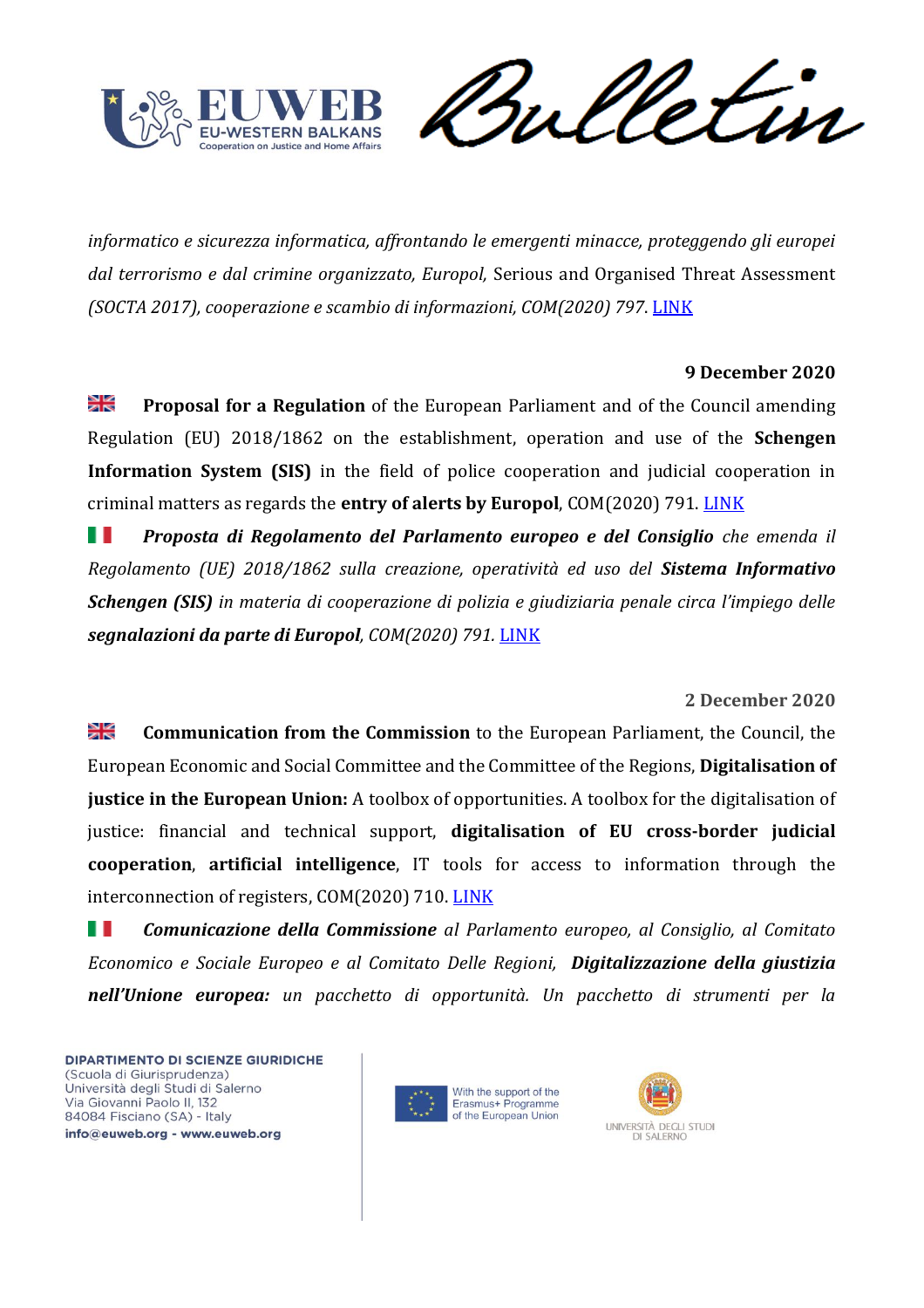![](_page_53_Picture_0.jpeg)

et in

*digitalizzazione della giustizia: sostegno finanziario e tecnico, digitalizzazione della cooperazione giudiziaria transfrontaliera, intelligenza artificiale, strumenti informatici migliori per l'accesso alle informazioni grazie all'interconnessione dei registri, COM(2020) 710*. [LINK](https://eur-lex.europa.eu/legal-content/IT/TXT/HTML/?uri=CELEX:52020DC0710&qid=1608364638822&from=EN)

# **2 December 2020**

≫l⊠ **Proposal for a Regulation** of the European Parliament and of The Council on a **computerised system for communication in cross-border civil and criminal proceedings** (**e-CODEX system**), and amending Regulation (EU) 2018/1726, COM/2020/712. [LINK](https://eur-lex.europa.eu/legal-content/EN/TXT/HTML/?uri=CELEX:52020PC0712&qid=1608302945578&from=EN)

H *Proposta di Regolamento del Parlamento europeo e del Consiglio su un sistema digitalizzato di comunicazione nei procedimenti civili e penali di natura transfrontaliera (e-CODEX system), che emenda il Regolamento (UE) 2018/1726, COM/2020/712.* [LINK](https://eur-lex.europa.eu/legal-content/EN/TXT/HTML/?uri=CELEX:52020PC0712&qid=1608302945578&from=EN)

# **25 November 2020**

≱≼ The European Union adopted its **Regulation (EU) 2020/1783,** of the European Parliament and of the Council, on 25 November 2020 about the **cooperation between the courts of the Member States** in the **taking of evidence in civil or commercial matters.** [LINK](https://eur-lex.europa.eu/legal-content/en/TXT/HTML/?uri=CELEX:32020R1783&qid=1608302945578&from=EN) w L'Unione europea ha adottato il *Regolamento (UE) 2020/1783 del Parlamento Europeo e del Consiglio del 25 novembre 2020, relativo alla cooperazione fra le autorità giudiziarie degli Stati membri nell'assunzione delle prove in materia civile o commerciale.* [LINK](https://eur-lex.europa.eu/legal-content/IT/TXT/HTML/?uri=CELEX:32020R1783&qid=1608302945578&from=EN)

## **24 November 2020**

≱≼ **Court of Justice of the European Union (CJEU), Judgment** (Grand Chamber) of 24 November 2020, **Criminal proceedings against AZ,** request for a preliminary ruling from the

![](_page_53_Picture_11.jpeg)

![](_page_53_Picture_12.jpeg)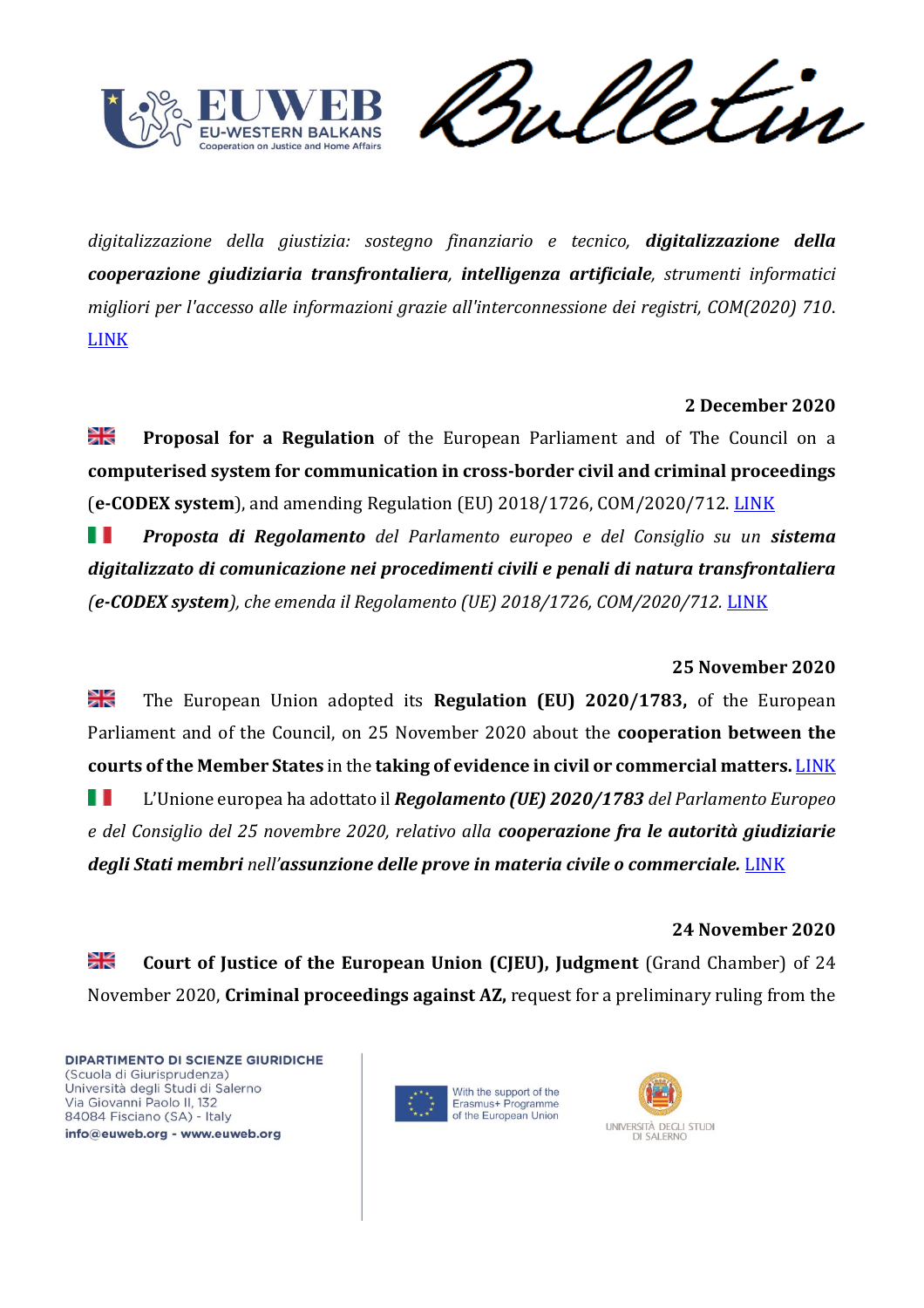![](_page_54_Picture_0.jpeg)

Sulletin

Hof van beroep te Brussel, **European arrest warrant**, Framework Decision 2002/584/JHA, **concept of "executing judicial authority".** The Court states that the concept of "*executing judicial authority*" within the meaning of Article 6(2) of Council Framework constitutes an **autonomous concept of EU law** which must be interpreted to the effect that it covers the authorities of a Member State which, without necessarily being judges or courts, participate in the administration of criminal justice in that Member State, acting independently in the exercise of the responsibilities inherent in the execution of a European arrest warrant and which exercise their responsibilities under a procedure which complies with the requirements inherent in effective judicial protection. Furthermore, article 6(2) and Article 27(3)(g) and 27(4) must be interpreted as meaning that **the public prosecutor of a Member State who**, although he or she participates in the administration of justice, **may receive in exercising his or her decision-making power an instruction in a specific case from the executive**, **does not constitute an "executing judicial authority"** within the meaning of those provisions. [LINK](https://eur-lex.europa.eu/legal-content/EN/TXT/HTML/?uri=CELEX:62019CJ0510&qid=1608302945578&from=EN)

H *Corte di Giustizia dell'Unione europea, Sentenza (Grande Sezione) del 24 novembre 2020, procedimento penale a carico di AZ, domanda di pronuncia pregiudiziale proposta dal*  hof van beroep te Brussel*, Mandato d'arresto europeo, Decisione quadro 2002/584/GAI, nozione di "autorità giudiziaria dell'esecuzione". Secondo la Corte, tale nozione, ai sensi dell'articolo 6, paragrafo 2, della decisione quadro 2002/584/GAI costituisce una nozione autonoma del diritto dell'Unione che deve essere interpretata nel senso che comprende le autorità di uno Stato membro che, pur non essendo necessariamente giudici o organi giurisdizionali, partecipano all'amministrazione della giustizia penale di tale Stato membro, agiscono in modo indipendente nell'esercizio di funzioni inerenti all'esecuzione di un mandato d'arresto europeo ed esercitano le loro funzioni nell'ambito di una procedura che rispetta i requisiti derivanti da una tutela* 

![](_page_54_Picture_5.jpeg)

![](_page_54_Picture_6.jpeg)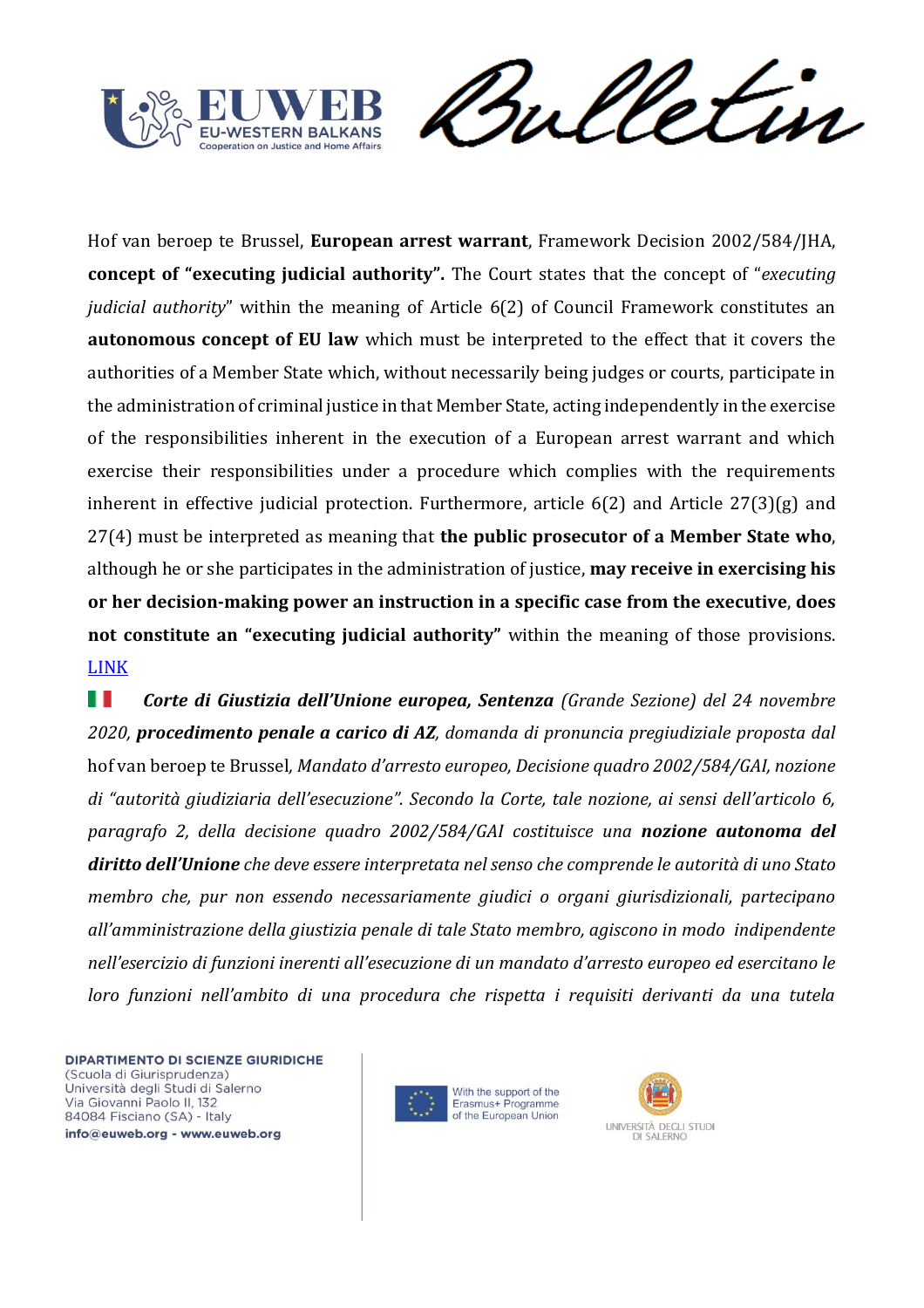![](_page_55_Picture_0.jpeg)

*giurisdizionale effettiva. Vieppiù, l'articolo 6, paragrafo 2, nonché l'articolo 27, paragrafo 3, lettera g), e paragrafo 4, della decisione quadro 2002/584, devono essere interpretati nel senso che il procuratore di uno Stato membro che, pur partecipando all'amministrazione della giustizia, può ricevere, nell'ambito dell'esercizio del suo potere decisionale, istruzioni individuali da parte del potere esecutivo non costituisce un'"autorità giudiziaria dell'esecuzione", ai sensi di tali disposizioni.* [LINK](https://eur-lex.europa.eu/legal-content/IT/TXT/HTML/?uri=CELEX:62019CJ0510&qid=1608302945578&from=EN)

## **19 November 2020**

꼭€ **The European Commission published a Recommendation for a Council Decision**, authorising the **opening of negotiations for Agreements** between the European Union and Algeria, Armenia, **Bosnia and Herzegovina**, Egypt, Israel, Jordan, Lebanon, Morocco, Tunisia and Turkey on cooperation between the European Union Agency for Criminal Justice Cooperation (**Eurojust**) and the **competent authorities for judicial cooperation in criminal matters of those third States,** COM(2020) 743. [LINK](https://eur-lex.europa.eu/legal-content/EN/TXT/HTML/?uri=CELEX:52020PC0743&qid=1608302945578&from=EN)

H I *La Commissione europea ha pubblicato una Raccomandazione di Decisione del Consiglio, che autorizza l'avvio di negoziati per accordi tra l'Unione europea e l'Algeria, l'Armenia, la Bosnia-Erzegovina, l'Egitto, la Giordania, Israele, il Libano, il Marocco, la Tunisia e la Turchia sulla cooperazione tra l'Agenzia dell'Unione europea per la cooperazione giudiziaria penale (Eurojust) e le autorità competenti per la cooperazione giudiziaria in materia penale di tali Stati terzi, COM(2020) 743*. [LINK](https://eur-lex.europa.eu/legal-content/IT/TXT/HTML/?uri=CELEX:52020PC0743&qid=1608302945578&from=EN)

#### **19 November 2020**

≱≼ **Consultative Council of European Prosecutors** (CCPE) published its Opinion No. 15: **The role of prosecutors in emergency situations**, in particular when facing a pandemic. The

![](_page_55_Picture_9.jpeg)

![](_page_55_Picture_10.jpeg)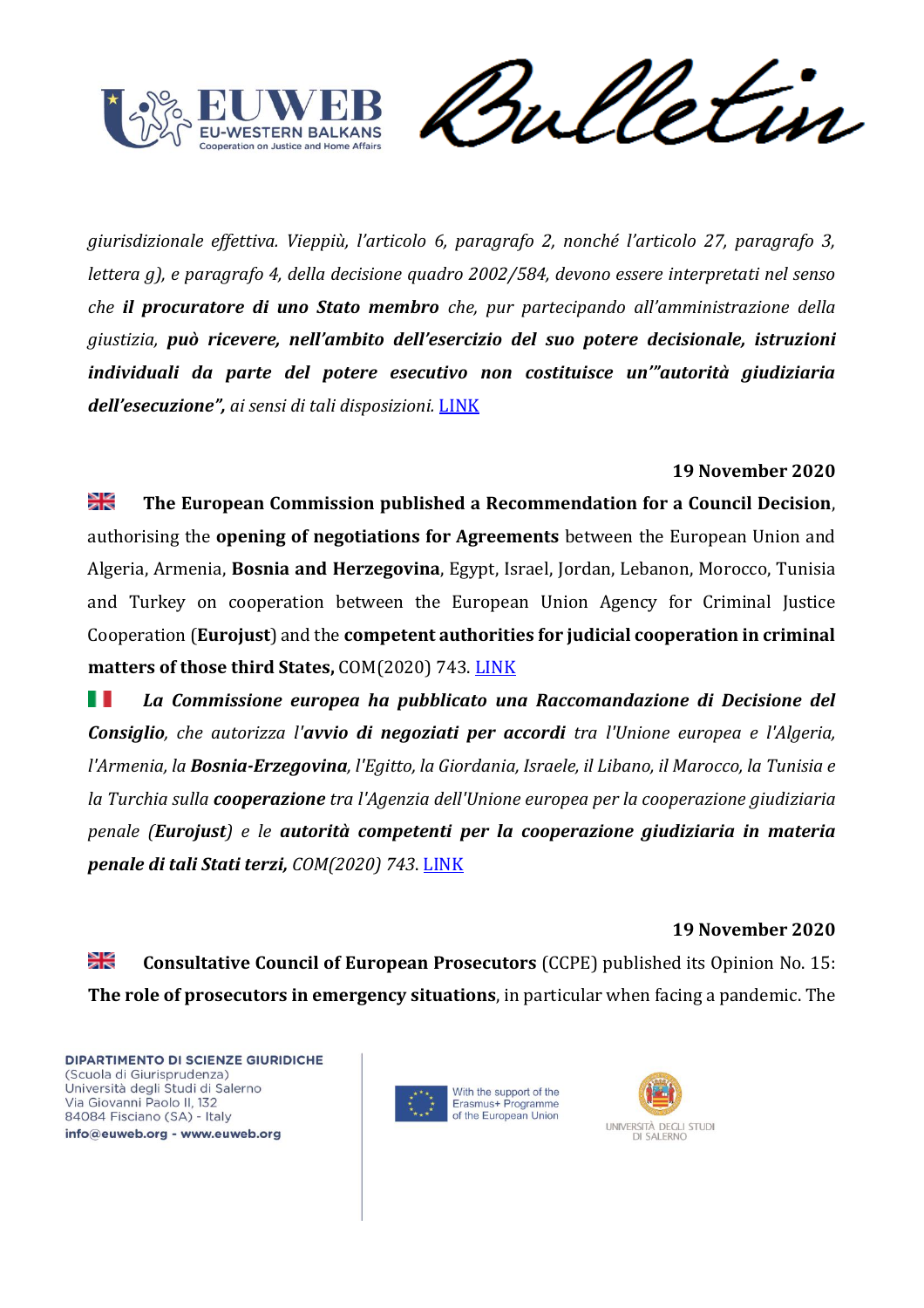![](_page_56_Picture_0.jpeg)

Sulletin

Opinion aims at upholding the **rule of law and human rights in the administration of justice**, international and constitutional provisions in case of emergencies and their influence on the work of prosecutors; **implementation of the usual functions of prosecution services**, **existing, new or extended functions** of prosecution services and prosecutors in response to emergency situations, **overcoming challenges** faced by prosecution services and prosecutors in emergency situations, **international cooperation and difficulties during the pandemic**, CCPE(2020)2. [LINK](https://rm.coe.int/opinion-no-15-ccpe-en/1680a05a1b)

H *Consiglio consultivo dei procuratori europei (CCPE), ha pubblicato la propria Opinione n. 15: il ruolo dei procuratori in contesti emergenziali, in particolare nel contrasto di una pandemia. L'opinione mira a sostenere lo Stato di diritto e i diritti umani nell'amministrazione della giustizia; previsioni internazionali e costituzionali in caso di emergenze e la loro influenza sull'operato dei procuratori; implementazione delle funzioni ordinarie dell'Ufficio dei procuratori e nel contesto di un'emergenza, nuove, esistenti o estese funzioni, cooperazione internazionale e criticità durante una pandemia, CCPE(2020)2.* [LINK](https://rm.coe.int/opinion-no-15-ccpe-en/1680a05a1b)

#### **19 November 2020**

꾉 **Recommendation for a Council Decision** authorising the **opening of negotiations** for **Agreements** between the European Union and Algeria, Armenia, Bosnia and Herzegovina, Egypt, Israel, Jordan, Lebanon, Morocco, Tunisia and Turkey on **cooperation** between the European Union Agency for Criminal Justice Cooperation (**Eurojust**) and the **competent authorities** for judicial cooperation in criminal matters of those **third States** COM/2020/743 [LINK](https://eur-lex.europa.eu/resource.html?uri=cellar:c9b5033a-2a52-11eb-9d7e-01aa75ed71a1.0021.02/DOC_1&format=PDF)

![](_page_56_Picture_7.jpeg)

![](_page_56_Picture_8.jpeg)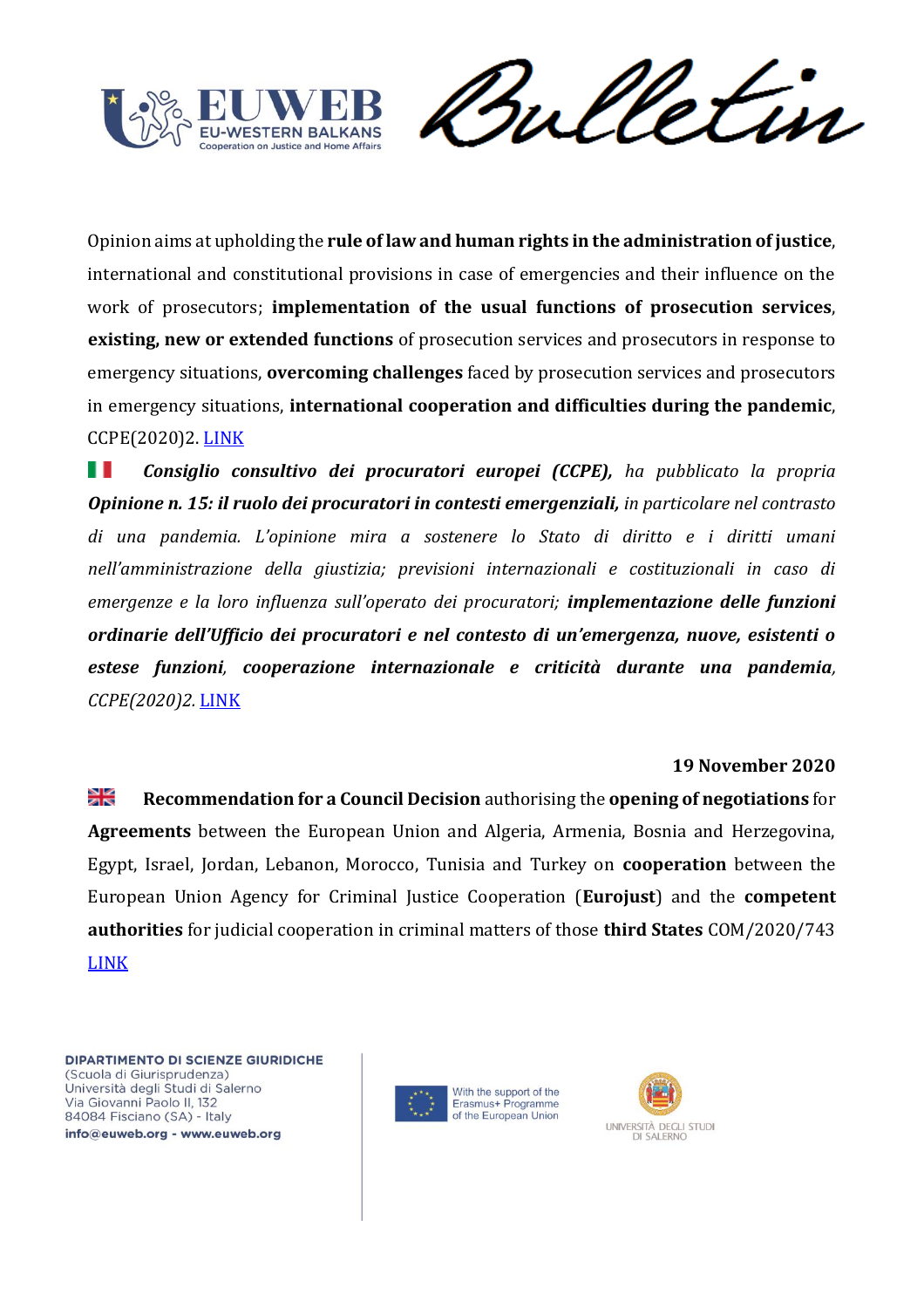![](_page_57_Picture_0.jpeg)

et in

H I *Raccomandazione di Decisione del Consiglio che autorizza l'avvio di negoziati per accordi tra l'Unione europea e l'Algeria, l'Armenia, la Bosnia-Erzegovina, l'Egitto, la Giordania, Israele, il Libano, il Marocco, la Tunisia e la Turchia sulla cooperazione tra l'Agenzia dell'Unione europea per la cooperazione giudiziaria penale (Eurojust) e le autorità competenti per la cooperazione giudiziaria in materia penale di tali Stati terzi COM/2020/743* [LINK](https://eur-lex.europa.eu/resource.html?uri=cellar:c9b5033a-2a52-11eb-9d7e-01aa75ed71a1.0006.02/DOC_1&format=PDF)

#### **10 November 2020**

≫⊯ **Western Balkans Summit in Sofia (Bulgaria)**. Important steps to advance **regional cooperation** to boost socio-economic recovery and convergence with the EU: enhanced connectivity (2020 connectivity package), launch of a **Green Agenda for the Western Balkans** and further support to Roma integration. [LINK](https://ec.europa.eu/neighbourhood-enlargement/news_corner/news/western-balkans-summit-sofia-important-steps-advance-regional-cooperation-boost_en)

ш *Summit dei Balcani occidentali a Sofia (Bulgaria). Passi importanti per promuovere la cooperazione regionale per spingere la ripresa socioeconomica e la convergenza con l'UE: connettività avanzata (pacchetto sulla connettività 2020), lancio di un'Agenda verde per i Balcani occidentali e ulteriore sostegno al processo di integrazione di Roma.* [LINK](https://ec.europa.eu/neighbourhood-enlargement/news_corner/news/western-balkans-summit-sofia-important-steps-advance-regional-cooperation-boost_en)

#### **30 October 2020**

꽃 **Activity Report of the Supervisory Committee of OLAF — 2019,** published on October 30, 2020: discussion on the kind of access the Supervisory Committee should have to **OLAF investigations lasting more than 12 months,** on the ongoing revision of Regulation (EU, Euratom) No 883/2013 of the European Parliament and of the Council, on the creation of EPPO and the fulfilment of the primary objective of strengthening OLAF's independence. [LINK](https://eur-lex.europa.eu/legal-content/EN/TXT/PDF/?uri=CELEX:52020XX1030(01)&qid=1606293723069&from=IT) H *Relazione di attività del Comitato di Vigilanza dell'OLAF — 2019, pubblicato il 30/10/2020: discussioni sull' accesso che il comitato di vigilanza dovrebbe avere alle indagini* 

![](_page_57_Picture_9.jpeg)

![](_page_57_Picture_10.jpeg)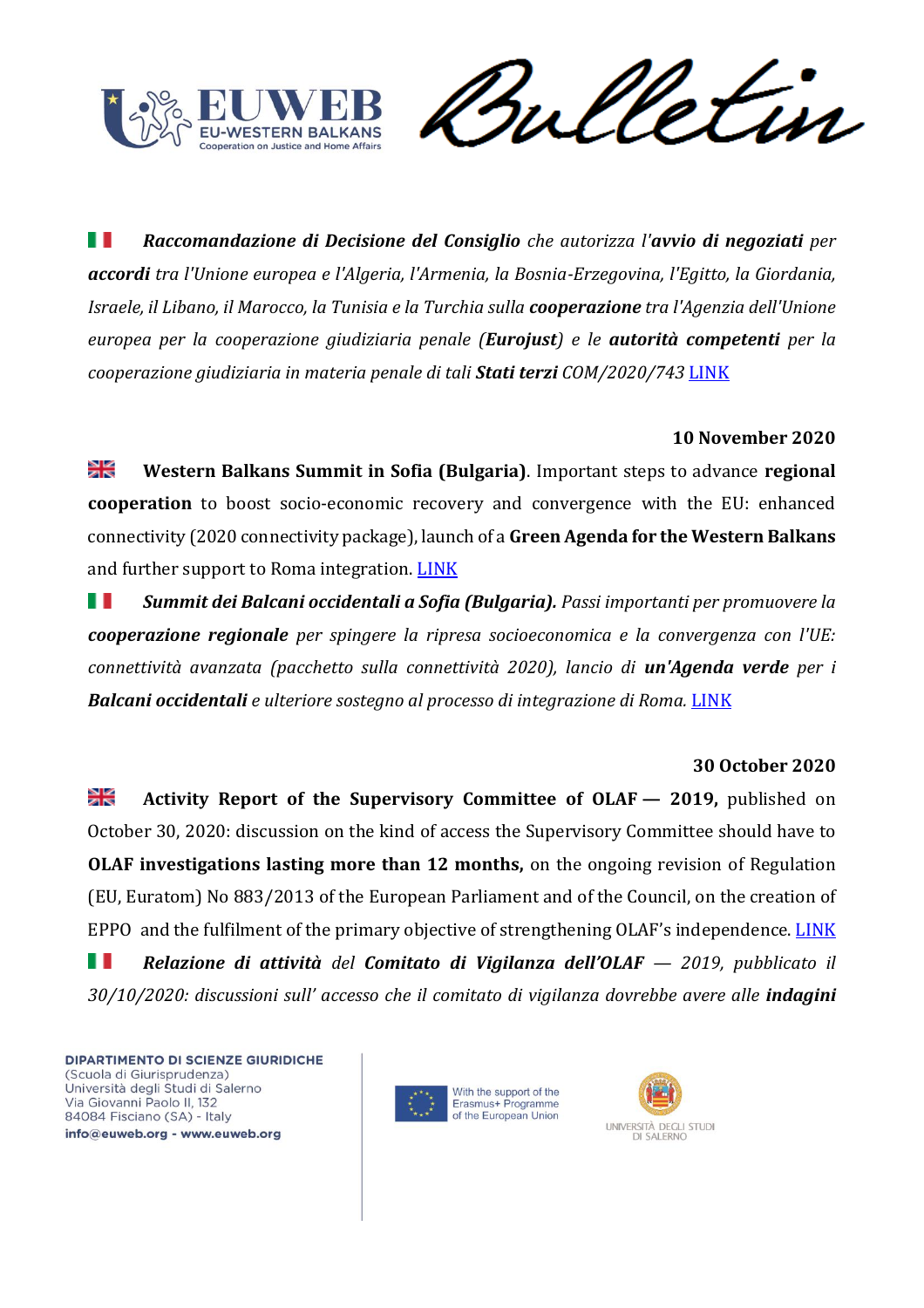![](_page_58_Picture_0.jpeg)

etin

*dell'OLAF di durata superiore a 12 mesi, sulla revisione del regolamento (UE, Euratom) n. 883/2013 del Parlamento europeo e del Consiglio, sulla creazione della Procura europea e il conseguimento dell'obiettivo primario di rafforzare l'indipendenza dell'OLAF.* [LINK](https://eur-lex.europa.eu/legal-content/IT/TXT/PDF/?uri=CELEX:52020XX1030(01)&qid=1605774995987&from=IT)

## **20 October 2020**

꼭 Report from the Commission to the European Parliament and the Council. Third report on the **progress made in the fight against trafficking in human beings** (2020) as required under Article 20 of Directive 2011/36/EU on **preventing and combating trafficking in human beings** and **protecting its victims** COM/2020/661. [LINK](https://eur-lex.europa.eu/legal-content/EN/TXT/PDF/?uri=CELEX:52020DC0661&qid=1606294204952&from=IT)

H *Relazione della Commissione al Parlamento europeo e al Consiglio. Terza relazione sui progressi compiuti nella lotta alla tratta di esseri umani(2020) a norma dell'articolo 20 della direttiva 2011/36/UE concernente la prevenzione e la repressione della tratta di esseri umani e la protezione delle vittime, COM/2020/661.* [LINK](https://eur-lex.europa.eu/legal-content/IT/TXT/PDF/?uri=CELEX:52020DC0661&qid=1605774995987&from=IT)

# **19 October 2020**

≱≼ **Council conclusions** on **Eurojust**'s annual report 2019, published on October 19, 2020: Judicial cooperation under extraordinary circumstances, New legal framework, further improvements and positive results, the **importance of digitalisation**, Cooperation as a key, Future-proof resources. [LINK](https://eur-lex.europa.eu/legal-content/EN/TXT/PDF/?uri=CELEX:52020XG1019(01)&qid=1606294479795&from=IT)

H I *Conclusioni del Consiglio sulla relazione annuale di Eurojust per il 2019, pubblicato il 19 ottobre 2020: Cooperazione giudiziaria in circostanze eccezionali, nuovo quadro giuridico, ulteriori miglioramenti e risultati positivi, importanza della digitalizzazione, ruolo fondamentale della cooperazione, Risorse adeguate alle esigenze future*. [LINK](https://eur-lex.europa.eu/legal-content/IT/TXT/PDF/?uri=CELEX:52020XG1019(01)&qid=1605774995987&from=IT)

![](_page_58_Picture_10.jpeg)

![](_page_58_Picture_11.jpeg)